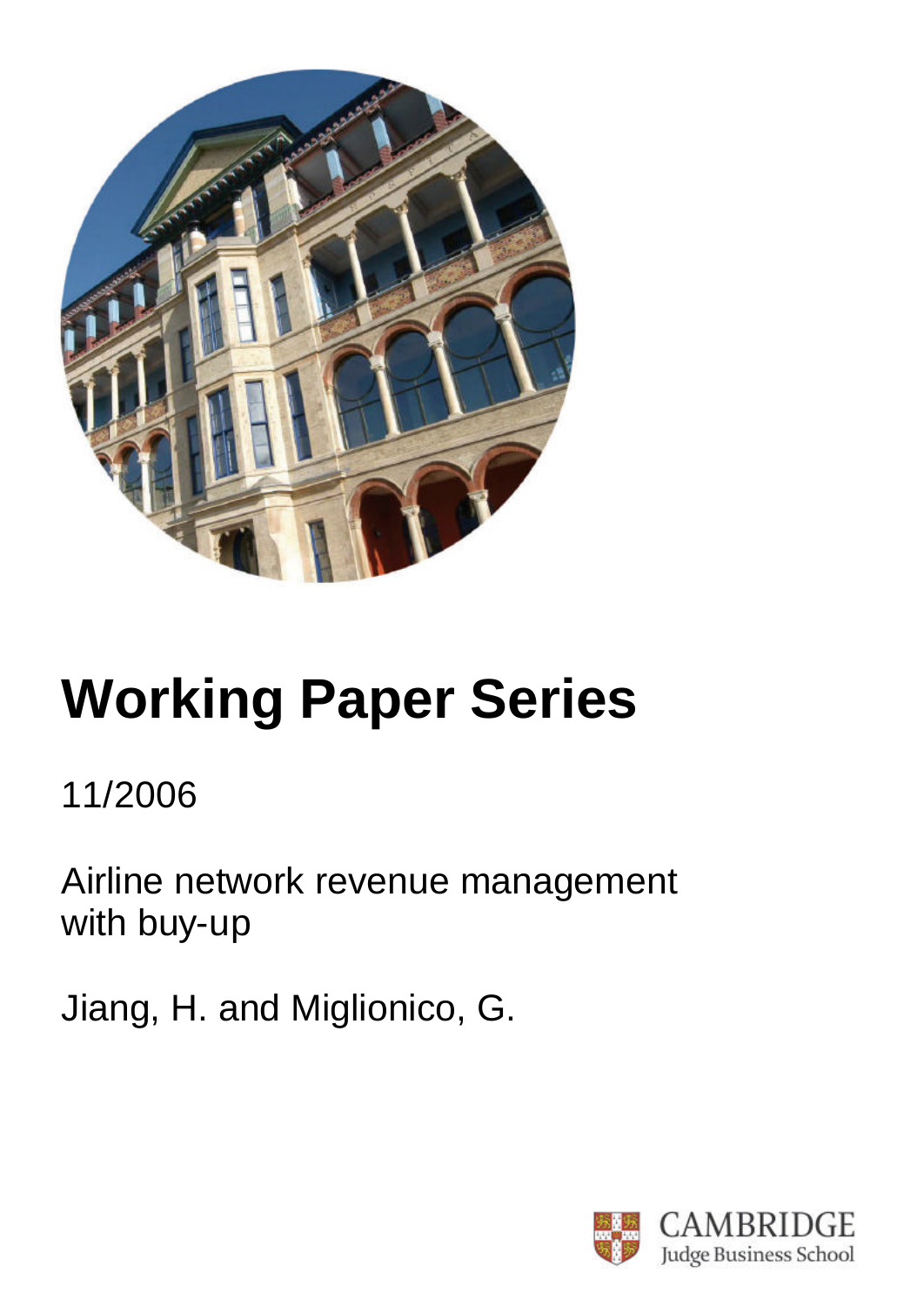These papers are produced by Judge Business School, University of Cambridge. They are circulated for discussion purposes only. Their contents should be considered preliminary and are not to be quoted without the authors' permission.

Author contact details are as follows:

Houyuan Jiang Judge Business School University of Cambridge h.jiang@jbs.cam.ac.uk

Giovanna Miglionico Dipartimento di elettronica, informatica e sistemistica Università della Calabria gmiglionico@deis.unical.it

This paper was presented at the *INFORMS Revenue Management and Pricing Section 6th Annual Conference* 5-6 June 2006 New York, NY

Please address enquiries about the series to:

Research Support Manager Judge Business School Trumpington Street Cambridge CB2 1AG, UK Tel: 01223 760546 Fax: 01223 339701 E-mail: research-support@jbs.cam.ac.uk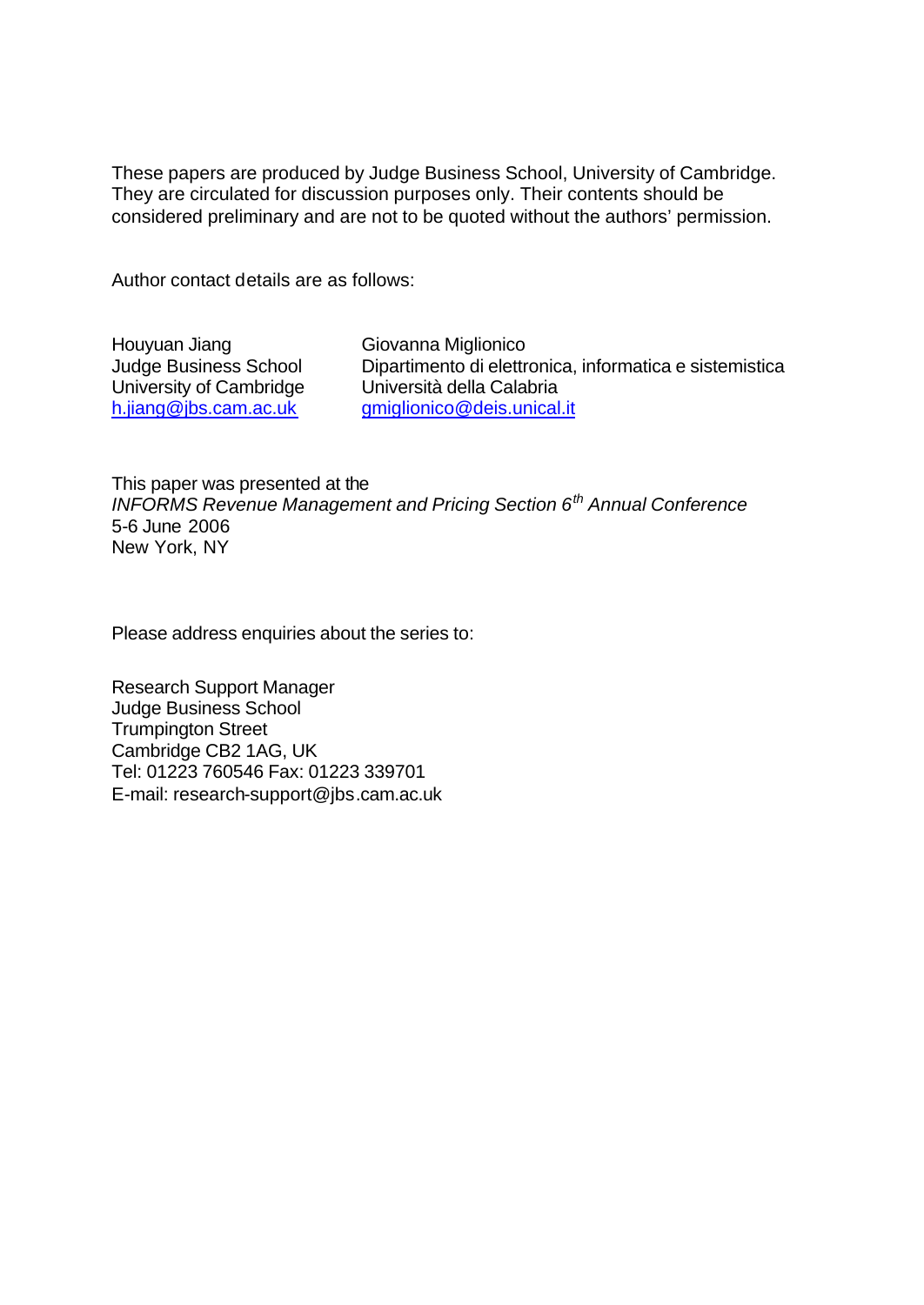# Airline Network Revenue Management with Buy-up

Houyuan Jiang<sup>∗</sup> Giovanna Miglionico†

January 27, 2006

#### Abstract

The emergence of budget airlines, the advent of new sales channels, the disappearance of traditional fare-class fences, and other on-going changes in the airline industry pose serious challenges to traditional revenue management models, which make some rigid and unrealistic assumptions. One of these is that passengers who do not get the fare they want book and travel on other airlines or do not travel at all. In reality many are not necessarily lost to the airline but buy up, i.e., buy a more expensive ticket. In this paper, we model network revenue management which incorporates buy-up using dynamic programming (DP). The resulting DP model is unlikely to be solved optimally due to the curse of dimensionality and hence is solved approximately by various simpler models such as deterministic linear programming (DLP), probabilistic nonlinear programming (PNLP), randomized linear programming (RLP), and approximate dynamic programming. Policies based on partitioned booking limits and bid prices in conjunction with some of the above approximate models are proposed to control capacity. We show that the partitioned booking limit policies for several models are asymptotically optimal. The bid-price policy is also shown to be asymptotically optimal provided that correct bid prices are used. We establish some analytical results to estimate expected network revenue gradients based on the RLP. Numerical results show that a significant increase in revenue is obtainable for all five booking schemes on four test examples even when the buy-up probability is relatively small.

Key words. Revenue management, capacity control, buy-up, dynamic programming, linear programming, nonlinear programming.

<sup>∗</sup> Judge Business School, University of Cambridge, Trumpington Street, Cambridge CB2 1AG, UK. E-mail: h.jiang@jbs.cam.ac.uk

<sup>†</sup>Dipartimento di Elettronica Informatica e Sistemistica, Universit`a della Calabria, 87036 Rende (CS), Italy. E-mail: gmiglionico@deis.unical.it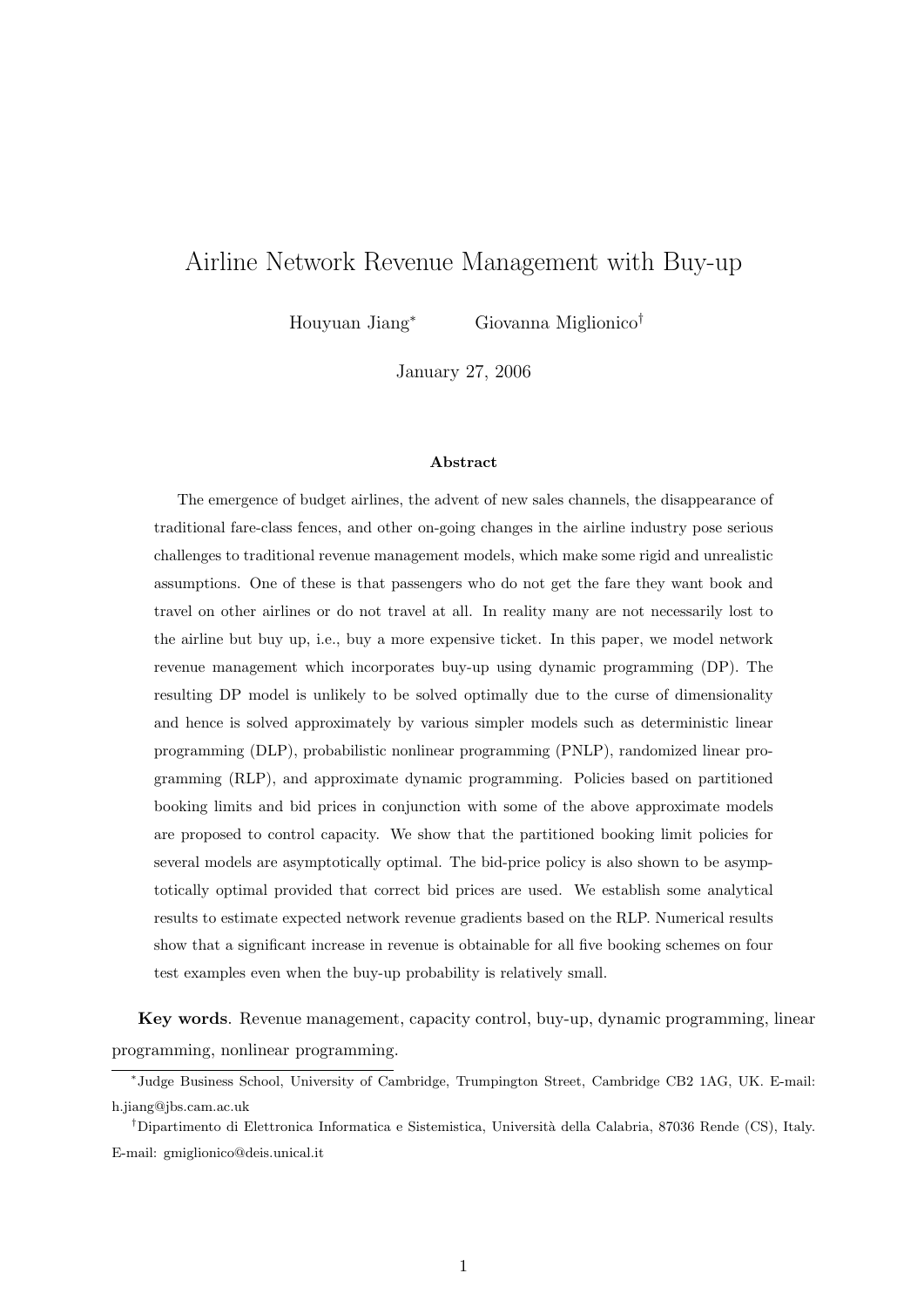# 1 Introduction

Revenue management (RM) has experienced a boom period in both theory and practice in the last two decades. The state of the art is presented in the recent book by Talluri and van Ryzin [21]. The emergence of budget airlines, the advent of new sales channels, the disappearance of traditional fare-class fences, and other on-going changes in the airline industry pose serious challenges to traditional RM models.

It has long been recognized that many traditional RM models are based on rigid and unrealistic assumptions. Hornick [12] describes five basic assumptions in the context of airlines that need to be challenged:

- (1) Fares themselves are static and the thing that changes is the availability of fare classes;
- (2) Demand is distinct for specific products or groups that are "fenced off" from one another to prevent less price-sensitive segments from buying lower-fare products;
- (3) Passengers who do not get the fare they want book travel on another carrier or do not travel at all;
- (4) Demand forecasts are based on historical patterns, not up-to-the-minute market conditions;
- (5) Competitive actions from other carriers or other unexpected events are captured by the manual adjustment of forecasts.

In this paper we make one small step forward by weakening assumptions (2) and (3) above, which have often been discussed in the literature, see, for example, Talluri and van Ryzin [21]. In reality, many initially denied customers are not necessarily lost to the airline. According to Belobaba [3], the unavailability of a desired flight and fare class can lead to:

- (a) A vertical shift to a higher fare class, same flight;
- (b) A horizontal shift to a different flight, same fare class and airline;
- (c) A booking loss to the refusing airline.

In [15], purchase behavior (a) is called buy-up or upgrade, and purchase behavior (b) is called recapture. We are particularly interested in customers' choices related to (a) and (b), and shall consider a buy-up model which captures both behaviors.

In the traditional RM models based on assumptions (2) and (3), each customer requests a unique product. The customer's request is either accepted or the customer is lost to the airline.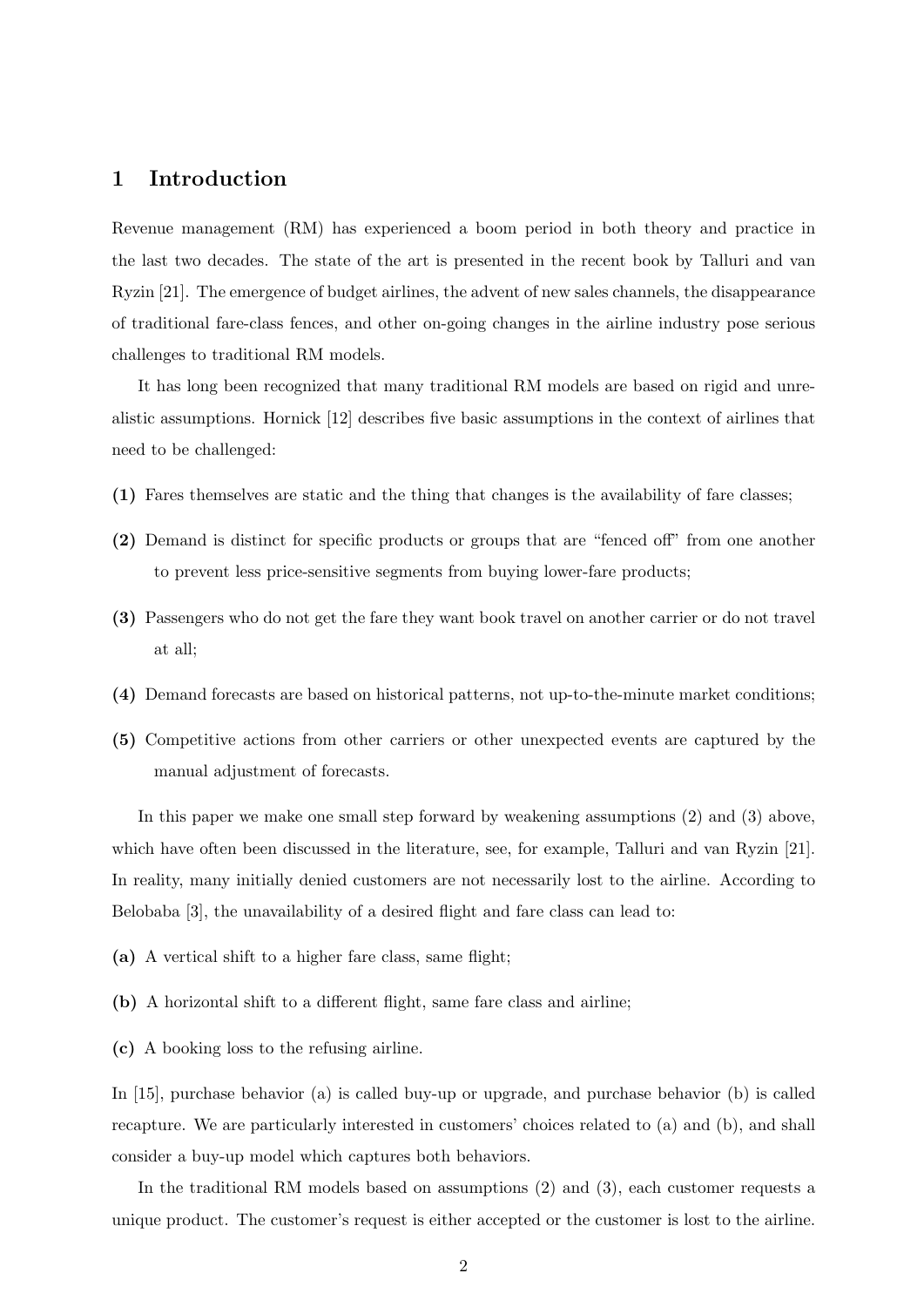Our buy-up model can be interpreted in the following way in practice. When customers arrive, they have a product in mind. They either directly requests a product from an agent or checks seat availability over the internet. If their requested product is available, the request will be accepted. If not, they may ask for another product, but it is more likely that the agent will recommend a new set of products which could be an upgraded product with the same travel time and route or similar products with different travel time(s) and route(s). If they accept the agent's recommendation, they purchase a new product. If not, they leave the airline. In the case of internet bookings, the customers can act as an agent for themselves by repeatedly sending enquires to the booking system.

Several models without assumptions (2) and (3) have been proposed in the literature. In a single-leg setting, Belobaba [2, 3] proposes a heuristic algorithm based on the well-known expected marginal seat revenue (EMSR) for static capacity management which considers buyup. You [27, 28] studies the optimal dynamic programming model and analyzes the booking policy. You obtains the following results: (1) The rejection decision can be optimally controlled using either a set of critical booking capacities or a set of critical decision periods; (2) The offering decision of possible buy-up can also be optimally controlled using a set of critical values. In the context of RM in a single-leg setting, Shumsky and Zhang [17] consider a problem similar to the one studied by You [27, 28] and examine a multiperiod capacity allocation model with upgrading. Buy-up models with only two classes of customers are also considered in [5, 16, 25].

A somewhat different approach incorporating buy-up is the so-called choice model. More precisely, at any point of time, possibly more than one product is made available to customers. Purchase behavior of customers may depend on which products are available and is characterized by the probability distribution as a function of the set of products offered. A general analysis based on dynamic programming is provided by Talluri and van Ryzin [20] for a single-leg setting. The same model has been extended to a network setting in [9, 22, 24].

In this paper, we propose a buy-up model for network RM using dynamic programming (DP). This new model reduces to the one proposed by You [27] in a single-leg setting and to the one proposed by Bertsimas and Popescu [4] without buy-up in a network setting. The resulting DP model is unlikely to be solved optimally due to the curse of dimensionality and hence is solved approximately by various simpler models such as deterministic linear programming (DLP), probabilistic nonlinear programming (PNLP), randomized linear programming (RLP), and approximate dynamic programming. Policies based on partitioned booking limits and bid prices in conjunction with some of the above approximate models are proposed to control ca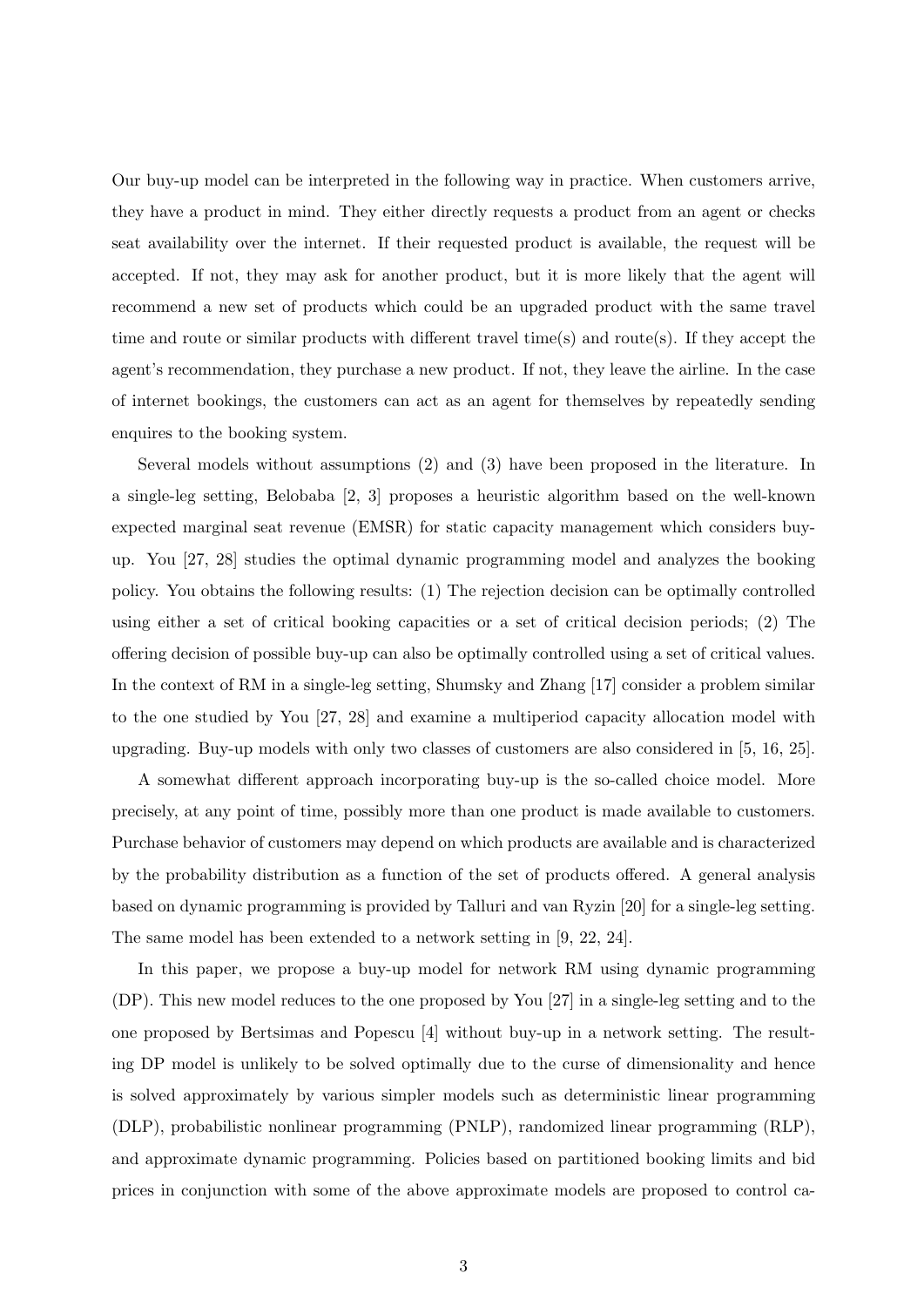pacity. We show that the partitioned booking limit policy based on both the DLP and the PNLP are asymptotically optimal. We further show that the bid-price policy is also asymptotically optimal provided that bid prices are obtained from the appropriate approximate model. It is known that the RLP is used to estimate the gradient of the expected perfect information network revenue, which in turn is used to approximate the gradient of the optimal expected network revenue. The resulting gradient can be used in the bid-price policy. We establish some analytical results to estimate expected network revenue gradients based on the RLP.

The rest of this paper is organized as follows. In the next section, we define the buy-up model more precisely and present a dynamic programming formulation. We then show that the airline is always better off using the buy-up model if some customers do buy up. In section 3, we present several approximate formulations to the dynamic programming formulations including the DLP, the PNLP, the RLP and the opportunity cost-based approximation using the DLP. It turns out that those approximations are direct extensions of the same approximations from the traditional network revenue management. Policies based on partitioned booking limits and bid prices in conjunction with some of the above approximate models are proposed to control capacity. In section 4, we show that the partitioned booking limit policy based on either the DLP or the PNLP is asymptotically optimal. The bid-price policy is also shown to be asymptotically optimal in section 5 provided that correct bid prices are used. In section 6, we establish some analytical results to estimate expected network revenue gradients based on the RLP, which provides some basis for using the RLP as an approximation for solving the DP. Some further analytical properties for the DP, the PNLP and the opportunity cost-based approximation are discussed in section 7. We report our numerical experiments on some test examples in section 8. The numerical results confirms that the buy-up model is indeed a better model than the traditional network revenue management models when some customers do elect to buy up. In section 9, we make some concluding remarks.

# 2 The Dynamic Programming Model (DP)

Assume an airline company sells n products over a network that has  $m$  resources/legs. Each product j is a combination of an itinerary and a fare and has an associated unit revenue  $r_j$ . Define the incidence matrix  $A = [a_{ij}]$  where  $a_{ij} = 1$  if resource i is used by product j,  $a_{ij} = 0$ otherwise. Let  $A_i$  denote the j-th column of matrix A. The initial capacity of the network is  $c = (c_1, \ldots, c_m)^\top \in \mathbb{R}^m$ . The state of the network is described by a vector  $x = (x_1, \ldots, x_m)^\top \in$  $\mathbb{R}^m$  of resource capacities. The booking horizon is divided into T periods indexed by t, which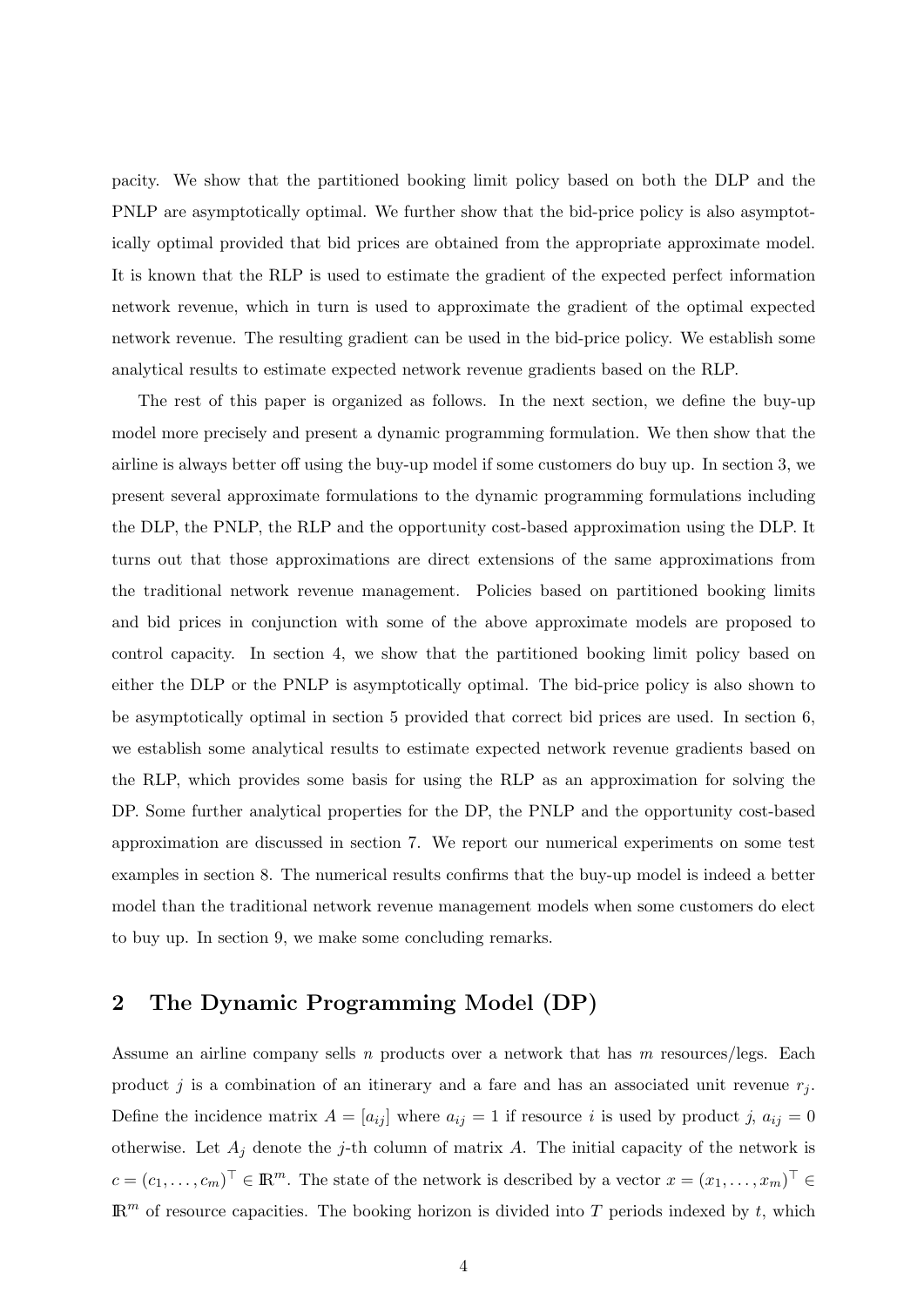runs backwards so that  $t = 0$  is the departure time.

Let us formally make some assumptions for our buy-up model.

- (A1) In each time-period t no more than one request for one product can arrive with probability  $\lambda_{tj}$  for product j. It holds that  $\lambda_{t0} + \sum_{j=1}^{n} \lambda_{tj} = 1$ , where  $\lambda_{t0}$  is the probability that no booking request arrives at time t.
- (A2) In any time period, a customer who is denied for their initial booking request can ask for any other product if they wish to do so. If a customer with a booking request of product j arriving at time t is rejected, then let  $q_{t\ell}^j$  denote the probability that this customer will express to buy product  $\ell$ . General conditions imposed on  $q_{t\ell}^j$  are  $q_{t\ell}^j \geq 0$ ,  $\forall j, \ell, t$  and  $q_{t0}^j + \sum_{\ell=1}^n q_{t\ell}^j = 1 \; \forall j, t$ , where  $q_{t0}^j \ge 0$  denotes the probability of having no further booking requests for the denied booking of product  $j$  at time  $t$ .
- (A3) No customer will ask for another product if they are denied a second time, i.e., customers who are denied twice are lost forever.

Assumption A1 is standard for a dynamic network RM model in the literature. Under Assumption A2, a booking request for any other product is possible for any denied booking in any time period. In other words, this model allows the customers to upgrade or downgrade to a product on the same itinerary or on different itineraries. In reality, many of  $q_{t\ell}^j = 0$  for any fixed  $t$  and  $j$  as many customers are only able to buy up (or upgrade) to closely related products. Assumption A3 is still restrictive in reality. Nevertheless, our model is one step closer to reality than the traditional network RM models which do not consider buy-up.

At any time  $t$ , the airline has to make the following decisions when a booking arrives:

- (D1) Accept or reject a booking request for product j.
- (D2) In the case of rejection in D1 and if the customer wants to buy up to product  $\ell$ , accept or reject the customer's new booking request.

Let us introduce the boolean variables  $u_{tj}$  and  $v_{t\ell}^j$  to represent decisions D1 and D2 for any t, j and  $\ell$ . In particular,  $u_{tj} = 1$  if and only if a booking request for product j at time t is accepted. When  $u_{tj} = 1$ ,  $v_{t\ell}^j = 0$  for all  $\ell$ , and when  $u_{tj} = 0$ ,  $v_{t\ell}^j = 1$  if and only if an upgrade to product  $\ell$  from j is accepted.

The problem can be formulated as a dynamic program by letting  $V_t(x)$  be the maximum expected revenue obtainable from periods  $t, t - 1, \ldots, 1$  given that there are x units of capacity at time t. Then the Bellman equation for  $V_t(x)$  is: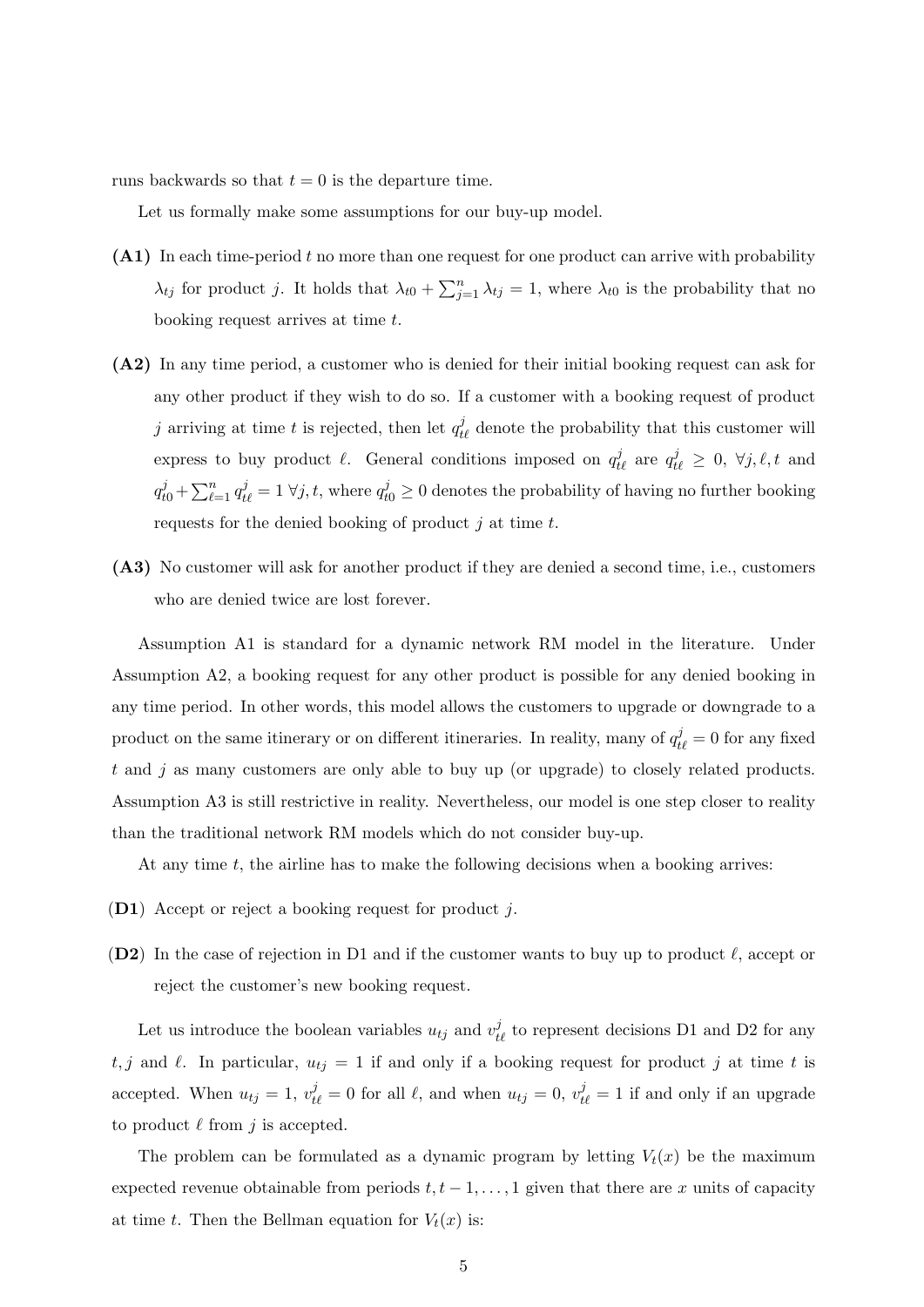$$
V_t(x) = \sum_{j=1}^n \lambda_{tj} \max_{u_{tj} + v_{t\ell}^j \le 1} [r_j u_{tj} + u_{tj} V_{t-1}(x - A_j u_{tj})
$$
  
\n
$$
u_{tj} \in \{0, 1\}
$$
  
\n
$$
v_{t\ell}^j \in \{0, 1\}
$$
  
\n
$$
+ (1 - u_{tj}) \sum_{\ell=1}^n q_{t\ell}^j (r_\ell v_{t\ell}^j + V_{t-1}(x - A_\ell v_{t\ell}^j))
$$
  
\n
$$
+ (1 - u_{tj}) q_{t0}^j V_{t-1}(x)
$$
  
\n
$$
+ \lambda_{t0} V_{t-1}(x)
$$
  
\n(1)

with boundary conditions

$$
V_t(0) = 0, \t\t \forall t;
$$
  
\n
$$
V_0(x) = 0, \t\t \forall x \ge 0;
$$
  
\n
$$
V_0(x) = -\infty, \t\t \forall x \text{ such that } x_j < 0 \text{ for some } j.
$$

According to definitions of  $\lambda_{t0}$  and  $q_t^j$  $_{t0}^{j}$ , the Bellman equation can be rewritten as:

$$
V_t(x) = \sum_{j=1}^n \lambda_{tj} \max \{r_j + V_{t-1}(x - A_j),
$$
  

$$
\sum_{\ell=1}^n q_{t\ell}^j \max[r_{\ell} + V_{t-1}(x - A_{\ell}), V_{t-1}(x)] + q_{t0}^j V_{t-1}(x)\}
$$
  

$$
+ \lambda_{t0} V_{t-1}(x)
$$
  

$$
= \sum_{j=1}^n \lambda_{tj} \max \{r_j + V_{t-1}(x - A_j), \sum_{\ell=1}^n q_{t\ell}^j \max[r_{\ell} - \Delta V_{t\ell}(x), 0] + V_{t-1}(x)\}
$$
  

$$
+ \lambda_{t0} V_{t-1}(x)
$$
  

$$
= \sum_{j=1}^n \lambda_{tj} \max \{r_j - \Delta V_{tj}(x), \sum_{\ell=1}^n q_{t\ell}^j \max[r_{\ell} - \Delta V_{t\ell}(x), 0]\}
$$
  

$$
+ V_{t-1}(x)
$$
 (2)

where  $\Delta V_{tj}(x) = V_{t-1}(x) - V_{t-1}(x-A_j)$  represents the opportunity cost/profit of holding a unit of product j at time period  $t - 1$ .

The representation of  $V_t(x)$  in the last equation above is quite intuitive and can be explained as follows. An initially denied booking request of product j is accepted  $(v_{t\ell}^j = 1)$  to be upgraded to product  $\ell$  if and only if  $r_{\ell} - \Delta V_{t\ell}(x) > 0$ , i.e., when the revenue from a unit of product  $\ell$  is higher than the opportunity cost of holding it in time period t−1. Let  $\Delta W_{tj}(x) = \sum_{n=1}^{n}$  $_{\ell=1}$  $q_{t\ell}^j \max[r_\ell \Delta V_{t\ell}(x)$ , 0]. Then  $\Delta W_{tj}(x)$  is nonnegative and can be interpreted as the benefit of denying an initial booking request of product  $j$ . The above equation also states that a booking request of product j is accepted  $(u_{tj} = 1)$  if and only if  $r_j - \Delta V_{tj}(x) > \Delta W_{tj}(x)$ , i.e., the booking request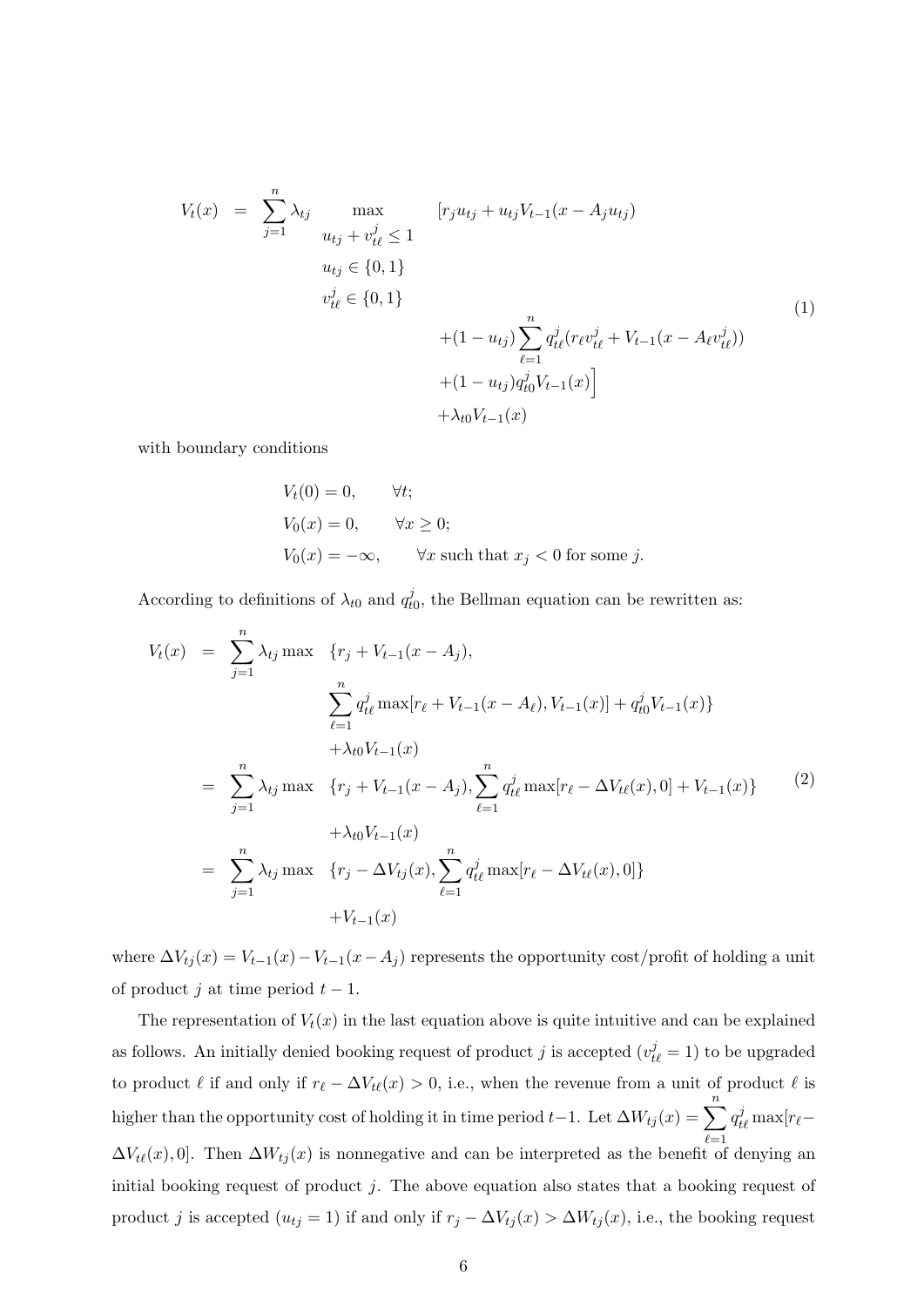of product  $j$  at time  $t$  is accepted if and only if the benefit of accepting it is more than the benefit of rejecting it. Notice that  $\max\{r_j - \Delta V_{tj}(x), \Delta W_{tj}(x)\} \ge 0$  because  $\Delta W_{tj}(x) \ge 0$  holds in any case.

We point out that the dynamic programming formulation (1) or (2) reduces to that presented in [27] in a single-leg setting. Also the DP reduces to the dynamic programming formulation without buy-up presented by Bertsimas and Popescu [4].

A natural question arises as to whether or not the dynamic programming formulation (2) is better than the traditional capacity management model without buy-up, which is defined in [4] by

$$
G_t(x) = \sum_{j=1}^n \lambda_{tj} \max\{r_j + G_{t-1}(x - A_j), G_{t-1}(x)\} + \lambda_{t0} G_{t-1}(x). \tag{3}
$$

For all x and t, is  $V_t(x) \geq G_t(x)$ ? The answer is positive and the claim can be proven by induction. Clearly,  $V_0(x) = G_0(x) = 0$  for any  $x \ge 0$  and  $V_0(x) = G_0(x) = -\infty$  for any x such that for some j,  $x_j < 0$ . Hence for any  $x, V_0(x) \ge G_0(x)$ . Now assuming that  $V_{t-1}(x) \ge G_{t-1}(x)$ for any x, we aim to prove that  $V_t(x) \geq G_t(x)$  for any x. This can be shown using (2):

$$
V_t(x) = \sum_{j=1}^n \lambda_{tj} \max \{r_j + V_{t-1}(x - A_j),
$$
  
\n
$$
\sum_{\ell=1}^n q_{t\ell}^j \max[r_{\ell} + V_{t-1}(x - A_{\ell}), V_{t-1}(x)] + q_{t0}^j V_{t-1}(x)\}
$$
  
\n
$$
\geq \sum_{j=1}^n \lambda_{tj} \max \{r_j + G_{t-1}(x - A_j),
$$
  
\n
$$
\geq \sum_{\ell=1}^n q_{t\ell}^j \max[r_{\ell} + G_{t-1}(x - A_{\ell}), G_{t-1}(x)] + q_{t0}^j G_{t-1}(x)\}
$$
  
\n
$$
\geq \sum_{j=1}^n \lambda_{tj} \max \{r_j + G_{t-1}(x - A_j), G_{t-1}(x)\} + \lambda_{t0} G_{t-1}(x)
$$
  
\n
$$
= G_t(x).
$$
  
\n(4)

The above result is summarized below.

Proposition 2.1 The buy-up model performs no worse than the non buy-up model, i.e., for any t and x,

$$
V_t(x) \ge G_t(x).
$$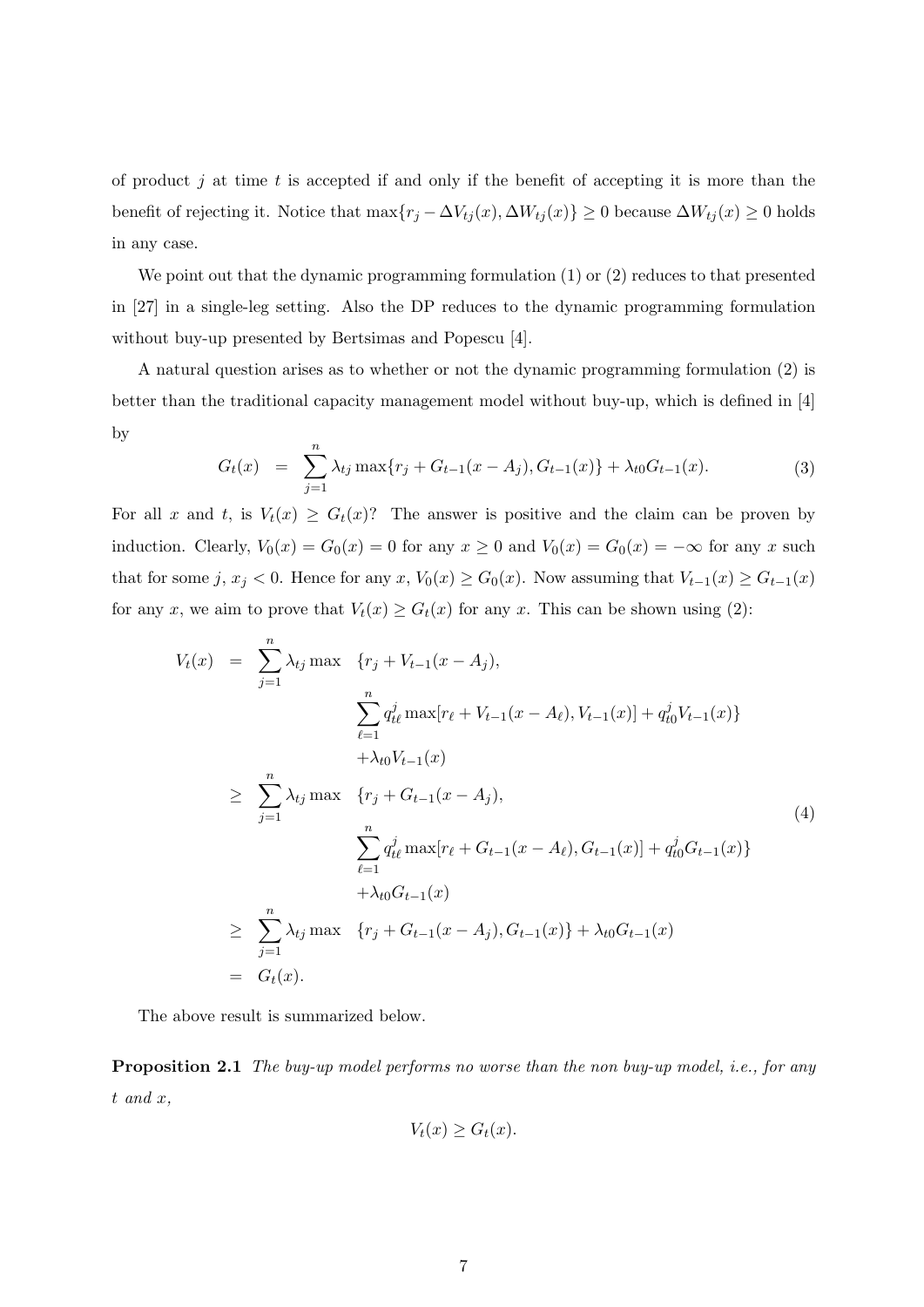# 3 Deterministic and Probabilistic Approximations

The DP model proposed in the last section is unlikely to be solved optimally due to the curse of dimensionality. In this section, we propose several approximations to solutions of the DP, which are extensions of well-known approximations for the DP of traditional network capacity management. In particular, we are interested in approximations by deterministic linear programming (DLP) [8, 26], probabilistic nonlinear programming (PNLP) [21, 26], randomized linear programming (RLP) [19], and opportunity cost-based methods [4].

#### 3.1 The Deterministic Linear Programming Model (DLP)

In the DLP, we replace stochastic demand quantities by their mean values and assume that capacity and demand are continuous.

Let  $d \in \mathbb{R}^n$  be the random vector of cumulative future demand at time t, and  $\bar{d} \in \mathbb{R}^n$  its mean vector. In particular,  $d_j$  represents the aggregate demand for product j from period t to the departure time. Let  $y_j$  be the initial booking limit of capacity for product j and  $z_j^{\ell}$  the upgraded booking limit of capacity for product  $j$  when a customer whose initial request to buy product  $\ell$  is rejected wishes to buy a unit of product j with probability  $Q_j^{\ell}$ . If time index t is ignored,  $Q_j^{\ell}$  can be thought as an average of  $q_{tj}^{\ell}$  across the entire booking horizon.

For any given capacity  $x$  at time  $t$ , the deterministic linear program can be formulated as:

$$
V_t^{\text{DLP}}(x) = \max_{\begin{subarray}{l} \ell=1 \\ n \end{subarray}} r^{\top} (y + \sum_{\ell=1}^n z^{\ell})
$$
  
s.t. 
$$
A(y + \sum_{\ell=1}^n z^{\ell}) \leq x
$$

$$
y \leq \bar{d}
$$

$$
z^{\ell} \leq (\bar{d}_{\ell} - y_{\ell}) Q^{\ell}, \qquad \forall \ell = 1, ..., n
$$

$$
y \geq 0, z^{\ell} \geq 0, \qquad \forall \ell = 1, ..., n.
$$

It is well known [21] that by solving the DLP model we can use either the primal variables to construct a partitioned booking limit control directly or the dual variables to define a bid-price control. In the partitioned booking limit control, a fixed amount of capacity of each resource is allocated to every product offered. The demand for each product has access only to its allocated capacity and no other product may use this capacity. In contrast, a bid-price control policy sets a threshold price or bid price for each resource in the network. Roughly this bid price is an estimate of the marginal cost of consuming the next incremental unit of the resource's capacity. When a booking request for a product arrives, the revenue of the request is compared to the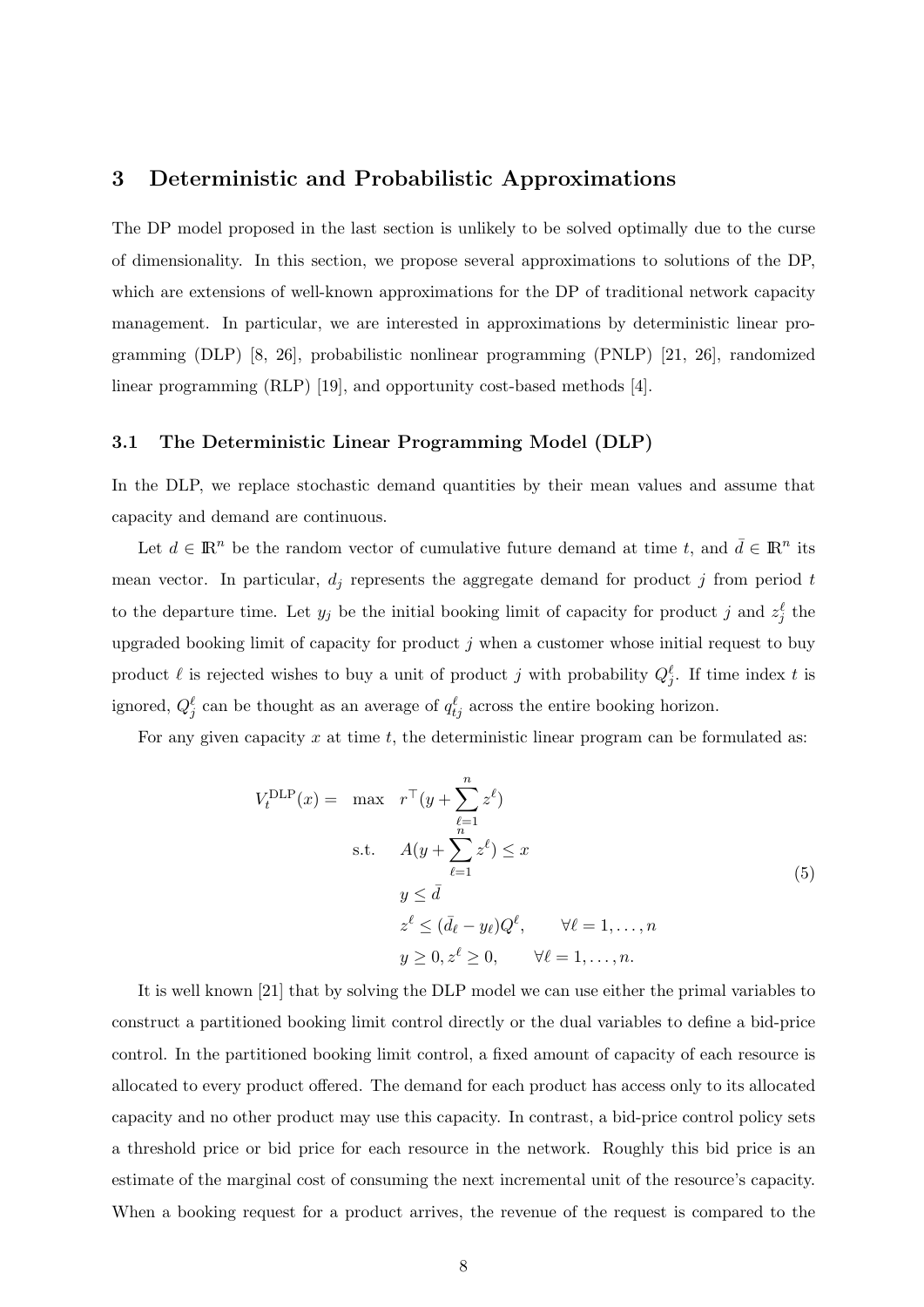sum of the bid prices of all the resources required by the product. If the revenue exceeds the sum of the bid prices, the request is accepted provided that all the resources associated with the requested product are still available; if not, the request is rejected.

In the context of the DLP, optimal solutions  $y^*$  and  $z^*$  give partitioned booking limits while bid prices are formed from optimal dual variables of constraint  $A(y + \sum_{\ell=1}^n z^{\ell}) \leq x$ . Assume  $\alpha^*$ is the optimal dual solution of the DLP. Next we formally define the partitioned booking limit policy and the bid-price policy based on the DLP.

#### Partitioned booking limit policy (BLP).

- Step BL1. A new booking request of product j arrives. Go to Step BL2.
- Step BL2. If the number of bookings of product j accepted from initial requests is less than or equal to  $y_j^*$  – 1 and there is enough resource on each leg covered by product j, then accept the booking request and go to Step BL1. Otherwise, reject the booking request and go to Step BL3.
- Step BL3. If the rejected customer does not wish to upgrade to any other product, go to Step BL1. Otherwise, the rejected customer wishes to upgrade to another product  $\ell$ . If the number of accepted bookings of product  $\ell$  which have been upgraded from product j to product  $\ell$  is less than or equal to  $(z^*)^j_{\ell} - 1$ , and there is enough resource on each leg covered by product  $\ell$ , then accept the upgraded booking request and go to Step BL1. Otherwise, reject the upgraded booking request and go to Step BL1.

#### Bid-price policy (BPP).

- Step BP1. A new booking request of product j arrives. Go to Step BP2.
- Step BP2. If  $r_j A_j^\top \alpha^* > \sum_{\ell=1}^n \max\{r_\ell A_\ell^\top \alpha^*, 0\} Q_\ell^j$  $\ell$ , and there is enough resource on each leg covered by product  $j$ , then accept it and go to Step BP1. Otherwise, reject the booking request and go to Step BP3.
- Step BP3. If the rejected customer does not wish to upgrade to any other product, go to Step BP1. Otherwise, the rejected customer wishes to upgrade to another product  $\ell$ . If  $r_{\ell} > A_{\ell}^{\top} \alpha^*$  and there is enough resource on each leg covered by product  $\ell$ , then accept the upgraded booking request and go to Step BP1. Otherwise, reject the upgraded booking request and go to Step BP1.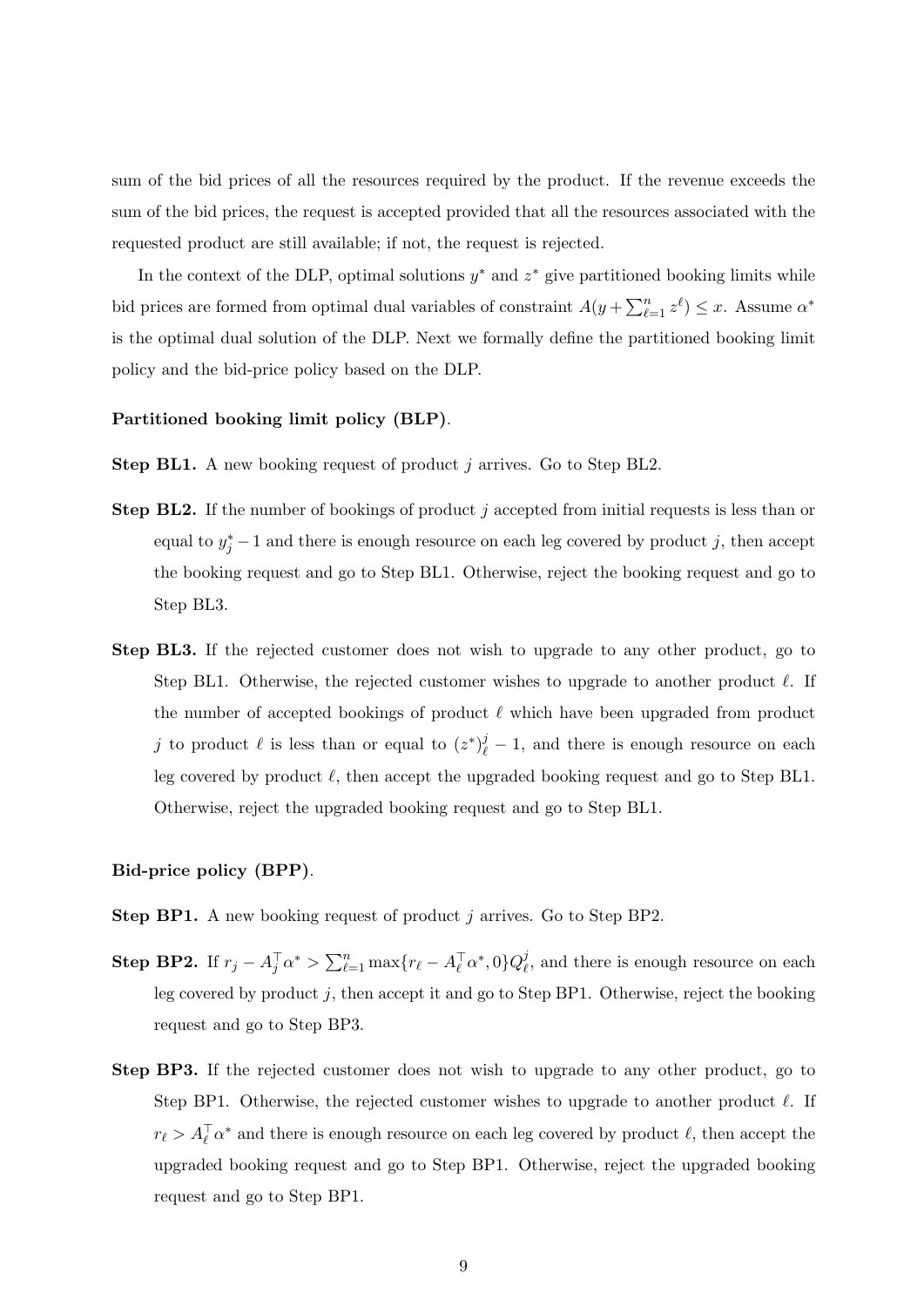Remarks. (1) The DLP reduces to the traditional DLP [8, 26] when upgrades are not considered, i.e.,  $Q_{\ell}^{j} \equiv 0$  for all j,  $\ell$ . (2) The partitioned booking limit policy also reduces to the corresponding policy for the traditional DLP when upgrades are not considered. (3) In the BPP, if  $r_j \leq A_j^{\top} \alpha^*$ , then  $r_j - A_j^{\top} \alpha^* > \sum_{\ell=1}^n \max\{r_\ell - A_\ell^{\top} \alpha^*, 0\} Q_\ell^j$  $\ell$  does not hold and hence the initial booking request should be rejected. Once again, the traditional bid-price policy is recovered if the upgrade probabilities are assumed to be zero for all products.

#### 3.2 The probabilistic nonlinear programming model (PNLP)

The probabilistic nonlinear program can be formulated as:

$$
V_t^{\text{PNLP}}(x) = \max \mathbb{E}\left[\sum_{j=1}^n r_j \min(y_j, d_j) + \sum_{\ell=1}^n \sum_{j=1}^n r_j \min\{z_j^{\ell}, Q_j^{\ell}(d_{\ell} - \min(y_{\ell}, d_{\ell}))\}\right]
$$
  
s.t.  $A(y + \sum_{\ell=1}^n z^{\ell}) \le x$   
 $y \ge 0, z^{\ell} \ge 0, \qquad \forall \ell = 1, ..., n.$  (6)

When upgrades are not considered, the PNLP reduces to the traditional PNLP [21, 26]. Similar to the DLP, one can propose both the partitioned booking limit and the bid-price policies based on the optimal primal and dual solutions of the PNLP, which reduce to the corresponding policies for the traditional PNLP when upgrades are not considered.

### 3.3 The randomized linear programming model (RLP)

The randomized linear program is based on replacing  $\bar{d}$ , the expected value of d, with the random vector d itself into the constraints of the DLP.

$$
V_t^{\text{RLP}}(x, d) = \max \n\begin{cases} \n\begin{cases} \n\begin{aligned} \nr^{\top}(y + \sum_{\ell=1}^n z^{\ell}) \n\end{aligned} \\
\text{s.t.} \quad A(y + \sum_{\ell=1}^n z^{\ell}) \leq x\n\end{aligned}\n\end{cases}\n\end{cases}\n\begin{cases}\ny \leq d \\
\begin{aligned} \nz^{\ell} \leq (d_{\ell} - y_{\ell})Q^{\ell}, \quad \forall \ell = 1, \dots, n \\
y \geq 0, z^{\ell} \geq 0, \quad \forall \ell = 1, \dots, n.\n\end{aligned}\n\end{cases} (7)
$$

Note that the optimal value  $V_t^{RLP}(x, d)$  is a random variable. Indeed,  $V_t(x)$  can be approximated by  $V_t^{\text{RLP}}(x) = \mathbb{E}[V_t^{\text{RLP}}(x, d)]$ . If  $V_t^{\text{RLP}}(x, d)$  is continuously differentiable with respect to x for all d, then so is  $\mathbb{E}[V_t^{\text{RLP}}(x, d)]$  and  $\mathbb{E}[\frac{\partial}{\partial x}V_t^{\text{RLP}}(x, d)] = \frac{\partial}{\partial x} \mathbb{E}[V_t^{\text{RLP}}(x, d)]$ . Therefore the opportunity cost of  $\mathbb{E}[V_t^{\text{RLP}}(x, d)]$  is equal to the expected value of the opportunity cost of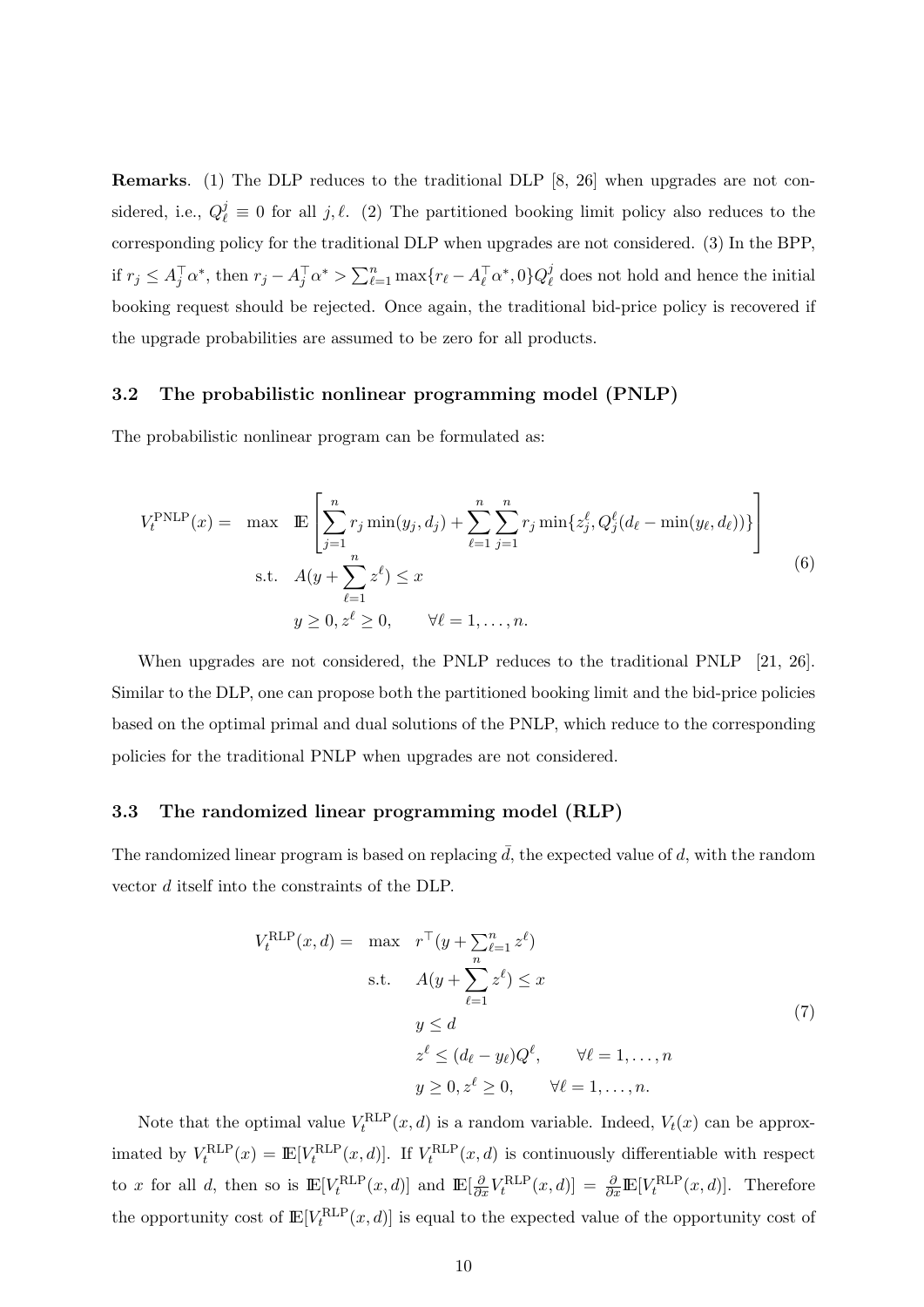$V_t^{\text{RLP}}(x, d)$ , which in turn can be approximated by sample averages of the optimal dual solution of the RLP.

When upgrades are not considered, the RLP reduces to the traditional RLP [19] and one can propose the bid-price policy based on the RLP, which matches the same policy for the traditional RLP. Note that there is no partitioned booking limit policy for the RLP similar to the traditional RLP.

#### 3.4 Opportunity cost-based approximations

Bertsimas and Popescu [4] point out that two main disadvantages of the bid-price policy based on the DLP are: (a) the bid price may not be uniquely defined; (b) the bid price provides an additive approximation of the opportunity costs, which are not necessarily additive due to bundle effects (group or multileg itinerary requests may determine basis changes in the dual linear program). To rectify these shortcomings of the bid-price policy, Bertsimas and Popescu propose a different approximation scheme for the opportunity cost of product  $j$  by

$$
OC_{tj}^{DLP}(x) \equiv V_t^{DLP}(x, \bar{d}(t-1)) - V_t^{DLP}(x - A_j, \bar{d}(t-1))
$$

where  $V_t^{\text{DLP}}(x, \bar{d}(t-1))$  denotes the optimal objective function value of the DLP at time t when the expected future demand is  $\bar{d}(t-1)$ . In other words, the opportunity cost of a seat for product  $j$  is equal to the difference between the approximate total future revenue obtainable by keeping this seat and that obtainable by selling it.

With the same notation, this is exactly the opportunity cost for the buy-up model. Then an initial booking request of product j is accepted if and only if  $r_j$ -OC $_{tj}^{\text{DLP}}(x)$  > max $\{\sum_{\ell=1}^n Q_\ell^{j}$  $l^{\jmath}_{\ell} [r_{\ell} OC_{t\ell}^{DLP}(x)$ , and the upgraded booking of product  $\ell$  is accepted if and only if  $r_{\ell} > OC_{t\ell}^{DLP}(x)$ . When upgrades are not considered, the above opportunity based booking policy reduces to the one proposed in [4].

# 4 Asymptotic Optimality of the Booking Limit Policies

The boundedness of the feasible region of the DLP shows the existence of its dual variables. Let  $\alpha \in \mathbb{R}^m$ ,  $\beta \in \mathbb{R}^n$ , and  $\gamma^{\ell} \in \mathbb{R}^n$  for any  $\ell$  be dual variables of the first three inequalities of the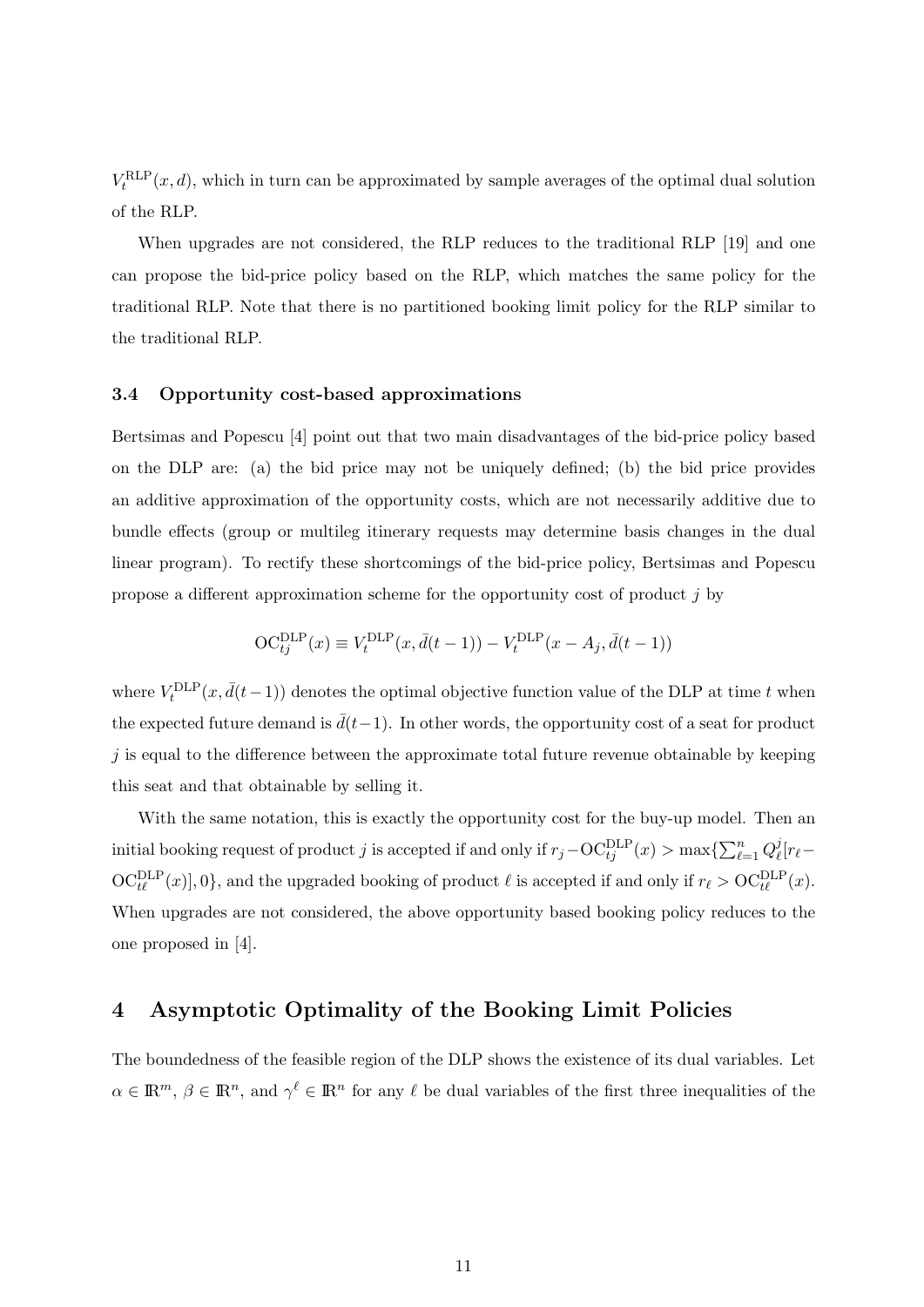DLP. Then the dual problem of the DLP is the following linear program:

$$
\begin{aligned}\n\min \quad & x^{\top} \alpha + (\bar{d})^{\top} \beta + \sum_{\ell=1}^{n} (\bar{d}_{\ell} Q^{\ell})^{\top} \gamma^{\ell} \\
\text{s.t.} \quad & A^{\top} \alpha + \beta + ((Q^1)^{\top} \gamma^1 \dots (Q^n)^{\top} \gamma^n)^{\top} \ge r \\
& A^{\top} \alpha + \gamma^{\ell} \ge r, \qquad \forall \ell = 1, \dots, n \\
& \alpha \ge 0, \beta \ge 0, \gamma^{\ell} \ge 0, \qquad \forall \ell = 1, \dots, n.\n\end{aligned} \tag{8}
$$

Using the DP, the DLP and its dual, we are able to establish the relationship of the optimal objective function values between the DP and the DLP and also the so-called asymptotic optimality property which is well known in the traditional DLP [7, 21]. The asymptotic optimality property basically states that the expected revenue generated from the partitioned booking limit policy based on the optimal primal solution of the DLP is asymptotically convergent to the optimal expected revenue  $V_t(x)$  when both the available capacity x and the demand are scaled up proportionally.

More precisely, consider a sequence of the network buy-up problems indexed by  $\theta$  in which the available capacity is equal to  $\theta x$ , the expected demand  $\theta \bar{d}$ , and the demand random variable  $d(\theta)$ . When  $\theta = 1$ , the  $\theta$ -scaled problem corresponds to the original problem defined in Section 2. Let  $V_t(x, \theta)$  and  $V_t^{DLP}(x, \theta)$  be the optimal objective function values of the DP and the DLP of the  $\theta$ -scaled problem respectively. With a given demand scenario  $d(\theta)$ , define  $U_t^{DLP}(x, d(\theta))$  to be the revenue generated from the partitioned booking limit policy based on the optimal primal solution of the DLP corresponding to the  $\theta$ -scaled problem. Then the asymptotic optimality property states that under appropriate demand conditions,  $V_t(x, \theta)$  scaled by  $1/\theta$  converges to  $V_t^{\text{DLP}}(x)$  as  $\theta$  approaches infinity and the revenue generated from the optimal solution of the DLP is also asymptotically optimal.

- **Theorem 4.1** (a) For any fixed t,  $V_t^{\text{DLP}}(x)$  is a piecewise linear, nonincreasing and concave function of the available capacity x and the expected future demand  $\bar{d}$ .
	- (b) For any t and x, the optimal revenue of the DP is bounded above by the optimal objective function value of the DLP, i.e.,

$$
V_t(x) \le V_t^{\text{DLP}}(x).
$$

(c) The vector  $(y^*, (z^*)^1, \ldots, (z^*)^n)$  is an optimal solution of the DLP if and only if  $(\theta y^*, \theta(z^*)^1, \ldots, \theta(z^*)^n)$  is an optimal solution of the DLP of the  $\theta$ -scaled problem. Moreover,

$$
V_t^{\text{DLP}}(x,\theta) = \theta V_t^{\text{DLP}}(x).
$$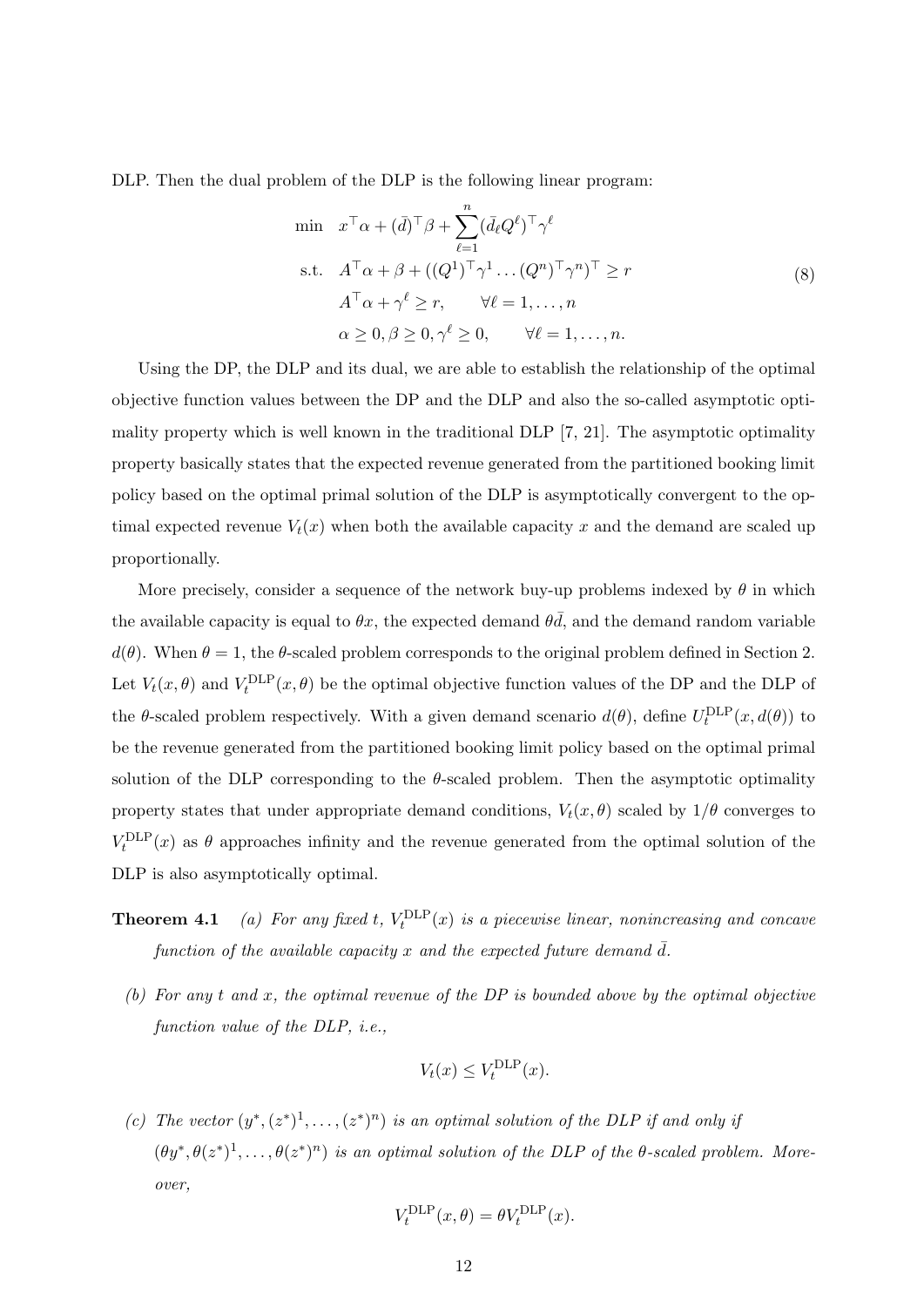(d) For any fixed available capacity x, if the expected demand of the  $\theta$ -scaled problem is  $\theta \bar{d}$  and  $d(\theta)$  $\frac{\partial \Theta}{\partial \theta}$  converges to  $\bar{d}$  in distribution, then, in distribution,

$$
\frac{U_t^{\text{DLP}}(x, d(\theta))}{\theta} \to V_t^{\text{DLP}}(x)
$$
\n(9)

and

$$
\lim_{\theta \to \infty} \frac{V_t(x, \theta)}{\theta} = \lim_{\theta \to \infty} \frac{V_t^{\text{DLP}}(x, \theta)}{\theta} = V_t^{\text{DLP}}(x).
$$

**Proof.** (a) Let  $\Omega$  be the set of vertices of the feasible region of (8). Clearly, the cardinality of  $\Omega$  is finite. Recall that both the DLP and its dual (8) have optimal solutions since the feasible region of the DLP is bounded. Furthermore, both the DLP and its dual have the same optimal objective function value  $V_t^{\text{DLP}}(x)$  satisfying

$$
V_t^{\text{DLP}}(x) = \min_{(\alpha,\beta,\gamma^1,\dots,\gamma^n)\in\Omega} x^\top \alpha + (\bar{d})^\top \beta + \sum_{\ell=1}^n (\bar{d}_\ell Q^\ell)^\top \gamma^\ell.
$$

That is,  $V_t^{\text{DLP}}(x)$  is the minimum of finitely many linear functions of x and  $\bar{d}$ , and hence it is piecewise linear and concave. Because  $Q^{\ell}$  and all  $\alpha$ ,  $\beta$  and  $\gamma^{\ell}$  in  $\Omega$  are nonnegative, all linear functions defining  $V_t^{\text{DLP}}(x)$  in the above equation have nonnegative coefficients. Therefore,  $V_t^{\text{DLP}}(x)$  is a nondecreasing function of both x and  $\bar{d}$ .

(b) For any demand realization d, the revenue generated from the optimal policy of the DP is bounded above by  $V_t^{RLP}(x, d)$  (see the RLP) as the latter is obtained from the optimal policy that is based on the perfect demand information. It follows that

$$
V_t(x) \le \mathbb{E}[V_t^{\mathrm{RLP}}(x, d)].
$$

Applying the result in (a) to the RLP, we obtain that  $V_t^{RLP}(x, d)$  is a piecewise linear, nonincreasing and concave function of d. Jensen's inequality shows that

$$
\mathbb{E}[V_t^{\mathrm{RLP}}(x,d)] \le V_t^{\mathrm{RLP}}(x,\mathbb{E}[d]) = V_t^{\mathrm{DLP}}(x)
$$

which implies the result.

(c) It is easy to verify that  $(\theta y^*, \theta(z^*)^1, \dots, \theta(z^*)^n)$  is a feasible solution and an optimal solution of the DLP of the  $\theta$ -scaled problem if  $(y^*, (z^*)^1, \ldots, (z^*)^n)$  is an optimal solution of the DLP, and vice versa. The result follows easily.

(d) By definition,

$$
U_t^{\text{DLP}}(x, d(\theta)) = \sum_{j=1}^n r_j \min[\theta y_j^*, d_j(\theta)] + \sum_{\ell=1}^n \sum_{j=1}^n r_j \min\left\{\theta(z^*)^{\ell}_j, Q^{\ell}_j(d_j(\theta) - \min[\theta y_j^*, d_j(\theta)]\right\}
$$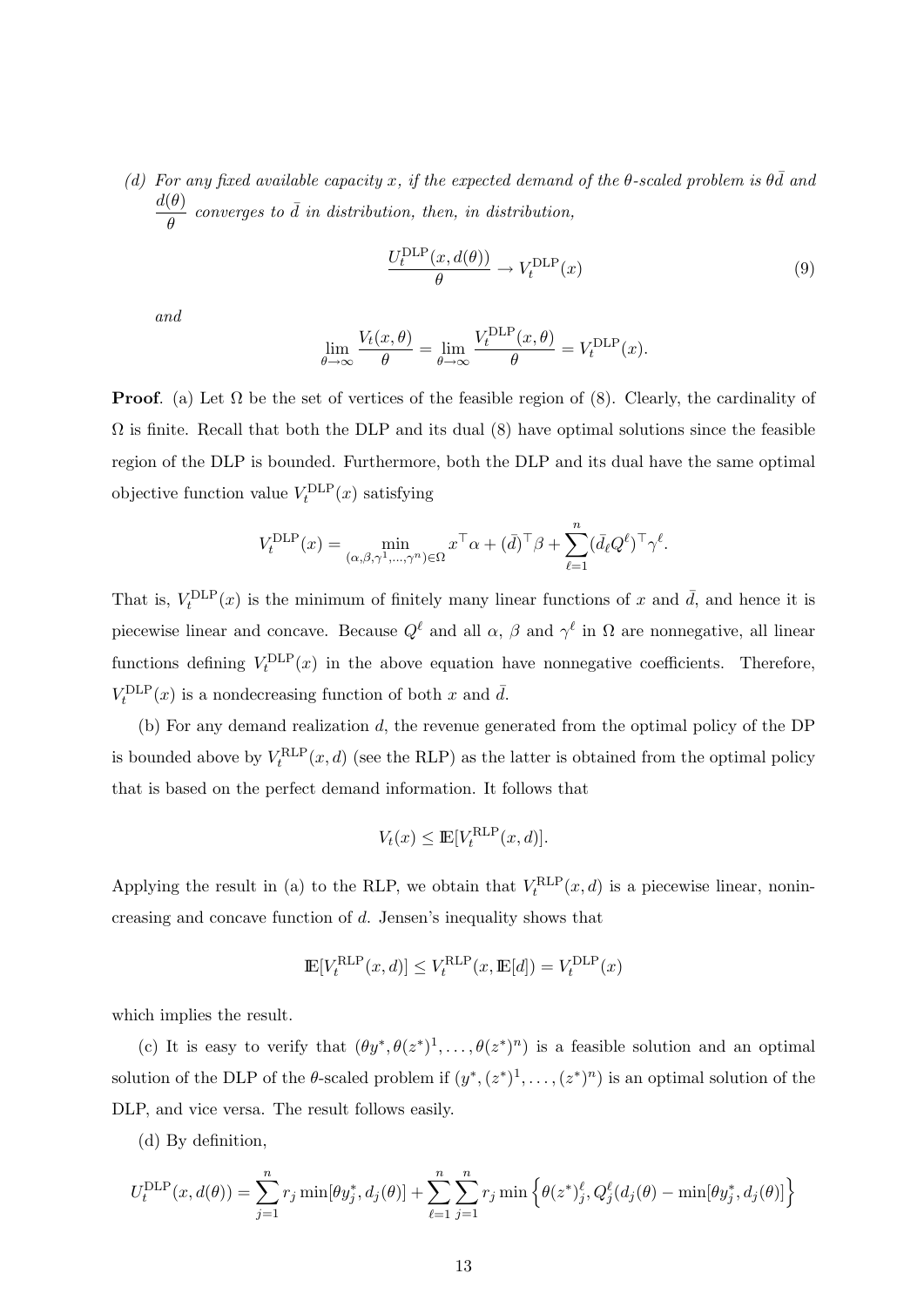and since the min-operator is continuous, it follows from Lemma 1 of [7] that when  $\theta$  approaches infinity, in distribution,

$$
\frac{U_t^{\text{DLP}}(x, d(\theta))}{\theta} \rightarrow \sum_{j=1}^n r_j \min[y_j^*, \bar{d}_j] + \sum_{\ell=1}^n \sum_{j=1}^n r_j \min\left\{(z^*)_j^{\ell}, Q_j^{\ell}(\bar{d}_j - \min[y_j^*, \bar{d}_j]\right\}
$$

$$
= \sum_{j=1}^n r_j y_j^* + \sum_{\ell=1}^n \sum_{j=1}^n r_j (z^*)_j^{\ell},
$$

i.e., in distribution, (9) holds, where the last equality follows from (5). Since  $V_t(x, \theta)$  is the optimal value of the  $\theta$ -scaled problem, it yields

$$
\mathbb{E}[U_t^{\mathrm{DLP}}(x, d(\theta))] \le V_t(x, \theta) \le V_t^{\mathrm{DLP}}(x, \theta) = \theta V_t^{\mathrm{DLP}}(x),
$$

where the second inequality follows from an application of (b) to the  $\theta$ -scaled problem and the last equality follows from (c). This shows that

$$
\frac{\mathbb{E}[U_t^{\text{DLP}}(x, d(\theta))] }{\theta} \le \frac{V_t(x, \theta)}{\theta} \le \frac{V_t^{\text{DLP}}(x, \theta)}{\theta} = V_t^{\text{DLP}}(x).
$$

The results follow from (9).

The next proposition shows that we can obtain the similar asymptotic property for the PNLP and some analytical property for the RLP. To our knowledge, the results in Theorem 4.2 have not been addressed in the literature for the traditional network capacity management problem.

**Theorem 4.2** (a)  $V_t^{\text{PNLP}}(x)$  is a lower bound of the optimal value function  $V_t(x)$  and on average, the PNLP performs no worse than the DLP, i.e.,

$$
\mathbb{E}[U_t^{\text{DLP}}(x)] \le V_t^{\text{PNLP}}(x) \le V_t(x).
$$

(b) For any fixed available capacity x, if the expected demand of the  $\theta$ -scaled problem is  $\theta \bar{d}$  and  $d(\theta)$  $\frac{\partial \Theta}{\partial \theta}$  converges to  $\bar{d}$  in distribution, then

$$
\frac{V_t^{\text{PNLP}}(x,\theta)}{\theta} \to V_t^{\text{DLP}}(x),\tag{10}
$$

i.e., asymptotically, the optimal solution of the PNLP provides an optimal inventory control policy.

(c)  $\mathbb{E}[V_t^{\text{RLP}}(x, d)]$  also provides an upper bound for  $V_t(x)$ , i.e.,

$$
V_t(x) \le \mathbb{E}[V_t^{\text{RLP}}(x, d)] \le V_t^{\text{DLP}}(x)
$$

and moreover

$$
\frac{\mathrm{I\!E}\left[V_t^{\mathrm{RLP}}(x, d(\theta))\right]}{\theta} \to V_t^{\mathrm{DLP}}(x).
$$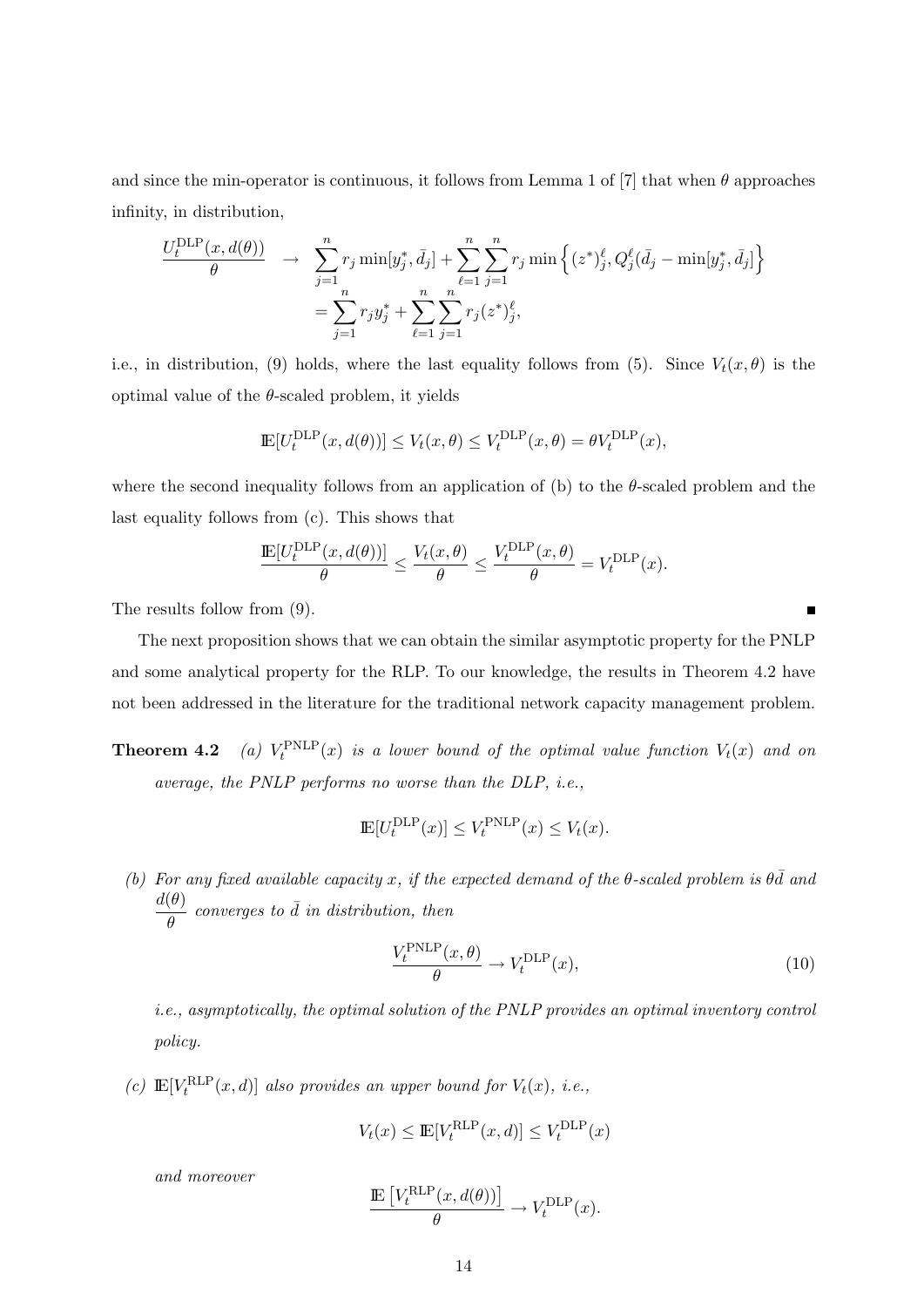**Proof.** (a) It is trivial to prove that  $V_t^{\text{PNLP}}(x)$  is a lower bound of  $V_t(x)$  as the former is exactly equal to the expected revenue generated from the partitioned booking limit policy of the PNLP, which must not exceed the optimal expected revenue  $V_t(x)$  generated from the optimal policy. Note that the optimal solution of the DLP is a feasible solution of the PNLP. Therefore the expected revenue generated from the optimal booking limits  $(y^*, (z^1)^*, \ldots, (z^n)^*)$  of the DLP is equal to the objective function value of the PNLP evaluated at  $(y^*, (z^1)^*, \ldots, (z^n)^*)$ , which must not exceed the optimal objective function value of the PNLP, which in turn is equal to the expected revenue generated from its optimal booking limits.

(b) By (a) and Theorem 4.1 (d),

$$
\limsup_{\theta \to \infty} \frac{V_t^{\text{PNLP}}(x,\theta)}{\theta} \le \lim_{\theta \to \infty} \frac{V_t(x,\theta)}{\theta} = V_t^{\text{DLP}}(x).
$$

On the other hand, by (a) again and Theorem 4.1 (d),

$$
\frac{V_t^{\text{PNLP}}(x,\theta)}{\theta} \ge \frac{\mathbb{E}[U_t^{\text{DLP}}(x,d(\theta))] }{\theta} \to V_t^{\text{DLP}}(x)
$$

which shows that

$$
\liminf_{\theta \to \infty} \frac{V_t^{\text{PNLP}}(x,\theta)}{\theta} \ge V_t^{\text{DLP}}(x).
$$

This proves (10).

(c) The two inequalities are proved in the proof of Theorem 4.1 (b). The last result follows from the two inequalities and Theorem 4.1 (d).

# 5 Asymptotic Optimality of the Bid-Price Policy

Talluri and van Ryzin [18] prove that the bid-price policy is also asymptotically optimal when leg capacities and demand are large provided that the right bid prices are used. Our next result is to extend the asymptotic optimality of Talluri and van Ryzin to the buy-up model.

As in [18], we replace price  $r_j$  of product j by a continuous random variable  $\mathcal{R}_j$  defined over  $(0, +\infty)$  with mean  $r_j$ . It is assumed that  $\mathcal{R}_1, \ldots, \mathcal{R}_n$  are mutually and statistically independent. It is also assumed that  $\mathcal{R}_j$  has a bounded support: there exists a positive constant  $\bar{r}_j$  such that  $P(\mathcal{R}_j \leq \bar{r}_j) = 1$ , i.e., the probability that the unit revenue of product j does not exceed  $\bar{r}_j$  is one. A price range is preferable to a single value for product  $j$  since the price changes with time with some small perturbations. More discussions on this rationale can be found in [18]. We shall call this problem the DP' which is more general than the DP (1).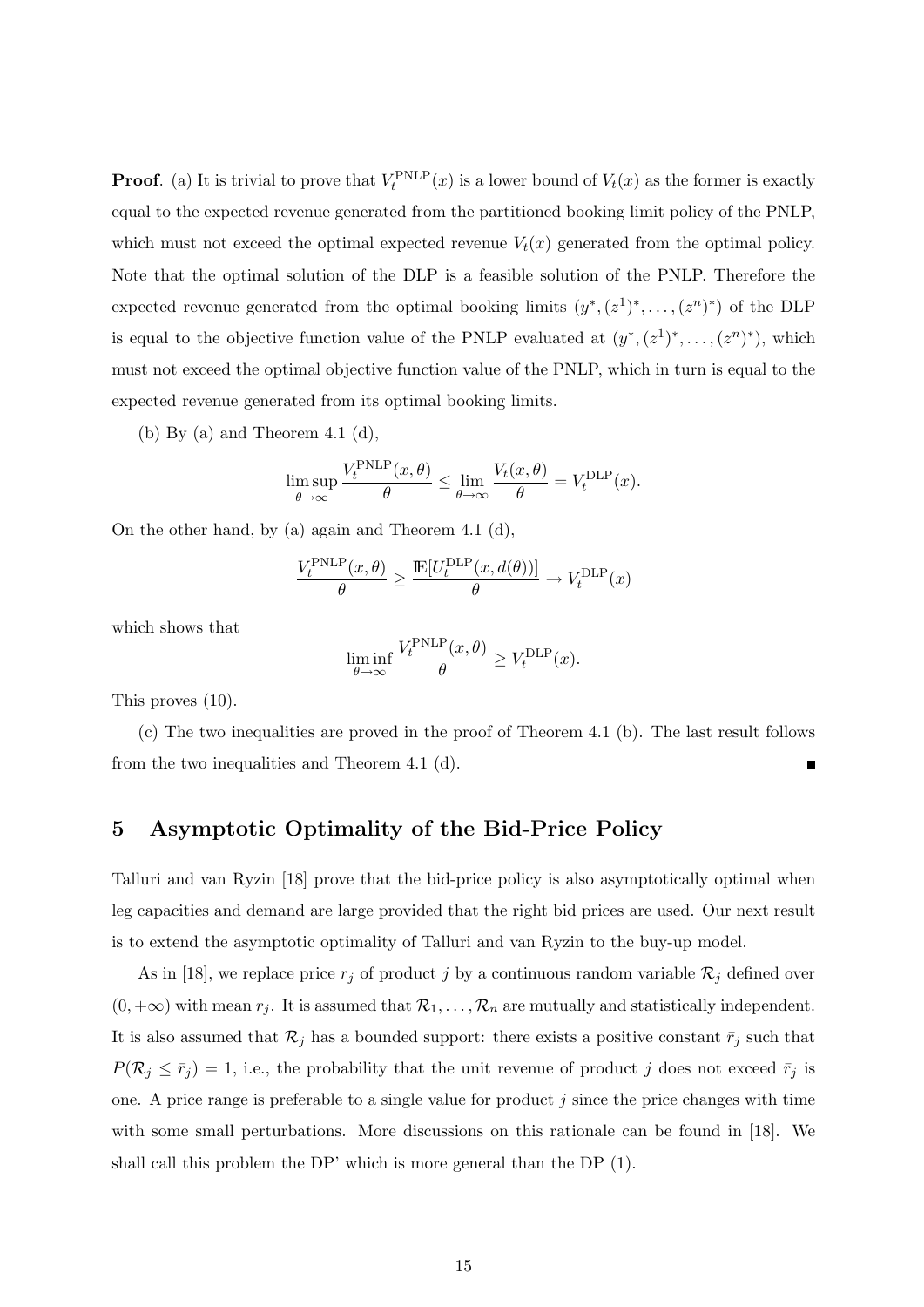Based on the revenue random variables  $(\mathcal{R}_1, \ldots, \mathcal{R}_n)$ , we define a probabilistic mathematical program (PMP):

$$
V_t^{\text{PMP}}(x) = \max \mathbb{E}\left[R^{\top}(y + \sum_{\ell=1}^n z^{\ell})\right]
$$
  
s.t.  $A(y + \sum_{\ell=1}^n z^{\ell}) \le x$   
 $y \le \bar{d}$   
 $z^{\ell} \le (\bar{d}_{\ell} - y_{\ell})Q^{\ell}, \qquad \forall \ell = 1, ..., n$   
 $y \ge 0, z^{j} \ge 0, \qquad \forall j = 1, ..., n.$  (11)

where the expectation E is defined over the joint probability space of  $(\mathcal{R}_1, \ldots, \mathcal{R}_n)$  with  $(R_1, \ldots, R_n) \in$  $\mathbb{R}^n$  representing a particular price scenario, and for each scenario  $(R_1, \ldots, R_n)$ , there is a corresponding optimal solution  $(y, z^1, \ldots, z^n)$ . The PMP is more general than the DLP, but it reduces to the DLP when  $\mathcal{R}_j$  takes only a single value  $r_j$  for all j. The PMP is also quite different from the PNLP as the expectation in the objective of the former is taken over the prices of products but not over demand as in the latter.

Let  $\Phi_t(x)$  denote the optimal expected revenue for the DP'. Similar to Theorem 4.1 (b) and (c), we can prove the following results.

**Proposition 5.1** For any t and x, the optimal expected revenue of the  $DP'$  is bounded above by the optimal objective function value of the PMP, i.e.,

$$
\Phi_t(x) \le V_t^{\text{PMP}}(x).
$$

Moreover,

$$
V_t^{\text{PMP}}(x,\theta) = \theta V_t^{\text{PMP}}(x),
$$

where  $V_t^{\text{PMP}}(x, \theta)$  is the optimal objective function value of the  $\theta$ -scaled problem of the PMP.

Consider an Lagrangian relaxation (LR) problem of the PMP by dualizing the network leg capacity constraints with a common dual variable  $\alpha \in \mathbb{R}^m$  for all different price scenarios.

$$
V_t^{\text{LR}}(x,\alpha) = \max \mathbb{E} \left[ \sum_{j=1}^n (R_j - A_j^\top \alpha) y_j + \sum_{j=1}^n \sum_{\ell=1}^n (R_j - A_j^\top \alpha) z_j^{\ell} \right] + \alpha^\top x
$$
  
s.t.  $y \le \bar{d}$   

$$
z^{\ell} \le (\bar{d}_{\ell} - y_{\ell}) Q^{\ell}, \qquad \forall \ell = 1, ..., n
$$

$$
y \ge 0, z^{\ell} \ge 0, \qquad \forall \ell = 1, ..., n
$$
 (12)

where  $\alpha \geq 0$  is the Lagrangian multiplier corresponding to the network leg capacity constraints.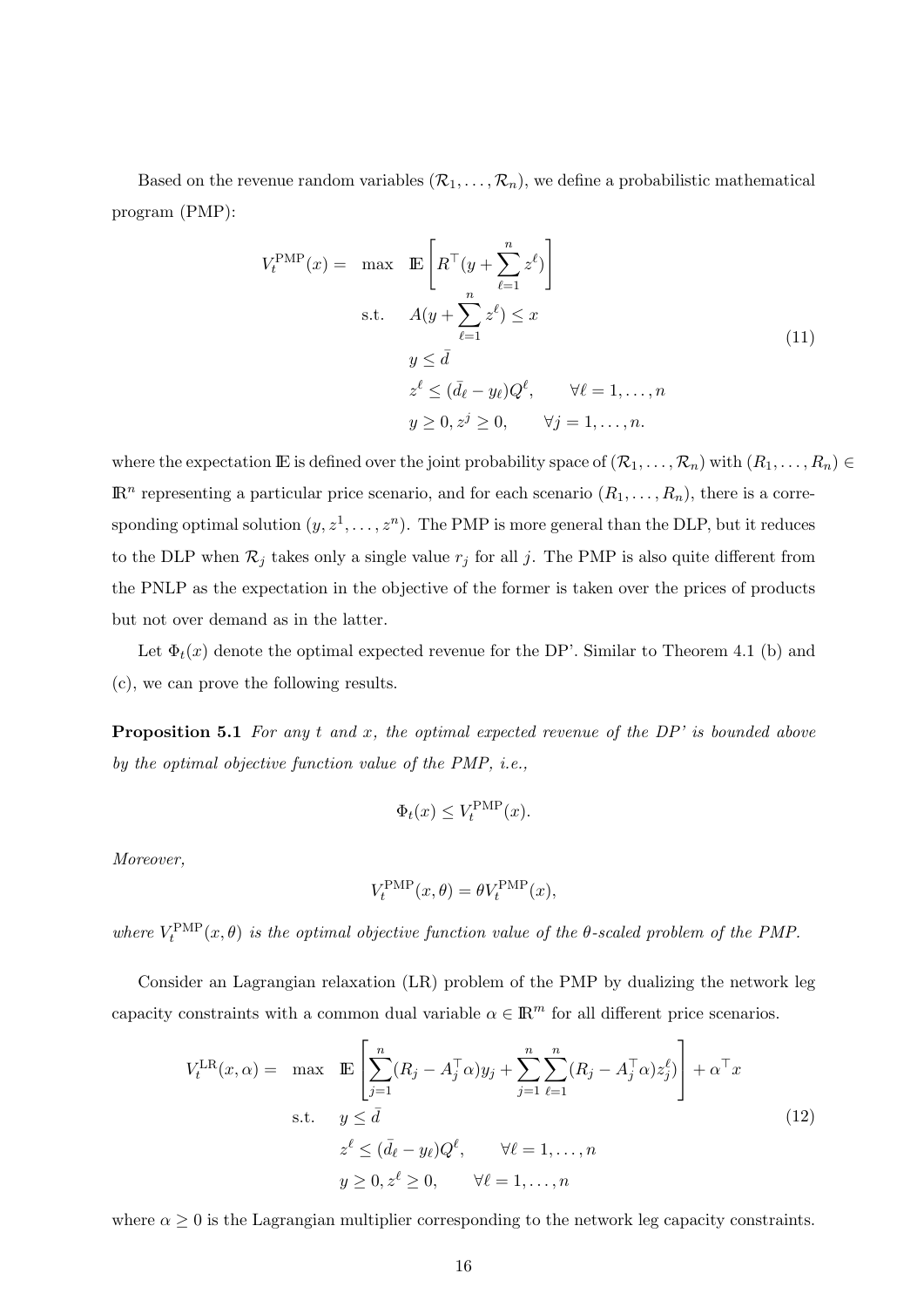The Lagrangian dual  $(LD)$  of the LR  $(12)$  is the following minimization problem:

$$
V_t^{\text{LD}}(x) = \min_{\alpha \ge 0} V_t^{\text{LR}}(x, \alpha) \tag{13}
$$

**Remark**. It is easy to see that for any nonnegative  $\alpha$ , the optimal value  $V_t^{\text{LR}}(x,\alpha)$  of the LR provides an upper bound to the optimal value  $V_t^{\text{PMP}}(x)$  of the PMP. Together with Proposition 5.1, the last result implies

$$
V_t^{\text{LD}}(x) \ge V_t^{\text{PMP}}(x) \ge \Phi_t(x). \tag{14}
$$

For each fixed scenario  $(R_1, \ldots, R_n)$  and a given  $\alpha \geq 0$ , define several index sets:

$$
\mathcal{J}^> = \{j : R_j > A_j^\top \alpha\}
$$
  
\n
$$
\mathcal{J}^= = \{j : R_j = A_j^\top \alpha\}
$$
  
\n
$$
\mathcal{J}^< = \{j : R_j < A_j^\top \alpha\}
$$
  
\n
$$
\mathcal{K} = \{j : R_j - A_j^\top \alpha > \sum_{\ell: \ell \in \mathcal{J}^>} (R_\ell - A_\ell^\top \alpha) Q_\ell^j\}
$$
  
\n
$$
\mathcal{M} = \{1, ..., n\} \setminus \mathcal{K}.
$$

**Proposition 5.2** For any  $\alpha \geq 0$ , we can find an optimal solution  $(y^*, (z^*)^1, \ldots, (z^*)^n)$  of the LR (12) for scenario  $(R_1, \ldots, R_n)$  satisfying the conditions specified in Table 1.

|         |                                               |       | $j \in \mathcal{J}^> \cap \mathcal{K} \mid j \in \mathcal{J}^> \cap \mathcal{M} \mid j \in \mathcal{J}^= \mid j \in \mathcal{J}^<$ |                      |                      |
|---------|-----------------------------------------------|-------|------------------------------------------------------------------------------------------------------------------------------------|----------------------|----------------------|
| $y_i^*$ |                                               | $d_i$ |                                                                                                                                    |                      |                      |
|         | $(z^*)_{\ell}^j   \ell \in \mathcal{J}^>   0$ |       | $\bar{d}_j Q^j_\ell$                                                                                                               | $\bar{d}_j Q_\ell^j$ | $\bar{d}_j Q^j_\ell$ |
|         | $\ell \in \mathcal{J}^=\left 0\right $        |       |                                                                                                                                    |                      |                      |
|         | $\ell \in \mathcal{J}^{\lt}$                  |       |                                                                                                                                    |                      |                      |

Table 1: Optimal values for  $y^*$  and  $z^*$ .

Furthermore, the optimal objective function value of the LR can be evaluated exactly

$$
V_t^{\text{LR}}(x,\alpha) = \sum_{j=1}^n \bar{d}_j \mathbb{E}\left[\max\{(R_j - A_j^\top \alpha)^+, \sum_{\ell=1}^n Q_\ell^j (R_\ell - A_\ell^\top \alpha)^+\}\right] + \alpha^\top x \tag{15}
$$

where  $f^+ = \max\{0, f\}.$ 

**Proof.** Observe that for each scenario  $(R_1, \ldots, R_n)$ , the LR can be decomposed into n simple linear programs with simple constraints. By checking index sets of j and  $\ell$ , it is easy to establish the result by pushing optimal values of y and  $z<sup>j</sup>$  to either their lower or upper bounds appropriately. We omit the detail. Е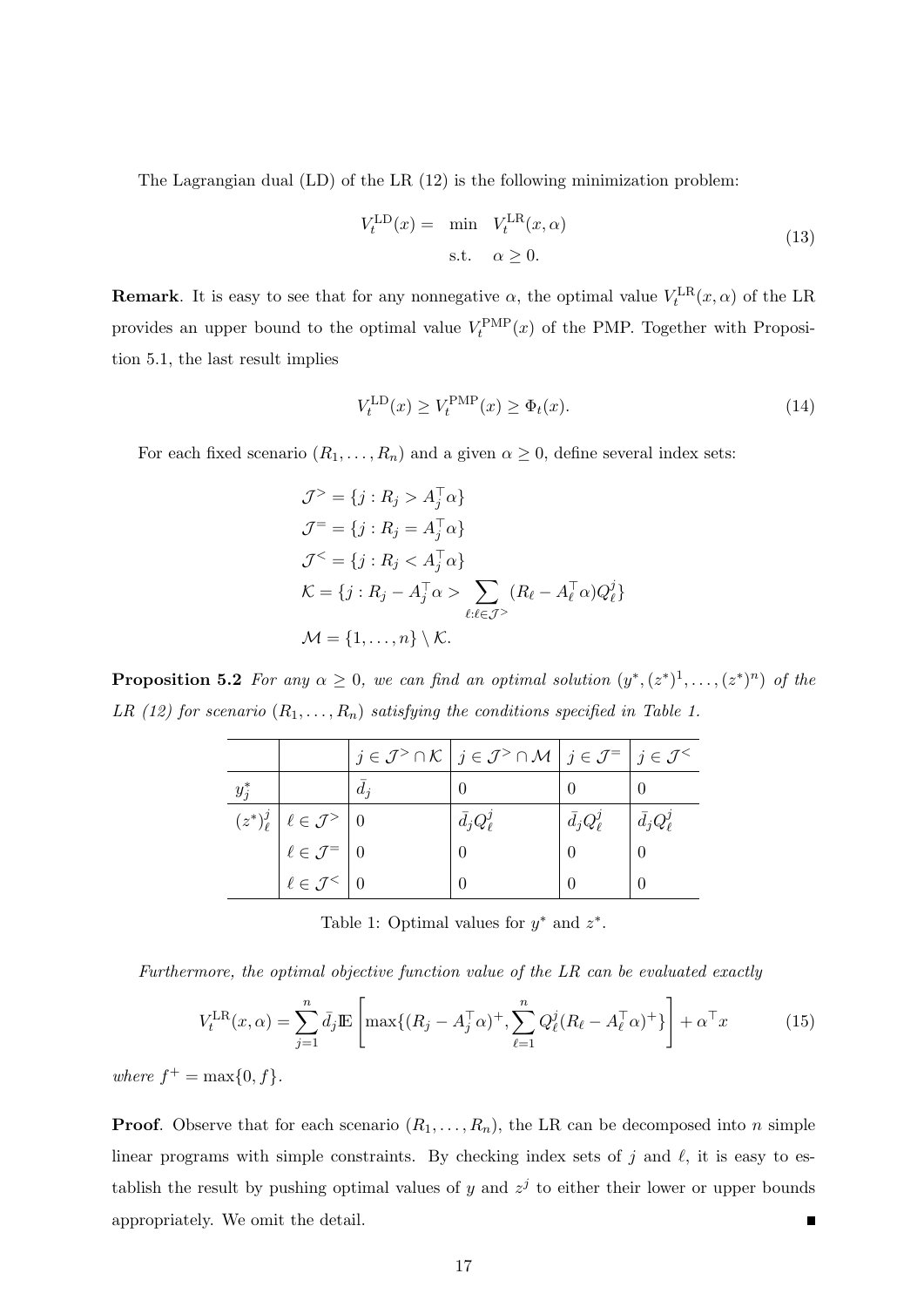Under some conditions,  $V_t^{\text{LR}}(x,\alpha)$  can be proven to be continuously differentiable with respect to  $\alpha$ . We need a result from [10].

**Lemma 5.1** Suppose  $\mathcal{R}(\theta)$  is a random function of  $\theta$  satisfying the global Lipschitz condition: there exists a positive constant L such that for any  $\Delta\theta \geq 0$ , it holds that

$$
\|\mathcal{R}(\theta + \Delta \theta) - \mathcal{R}(\theta)\| \le L\Delta \theta.
$$

If  $\mathcal{R}(\theta)$  is continuously differentiable with respect to  $\theta$  with probability one, then  $\mathbb{E}[\mathcal{R}(\theta)]$  is continuously differentiable with respect to  $\theta$  and

$$
\frac{d}{d\theta}\mathbb{E}[\mathcal{R}(\theta)] = \mathbb{E}[\frac{d}{d\theta}\mathcal{R}(\theta)].
$$

**Proposition 5.3** If  $\mathcal{R}_1, \ldots, \mathcal{R}_n$  are continuous random variables over  $(0, +\infty)$  respectively and mutually statistically independent, then for any fixed  $x \geq 0$ ,

- (a)  $V_t^{\text{LR}}(x,\alpha)$  is continuously differentiable with respect to  $\alpha$ ,
- (b)  $V_t^{\text{LR}}(x,\alpha)$  is convex with respect to  $\alpha$ .

**Proof.** (a) Note that if f is globally Lipschitz continuous, then so is max $\{0, f\}$ , and a linear combination of two globally Lipschitz continuous functions is still globally Lipschitz continuous. Since a linear function is globally Lipschitz continuous and

$$
\max\{(R_j - A_j^\top \alpha)^+, \sum_{\ell=1}^n Q_\ell^j (R_\ell - A_\ell^\top \alpha)^+\} = (R_j - A_j^\top \alpha)^+ + \max\{0, \sum_{\ell=1}^n Q_\ell^j (R_\ell - A_\ell^\top \alpha)^+ - (R_j - A_j^\top \alpha)^+\},
$$
  

$$
F_j = \max\{(R_j - A_j^\top \alpha)^+, \sum_{\ell=1}^n Q_\ell^j (R_\ell - A_\ell^\top \alpha)^+\} \text{ is globally Lipschitz continuous.}
$$

 $_{\ell=1}$  $Q^j_\ell$  $(\ell^j(\mathbb{R}_{\ell} - \mathbb{A}_{\ell}^{\top}\alpha)^+)$  is globally Lipschitz continuous.

On the other hand,  $F_j$  is continuously differentiable with respect to  $\alpha$  except at the points where one of the following conditions holds:

$$
R_j - A_j^\top \alpha = 0, R_\ell - A_\ell^\top \alpha = 0,
$$

$$
R_j - A_j^\top \alpha = \sum_{\ell: (R_\ell - A_\ell^\top \alpha)^+ > 0} Q_\ell^j (R_\ell - A_\ell^\top).
$$

That is,  $F_j$  is not continuously differentiable with respect to  $\alpha$  at some points that belong to finitely many hyperplanes of the *n*-dimensional probability space. In other words,  $F_j$  is continuously differentiable with probability one. Continuous differentiability of  $V_t^{\text{LR}}(x, \alpha)$  follows from Lemma 5.1.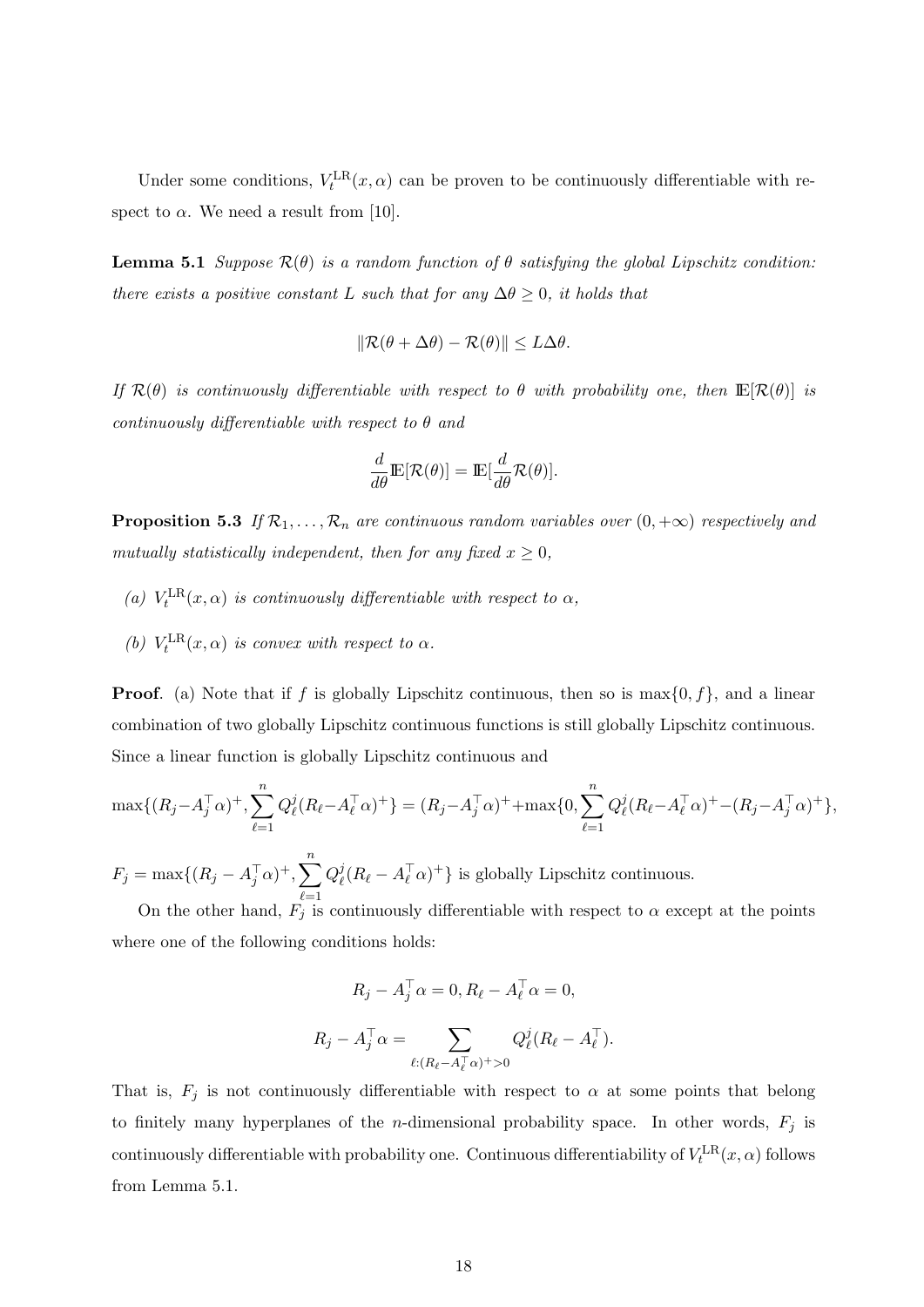(b) It is easy to prove convexity of  $V_t^{\text{LR}}(x,\alpha)$  from (15) by noticing that the max of finitely many convex functions is still convex, and the integral operator retains the convexity property.

 $\blacksquare$ 

Proposition 5.3 states that the LD (13) is a smooth and convex constrained optimization problem with simple bound constraints, for which the KKT conditions are both necessary and sufficient for optimality. We introduce some notation before presenting this result. Suppose  $\alpha^* \in \mathbb{R}^m$  is an optimal solution of the LD. Define several event sets of  $(\mathcal{R}_1, \mathcal{R}_2, \ldots, \mathcal{R}_n)$ :

$$
\mathcal{X}_j^> = \{ \mathcal{R}_j > A_j^\top \alpha^* \}
$$
  
\n
$$
\mathcal{X}_j^= = \{ \mathcal{R}_j = A_j^\top \alpha^* \}
$$
  
\n
$$
\mathcal{X}_j^< = \{ \mathcal{R}_j < A_j^\top \alpha^* \}
$$
  
\n
$$
\mathcal{Y}_j = \{ \mathcal{R}_j - A_j^\top \alpha^* > \sum_{\ell=1}^n (\mathcal{R}_\ell - A_\ell^\top \alpha^*)^+ Q_\ell^j \}
$$
  
\n
$$
\mathcal{Z}_j = \{ \mathcal{R}_j - A_j^\top \alpha^* \le \sum_{\ell=1}^n (\mathcal{R}_\ell - A_\ell^\top \alpha^*)^+ Q_\ell^j \}.
$$

**Proposition 5.4** Suppose  $\mathcal{R}_1, \ldots, \mathcal{R}_n$  are continuous random variables over  $(0, +\infty)$  with a finite support, and mutually and statistically independent, and  $\alpha^*$  is an optimal solution of the LD (13). Then the Karush-Kuhn-Tucker (KKT) conditions of the LD at  $\alpha^*$  hold:

$$
\sum_{j=1}^{n} \bar{d}_{j} P(\mathcal{X}_{j}^{>} \cap \mathcal{Y}_{j}) A_{j} + \sum_{j=1}^{n} \bar{d}_{j} P(\mathcal{X}_{j}^{>} \cap \mathcal{Z}_{j}) \sum_{\ell=1}^{n} Q_{\ell}^{j} P(\mathcal{X}_{\ell}^{>}) A_{\ell}
$$
  
+ 
$$
\sum_{j=1}^{n} \bar{d}_{j} P(\mathcal{X}_{j}^{=} \cup \mathcal{X}_{j}^{<}) \sum_{\ell=1}^{n} Q_{\ell}^{j} P(\mathcal{X}_{\ell}^{>}) A_{\ell} + \lambda = x,
$$
  

$$
\lambda^{\top} \alpha^{*} = 0,
$$
  

$$
\lambda \geq 0.
$$

Proof. The result follows from the standard KKT conditions for constrained optimization problems and calculations of the gradients of  $V_t^{\text{LR}}(x,\alpha)$ .

We are now ready to present the asymptotic optimality property of the bid-price policy based on the LD.

**Theorem 5.1** For any fixed available capacity x, suppose the expected demand of the  $\theta$ -scaled problem is  $\theta\bar{d}$  and  $\frac{d(\theta)}{\theta}$  converges to  $\bar{d}$  in distribution. Then the bid-price policy based on the LD (13) is asymptotically optimal, i.e., in distribution,

$$
\frac{U_t^{\text{LD}}(x, d(\theta))}{\theta} \to V_t^{\text{PMP}}(x)
$$
\n(16)

and

$$
\lim_{\theta \to \infty} \frac{\Phi_t(x,\theta)}{\theta} = V_t^{\text{PMP}}(x)
$$
\n(17)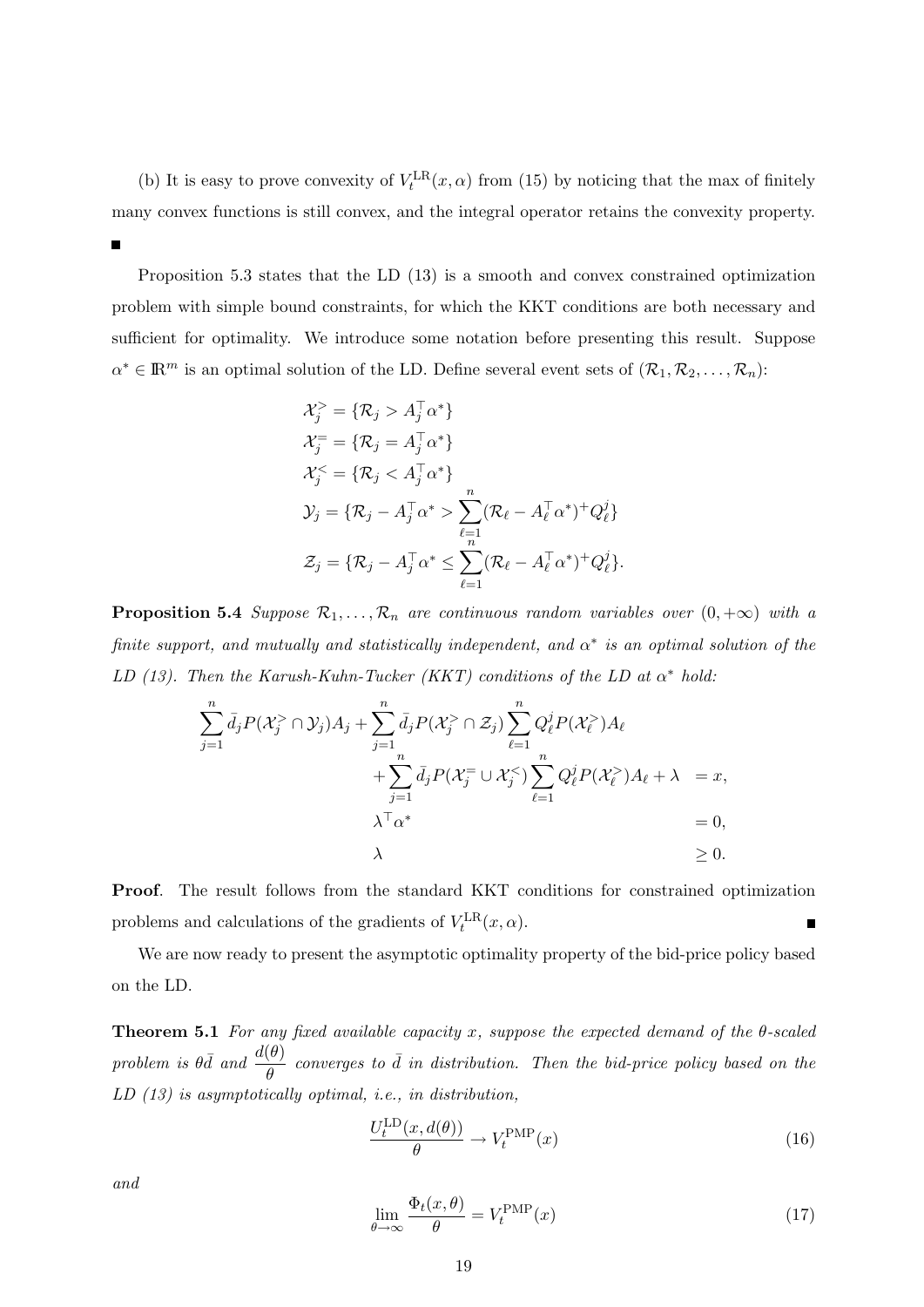where  $U_t^{\text{LD}}(x, d(\theta))$  is the total revenue generated from the bid price based on the LD and  $\Phi_t(x, \theta)$ is the optimal expected revenue of the  $\theta$ -scaled problem of the DP'.

# 6 Unbiased Estimate of the Gradient of the RLP

Recall that  $V_t(x)$  can be approximated by  $V_t^{RLP}(x) = \mathbb{E}[V_t^{RLP}(x,d)]$ . It is proved in [19] that under certain conditions, for the traditional capacity management problem without buyup,  $\mathbb{E}[V_t^{\text{RLP}}(x, d)]$  is continuously differentiable with respect to x and  $\mathbb{E}[\frac{\partial}{\partial x}V_t^{\text{RLP}}(x, d)] =$  $\frac{\partial}{\partial x} \mathbb{E}[V_t^{\text{RLP}}(x, d)]$ . Therefore the opportunity cost of  $\mathbb{E}[V_t^{\text{RLP}}(x, d)]$  can be approximated by sample averages of the optimal dual solution of the RLP:

$$
\frac{\partial}{\partial x} \mathbb{E}[V_t^{\text{RLP}}(x, d)] \approx \frac{1}{N} \sum_{i=1}^N \alpha(x, d_i)
$$

where  $\alpha(x, d_i)$  is an optimal dual solution of the RLP  $(x, d_i)$  and N is the sample size.

The above result can be extended to the buy-up model. Similar to [19], the proof is based on Lemma 5.1. To this end, define a Lagrangian relaxation problem of the RLP, which we call the RLR, by dualizing the capacity constraints  $A(y + \sum_{\ell=1}^n z^{\ell}) \leq x$  of the RLP. Suppose the objective function value of the RLR is denoted by  $V_t^{RLR}(x, d, \alpha)$  for any given demand scenario d and a nonnegative Lagrangian multiplier  $\alpha \in \mathbb{R}^m$ . For any fixed  $x \in \mathbb{R}^m$  and  $d \in \mathbb{R}^n$ , a Lagrangian dual of the RLR is the so-called RLD, which is

$$
\min \quad V_t^{\text{RLR}}(x, d, \alpha) \n\text{s.t.} \quad \alpha \ge 0.
$$
\n(18)

By the strong duality theorem, if  $\alpha^*$  is an optimal solution of the RLD, then  $V_t^{RLR}(x, d, \alpha^*)$  $V_t^{\text{RLP}}(x, d)$  and  $\alpha^*$  is always a subgradient of  $V_t^{\text{RLP}}(x, d)$  with respect to x. Furthermore, if  $\alpha^*$ is a unique solution of the RLD (18), then, by Theorem 6.3.3 in [1],  $V_t^{RLP}(x, d)$  is continuously differentiable with respect to  $x$ , which is what we need according to Lemma 5.1. Another condition required in Lemma 5.1 is the Lipschitz continuous property of  $V_t^{\text{RLP}}(x, d)$  with respect to x. This can be proven by simply showing that for any integer  $\Delta\theta \geq 0$ 

$$
V_t^{\text{RLP}}(x, d) \le V_t^{\text{RLP}}(x + \Delta \theta e^i, d) \le V_t^{\text{RLP}}(x, d) + \Delta \theta \max\{r_j\}
$$

where  $e^i \in \mathbb{R}^m$  is a vector with all zero elements except for its *i*-th element which is equal to one. The left hand side inequality is obviously true and the right-hand side inequality can be proven by contradiction by noting that a unit increase on  $x_i$  results in at most an additional increase of revenue,  $\max\{r_j\}$ , to the objective function value.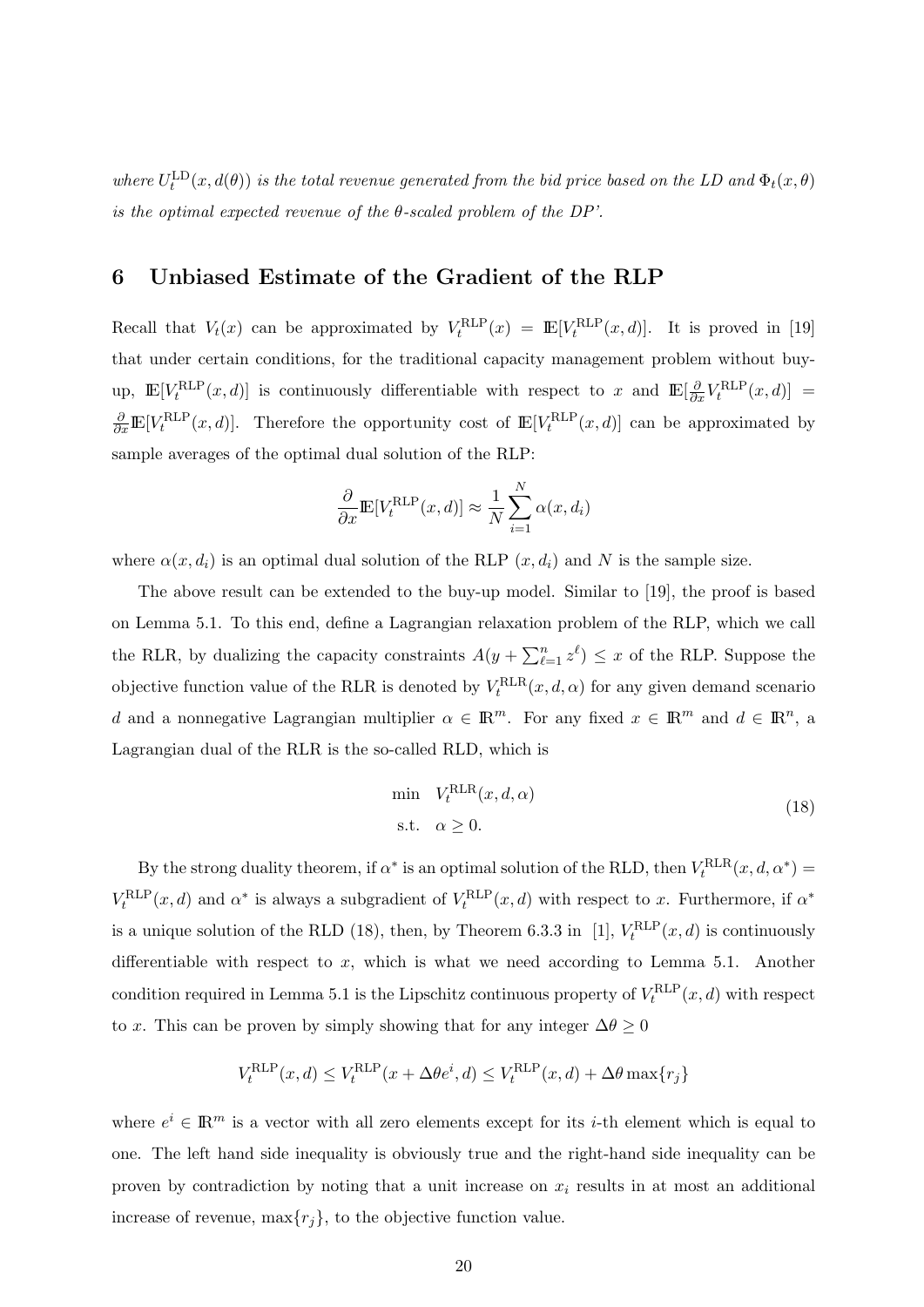By Lemma 5.1, we only need to prove that the RLD (18) has a unique solution with probability one with respect to demand d. Analogous to Proposition 5.2, we have

$$
V_t^{\text{RLR}}(x, d, \alpha) = \sum_{j=1}^n d_j \max \{ (r_j - A_j^\top \alpha)^+, \sum_{\ell=1}^n Q_\ell^j (r_\ell - A_\ell^\top \alpha)^+ \} + \alpha^\top x. \tag{19}
$$

Let  $\alpha^*(x, d)$  (or  $\alpha^*$  for ease of notation) be an optimal solution of the RLD for any given x and d. With a given feasible direction  $\Delta \alpha$  of  $\alpha^*$  and sufficiently small positive t, define several index subsets of  $\{1, 2, \ldots, n\}$ :

$$
\mathcal{E}^{\geq} = \{j : r_j - A_j^{\top} \alpha^* > \sum_{\ell=1}^n Q_{\ell}^j (r_{\ell} - A_{\ell}^{\top} \alpha^*)^+\}
$$
  
\n
$$
\mathcal{E}^{\equiv} = \{j : r_j - A_j^{\top} \alpha^* = \sum_{\ell=1}^n Q_{\ell}^j (r_{\ell} - A_{\ell}^{\top} \alpha^*)^+\}
$$
  
\n
$$
\mathcal{E}^{\leq} = \{j : r_j - A_j^{\top} \alpha^* < \sum_{\ell=1}^n Q_{\ell}^j (r_{\ell} - A_{\ell}^{\top} \alpha^*)^+\}
$$
  
\n
$$
\mathcal{H}^0 = \{j : r_j > A_j^{\top} \alpha^*\}
$$
  
\n
$$
\mathcal{H}^1 = \{j : r_j = A_j^{\top} \alpha^*, r_j - A_j^{\top} \alpha^* - t A_j^{\top} \Delta \alpha > 0\}
$$
  
\n
$$
\mathcal{H}^2 = \{j : r_j = A_j^{\top} \alpha^*, r_j - A_j^{\top} \alpha^* - t A_j^{\top} \Delta \alpha \leq 0\}
$$
  
\n
$$
\mathcal{F}^1 = \{j \in \mathcal{E}^{\equiv} \cap (\mathcal{H}^0 \cup \mathcal{H}^1) : -(\Delta \alpha)^{\top} A_j > - \sum_{\ell \in \mathcal{H}^0 \cup \mathcal{H}^1} Q_{\ell}^j (\Delta \alpha)^{\top} A_{\ell}\}
$$
  
\n
$$
\mathcal{F}^2 = \mathcal{E}^{\equiv} \cap (\mathcal{H}^0 \cup \mathcal{H}^1) \setminus \mathcal{F}^1.
$$

By (19) and careful calculations, it is easy to obtain the following

$$
V_t^{\text{RLR}}(x, d, \alpha^* + t\Delta\alpha) - V_t^{\text{RLR}}(x, d, \alpha^*)
$$
  
=  $t(\Delta\alpha)^{\top} x - \sum_{j \in \mathcal{E}^>} t(\Delta\alpha)^{\top} d_j A_j - \sum_{j \in \mathcal{E}^<} \sum_{\ell \in \mathcal{H}^0 \cup \mathcal{H}^1} Q_{\ell}^j t(\Delta\alpha)^{\top} d_j A_{\ell}$   
+ 
$$
\sum_{j \in \mathcal{E}^= \cap (\mathcal{H}^0 \cup \mathcal{H}^1)} d_j \max \{-t(\Delta\alpha)^{\top} A_j, - \sum_{\ell \in \mathcal{H}^0 \cup \mathcal{H}^1} Q_{\ell}^j t(\Delta\alpha)^{\top} A_{\ell} \}.
$$

Rewriting the above equation, we arrive at

$$
V_t^{\text{RLR}}(x, d, \alpha^* + t\Delta\alpha) - V_t^{\text{RLR}}(x, d, \alpha^*)
$$
  
=  $t(\Delta\alpha)^{\top} \left[ x - \sum_{j \in \mathcal{E}^>} A_j d_j - \sum_{j \in \mathcal{E}^= \cap (\mathcal{H}^0 \cup \mathcal{H}^1) \cap \mathcal{F}^1} A_j d_j - \sum_{j \in \mathcal{E}^= \cap (\mathcal{H}^0 \cup \mathcal{H}^1) \cap \mathcal{F}^2} \sum_{\ell \in \mathcal{H}^0 \cup \mathcal{H}^1} Q_{\ell}^j A_{\ell} d_j - \sum_{j \in \mathcal{E}^<} \left( \sum_{\ell \in \mathcal{H}^0 \cup \mathcal{H}^1} Q_{\ell}^j A_{\ell} d_j \right) \right]$ (20)  
=  $t(\Delta\alpha)^{\top} [x - \sum_{j=1}^n \bar{A}_j d_j]$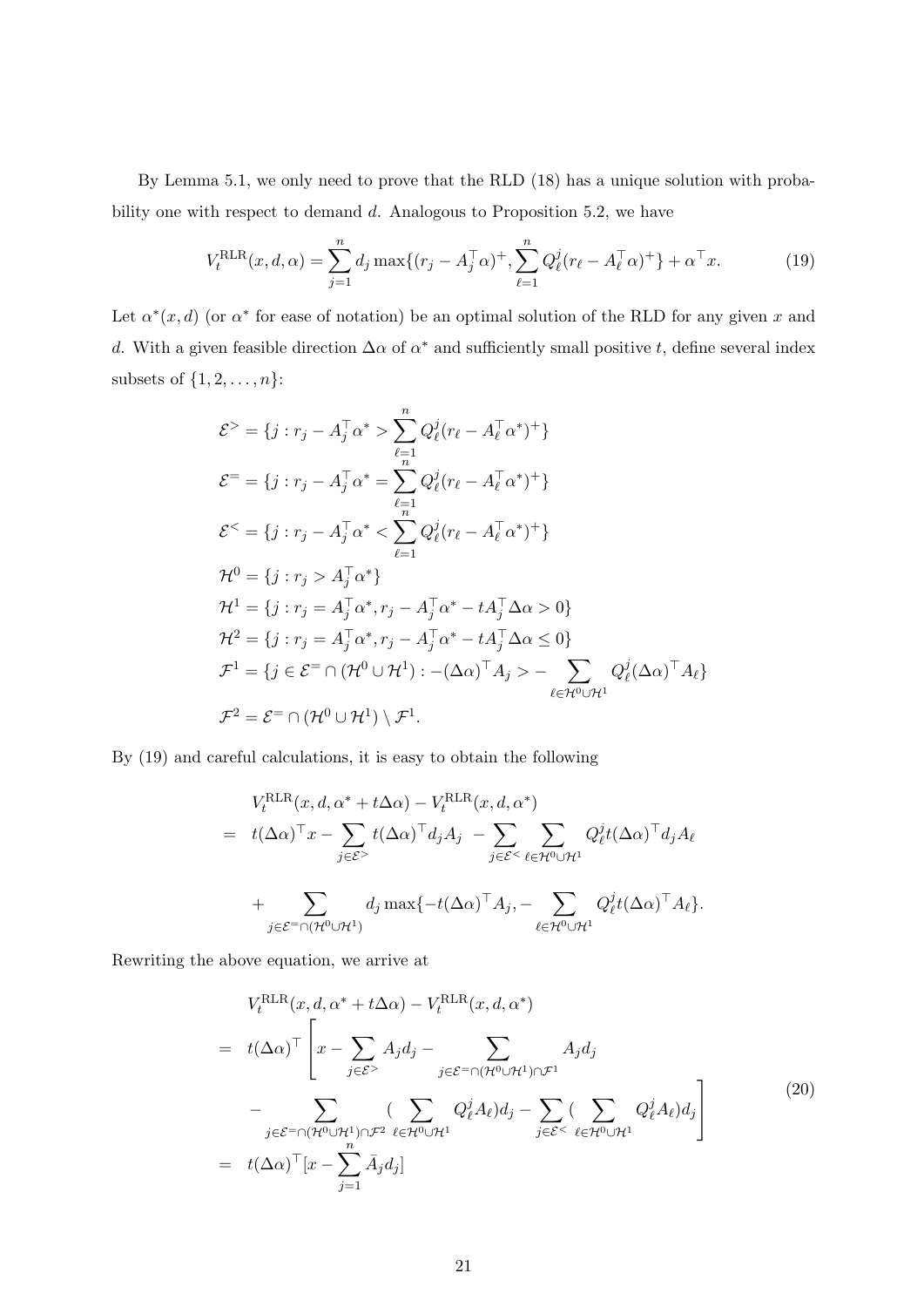where  $\overline{A}_j$  is a vector of *n*-dimension with nonnegative elements, and

$$
V_t^{\text{RLR}}(x, d, \alpha^* + t\Delta\alpha) - V_t^{\text{RLR}}(x, d, \alpha^*)
$$
\n
$$
= t(\Delta\alpha)^{\top} \left[ x - \sum_{j \in \mathcal{E}^> \cap \mathcal{H}^2} d_j A_j - \sum_{j \in \mathcal{E}^> \cap (\mathcal{H}^0 \cup \mathcal{H}^1)} (d_j + \sum_{\ell \in \mathcal{E}^= \cap (\mathcal{H}^0 \cup \mathcal{H}^1) \cap \mathcal{F}^2} Q_j^{\ell} d_{\ell} + \sum_{\ell \in \mathcal{E}^<} Q_j^{\ell} d_{\ell} A_j - \sum_{j \in \mathcal{E}^= \cap (\mathcal{H}^0 \cup \mathcal{H}^1) \cap \mathcal{F}^1} (d_j + \sum_{\ell \in \mathcal{E}^= \cap (\mathcal{H}^0 \cup \mathcal{H}^1) \cap \mathcal{F}^2} Q_j^{\ell} d_{\ell} + \sum_{\ell \in \mathcal{E}^<} Q_j^{\ell} d_{\ell} A_j - \sum_{j \in \mathcal{E}^= \cap (\mathcal{H}^0 \cup \mathcal{H}^1) \cap \mathcal{F}^2} (c_j - \sum_{j \in \mathcal{E}^= \cap (\mathcal{H}^0 \cup \mathcal{H}^1) \cap \mathcal{F}^2} Q_j^{\ell} d_{\ell} + \sum_{\ell \in \mathcal{E}^<} Q_j^{\ell} d_{\ell} A_j - \sum_{j \in \mathcal{E}^< \cap (\mathcal{H}^0 \cup \mathcal{H}^1) \cap \mathcal{F}^2} (\sum_{\ell \in \mathcal{E}^= \cap (\mathcal{H}^0 \cup \mathcal{H}^1) \cap \mathcal{F}^2} Q_j^{\ell} d_{\ell} + \sum_{\ell \in \mathcal{E}^<} Q_j^{\ell} d_{\ell} A_j \right]
$$
\n
$$
= t(\Delta\alpha)^{\top} [x - \sum_{j=1}^n D_j A_j]
$$

where  $D_j$  is a random variable which is a linear combination of random variables  $d_1, d_2, \ldots, d_n$ with nonnegative coefficients.

**Proposition 6.1** Suppose (a) If  $x = \sum_{j \in S} \delta_j A_j$ , then  $\{A_j : j \in S\}$  is of rank m; (b) The demand random variable  $d_j$  is continuous for all products j. Then  $V_t^{\text{RLP}}(x, d)$  is continuously differentiable with respect to x and

$$
\frac{\partial}{\partial x}\mathbb{E}[V_t^{\text{RLP}}(x, d)] = \mathbb{E}[\frac{\partial}{\partial x}V_t^{\text{RLP}}(x, d)] = \mathbb{E}[\alpha(x, d)]
$$

where  $\alpha(x, d)$  is the optimal solution of the RLD (18).

Proof. This proof should be the same as that of [19] and is done by contradiction. By the comments in the third paragraph of this section and Lemma 5.1, we need only show that the RLD  $(18)$  has a unique solution with probability one over the random variable d for any given x. Assume this is not true. Then there exist  $\Delta \alpha \neq 0$  such that for all sufficiently small  $t > 0$ and with a positive probability over d

$$
V_t^{\text{RLR}}(x, d, \alpha^* + t\Delta\alpha) - V_t^{\text{RLR}}(x, d, \alpha^*) = 0.
$$

Condition (21) shows that with a positive probability over d, either  $x = \sum_{j=1}^{n} D_j A_j$  or  $(\Delta \alpha)^{\top} x =$ 0,  $(Δα)^{\top} A_j = 0$  for all j. According to Condition (b) of this proposition,  $P(x = \sum_{j=1}^n D_j A_j) =$ 0. So the above expression can hold only if  $(\Delta \alpha)^{\top} x = 0$  and  $(\Delta \alpha)^{\top} A_j = 0$  for all j. For Lemma 3 of [19] and Condition (a) of this proposition, the latter implies  $\Delta \alpha = 0$  and we obtain a contradiction. Е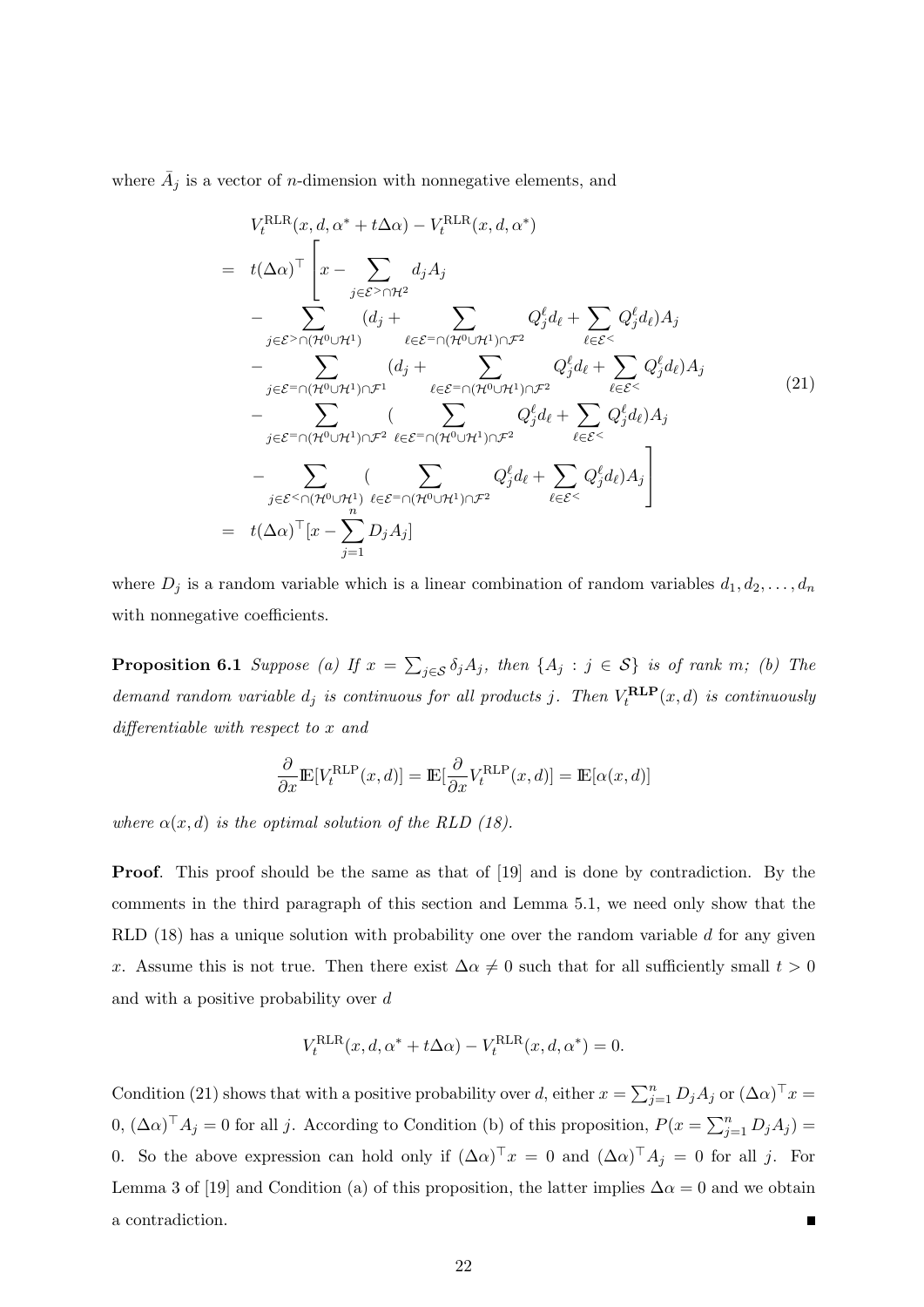Some simple examples are given by Talluri and van Ryzin [19] to illustrate that  $\frac{\partial}{\partial x} \mathbb{E}[V_t^{\text{RLP}}(x,d)]$ does not exist there there is no buy-up. In the nondifferentiable case, the authors further discuss calculations of subgradients and directional derivatives of  $\mathbb{E}[V_t^{\text{RLP}}(x, d)]$ .

# 7 Additional Structural Properties

In this section, we establish some analytical results for the DP, the PNLP and the opportunity cost-based approximation. The first result below states that for any fixed capacity, the closer one is to the departure time the less revenue can be generated, and for any fixed time period, a smaller capacity results in a smaller value of revenue.

Proposition 7.1 In a network setting, it holds that

- (a)  $V_t(x)$  is non-decreasing in t for any fixed x.
- (b)  $V_t(x)$  is non-decreasing in x for any fixed t.

Proof. (a) This has been proven in (2).

(b) This can be proven by induction. The result clearly holds when  $t = 0$ . Assuming that  $V_{t-1}(x) \geq V_{t-1}(x - A_k)$  for all x and  $k = 1, \ldots, n$ , we want to prove that  $V_t(x) \geq V_t(x - A_k)$ . Again by  $(2)$ , for any k, we obtain

$$
V_t(x) = \sum_{\substack{j=1 \ j=1}}^n \lambda_{tj} \max\{r_j + V_{t-1}(x - A_j),
$$
  

$$
\sum_{\substack{\ell=1 \ k=1}}^n q_{t\ell}^j \max[r_{\ell} + V_{t-1}(x - A_{\ell}), V_{t-1}(x)] + q_{t0}^j V_{t-1}(x)\} + \lambda_{tj}^0 V_{t-1}(x)
$$
  

$$
\geq \sum_{\substack{j=1 \ j=1}}^n \lambda_{tj} \max\{r_j + V_{t-1}(x - A_j - A_k),
$$
  

$$
\sum_{\ell=1}^n q_{t\ell}^j \max[r_{\ell} + V_{t-1}(x - A_{\ell} - A_k), V_{t-1}(x - A_k)] + q_{t0}^j V_{t-1}(x - A_k)\} + \lambda_{tj}^0 V_{t-1}(x - A_k)
$$
  

$$
= V_t(x - A_k)
$$

which implies the result.

In a single-leg setting, some stronger results have been established on the marginal cost of  $V_t(x)$ . In particular, it is proved in [27] that  $\Delta V_t(x)$  is non-decreasing in t for any fixed x, and  $\Delta V_t(x)$  is non-increasing in x for any fixed t. One would hope to extend those fine analytical properties to the network setting with buy-up. However, this is not the case because extensions are invalid even without buy-up. See [4] for counterexamples.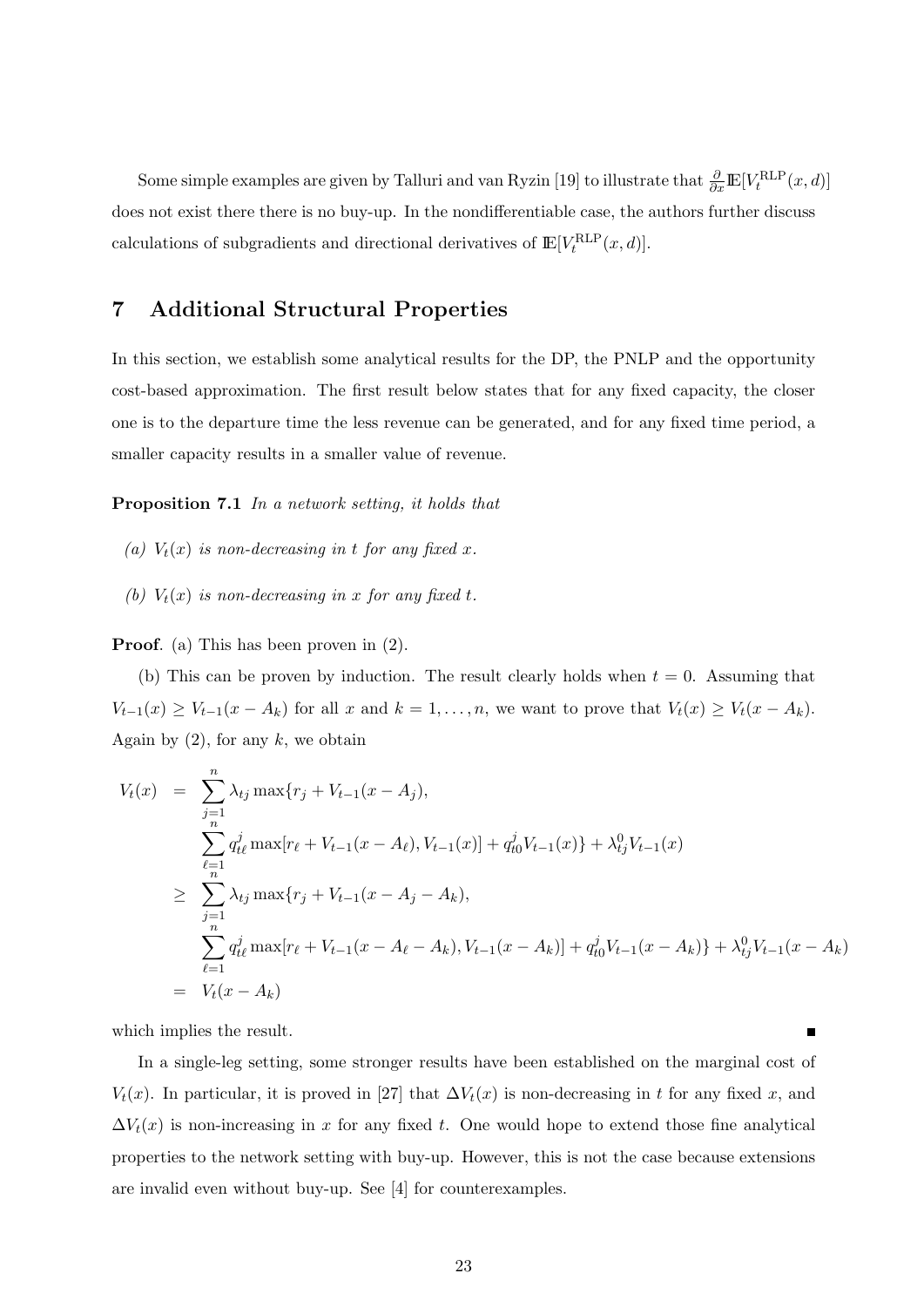Our next result studies the relationship between the OC based approximations and the DLP. Consider two versions of the DLP at time t denoted by  $P_1$  and  $P_2$ , where the remaining capacities are x and  $x - A_j$  for  $P_1$  and  $P_2$  respectively. Assume  $\alpha$ ,  $\beta$  and  $\gamma^1, \ldots, \gamma^n$  is an optimal dual solution of  $P_1$ , and  $\tilde{\alpha}$ ,  $\tilde{\beta}$  and  $\tilde{\gamma}^1, \ldots, \tilde{\gamma}^n$  is an optimal dual solution of  $P_2$ . Let  $BP_j(x, t) = A_j^{\top} \alpha$ and BP<sub>j</sub> $(x - A_j, t) = A_j^\top \tilde{\alpha}$  be the bid prices of product j for  $P_1$  and  $P_2$  respectively. Recall that  $\mathrm{OC}_j^{\mathrm{LP}}(x,t) = V_t^{\mathrm{DLP}}(x) - V_t^{\mathrm{DLP}}(x - A_j)$  denotes an approximate opportunity cost of product j at time  $t$  when the remaining capacity is  $x$ .

**Proposition 7.2** For any  $t, x, j$ , we have

$$
BP_j(x,t) \le OC_j^{LP}(x,t) \le BP_j(x-A_j,t).
$$

Proof. By duality theory,

$$
V_t^{\text{DLP}}(x) = \alpha^{\top} x + \bar{d}^{\top} \beta + \sum_{\ell=1}^n \bar{d}_{\ell} (Q^{\ell})^{\top} \gamma^{\ell},
$$
  

$$
V_t^{\text{DLP}}(x - A_j) = \tilde{\alpha}^{\top} (x - A_j) + \bar{d}^{\top} \tilde{\beta} + \sum_{\ell=1}^n \bar{d}_{\ell} (Q^{\ell})^{\top} \tilde{\gamma}^{\ell}.
$$

Note that both  $\alpha$ ,  $\beta$  and  $\gamma^1, \ldots, \gamma^n$  and  $\tilde{\alpha}$ ,  $\tilde{\beta}$  and  $\tilde{\gamma}^1, \ldots, \tilde{\gamma}^n$  are feasible solutions to the dual problem  $(8)$  of both  $P_1$  and  $P_2$ . It shows that

$$
V_t^{\text{DLP}}(x) \leq \tilde{\alpha}^{\top} x + \bar{d}^{\top} \tilde{\beta} + \sum_{\ell=1}^n \bar{d}_{\ell} (Q^{\ell})^{\top} \tilde{\gamma}^{\ell}.
$$
  

$$
V_t^{\text{DLP}}(x - A_j) \leq \alpha^{\top} (x - A_j) + \bar{d}^{\top} \beta + \sum_{\ell=1}^n \bar{d}_{\ell} (Q^{\ell})^{\top} \gamma^{\ell}.
$$

This further implies that

$$
OC_j^{LP}(x,t) \leq \tilde{\alpha}^\top x + (\bar{d}^\top \tilde{\beta} + \sum_{\ell=1}^n \bar{d}_\ell (Q^\ell)^\top \tilde{\gamma}^\ell - [\tilde{\alpha}^\top (x - A_j) + (\bar{d}^\top \tilde{\beta} + \sum_{\ell=1}^n \bar{d}_\ell (Q^\ell)^\top \tilde{\gamma}^\ell]
$$
  
=  $\tilde{\alpha}^\top A_j$   
=  $BP_j(x - A_j, t)$ 

and

$$
OC_j^{LP}(x,t) \geq \alpha^{\top} x + (\bar{d}^{\top} \beta + \sum_{\ell=1}^n \bar{d}_{\ell} (Q^{\ell})^{\top} \gamma^{\ell} - [\alpha^{\top} (x - A_j) + (\bar{d}^{\top} \beta + \sum_{\ell=1}^n \bar{d}_{\ell} (Q^{\ell})^{\top} \gamma^{\ell}]
$$
  
=  $\alpha^{\top} A_j$   
=  $BP_j(x,t)$ .

This completes the proof.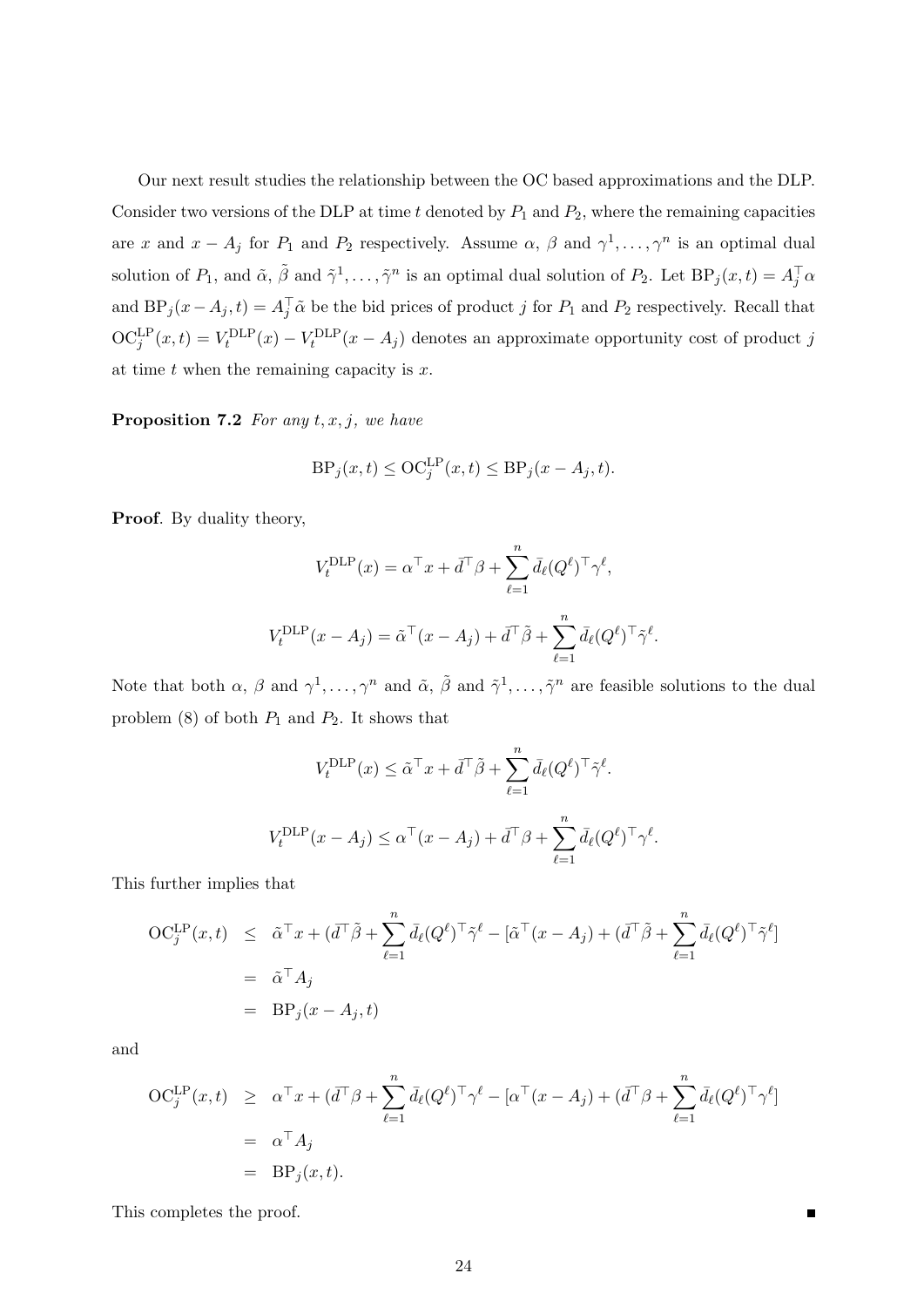It is known that the objective function of the PNLP for the traditional network capacity management problem is concave and separable. Those fine properties pave the way for using some specialized nonlinear programming algorithms to solve the PNLP more efficiently [13]. In general we cannot prove that the objective function of the PNLP is concave with respect to either y or  $z^1, \ldots, z^n$  unless some strong assumptions are imposed as demonstrated in the proposition below.

**Proposition 7.3** Suppose that each product  $\ell, r_{\ell} \geq \sum_{j=1}^{n} Q_j^{\ell} r_j$ . Then the objective function of the PNLP is concave with respect to  $y, z^1, \ldots, z^n$ .

**Proof.** To prove concavity of the objective function of the PNLP, we need only prove that its integrand

$$
\sum_{j=1}^{n} r_j \min(y_j, d_j) + \sum_{\ell=1}^{n} \sum_{j=1}^{n} r_j \min\{z_j^{\ell}, Q_j^{\ell}(d_{\ell} - \min(y_{\ell}, d_{\ell}))\}
$$

is concave. The above integrand can be rewritten as

$$
\sum_{j=1}^{n} [r_j - \sum_{\ell=1}^{n} r_{\ell} Q_{\ell}^{j}] \min(y_j, d_j) + \sum_{\ell=1}^{n} \sum_{j=1}^{n} \min\{r_j z_j^{\ell} + r_{\ell} Q_{\ell}^{j} \min(y_j, d_j), r_j Q_{j}^{\ell} d_{\ell}\}.
$$

The concave property of the integrand follows from the following facts:  $r_j \geq \sum_{\ell=1}^n r_\ell Q_\ell^j$  $_{\ell}^{j}.$ the min-function of finitely many concave functions is still concave; the linear combination of several concave functions is still concave if coefficients are nonnegative. Therefore, the objective function of the PNLP is concave with respect to  $y, z^1, \ldots, z^n$ .

The following example shows that in general the objective function of the PNLP is not concave. Suppose there are two classes of products in a single-leg network. Assume that  $r_1 =$ 100,  $r_2 = 1$ ,  $Q_1^2 = 1$ , and that the demand for both products is fixed at 10 and 100 respectively. Consider  $(y_1, y_2, z_1^2)$  to be three points  $u_1 = (1, 0, 2), u_2 = (1, 100, 2)$  and  $u_3 = (1, 200, 2)$ . Clearly,  $u_2$  is the middle point of the line segment  $[u_1, u_3]$ . If the objective function f of the PNLP were concave, then  $f(u_2) \geq 1/2(f(u_1) + f(u_3))$  would hold. However, it is easy to check by simple calculations that this is not the case. Therefore,  $f$  is not concave.

# 8 Numerical results

In this section, we present some numerical experiments for several booking schemes proposed in Section 3. Our main purpose was to test, for each booking scheme, how much the buy-up model enhances revenue performance compared with the non-buy-up model. All numerical experiments were carried out in MATLAB [14] on a Pentium M-1300 MHz PC. All linear programs were solved using linprog.m in MATLAB.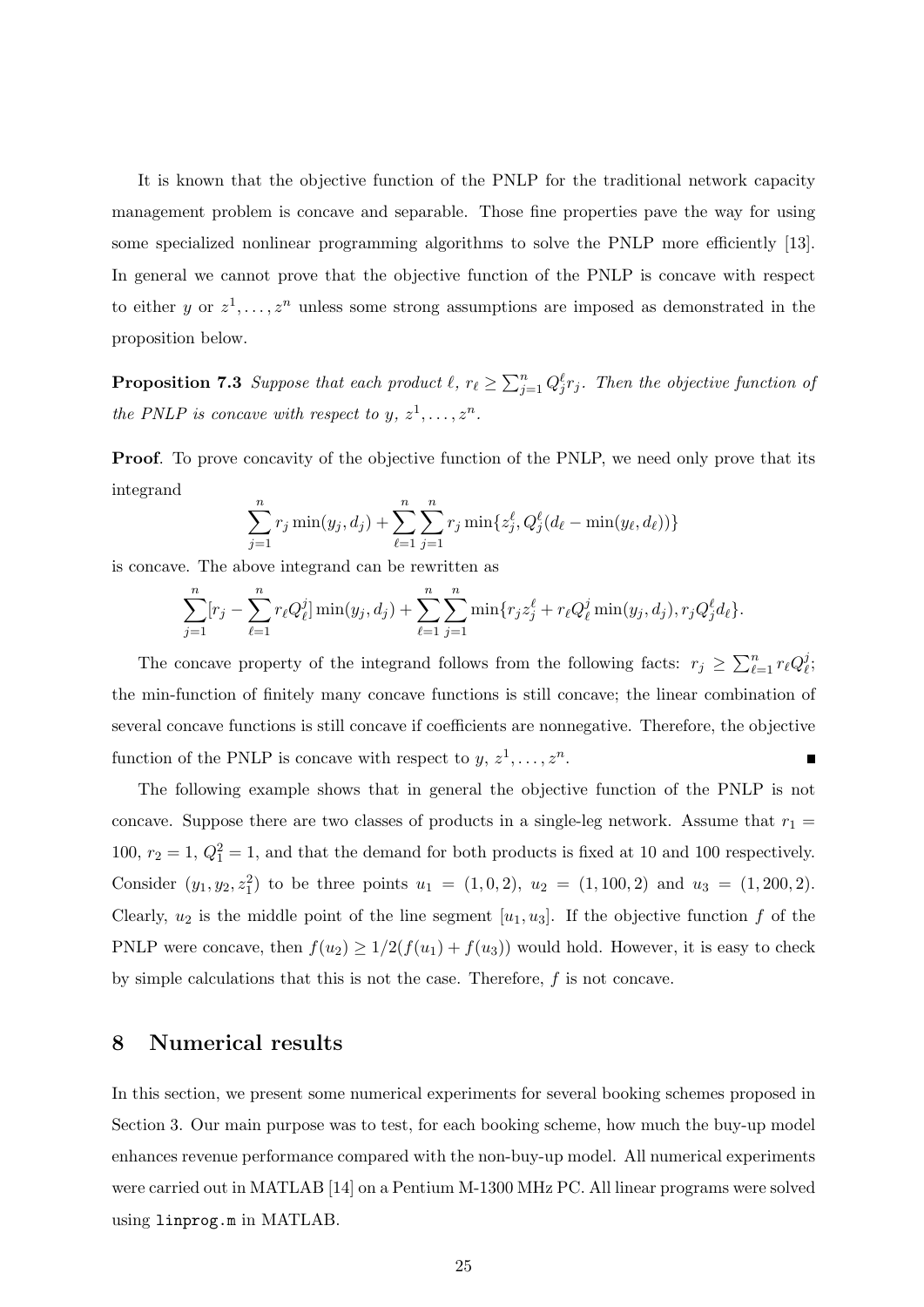The numerical experiments were conducted on four different test examples. The first two airline examples T1 and T2 are from Higle and Sen [11]. In T1, the airline network consists of 7 cities and 7 legs with 8 itineraries. For each itinerary, there are two fare classes which result in 16 products in total. Test example T2 is similar to T1 but with a different network. In particular, T2 is a hub-spoke network with one hub, 20 spoke cities and 20 legs, and it has two fares and 50 itineraries (and hence 100 products). Additional information on revenue, mean demand, the coefficient of variation (which is equal to mean divided by standard deviation), leg capacities, and detailed network structures can be found from [11].

The last two test examples T3 and T4 are drawn from [6]. Example T3 is a hub-spoke network with one hub, 5 spoke cities and 10 legs, and it has two fares and 30 itineraries (and hence 60 products). Example T4 is a hub-spoke network with two hubs, 4 spoke cities and 10 legs, and it has two fares and 30 itineraries (and hence 60 products). For additional information on revenue, mean demand, leg capacities, and detailed network structures, see [6].

The simulation procedure we follow is described in Talluri and van Ryzin [19]. For each test example, we simulated the booking process 1000 times. In each simulation run, booking requests are randomly generated in two steps. In step 1, the number of requests for each product is randomly generated while in step 2, booking arrival times for each product are randomly generated. We used two different ways to simulate the booking process. In T1 and T2, the number of requests for each product is randomly generated according to a truncated normal distribution (left truncated at zero) with the given expected demand and the given coefficient of variation. Bookings start from 180 days prior to the flight departure time. Demand forecasts for all products are updated on day 180, 120, 60, 30, 14 prior to the departure time. Those five days are used to divide the booking horizon into 5 booking periods. A fixed percentage of demand as specified in [11] is assumed in each booking period for each product. In step 2, booking arrival times in each of 5 booking periods for each product are randomly generated according to a uniform distribution. In T3 and T4, the booking process is modelled as a nonhomogeneous Poisson process, where the arrival intensity at time t has a beta distribution and the total number of arrivals has a gamma distribution. The booking is divided into 1000 units. Demand forecasts are updated on time 1000, 600, 400, 200 and 100 prior to the departure time. Higher fare customers arrive more often close to the end of the booking horizon while lower fare customers arrive more often early in the booking horizon. A detailed description of the booking process, used in T3 and T4, can be found in [6].

For all test examples, there are exactly two fare classes: high fare and low fare, for all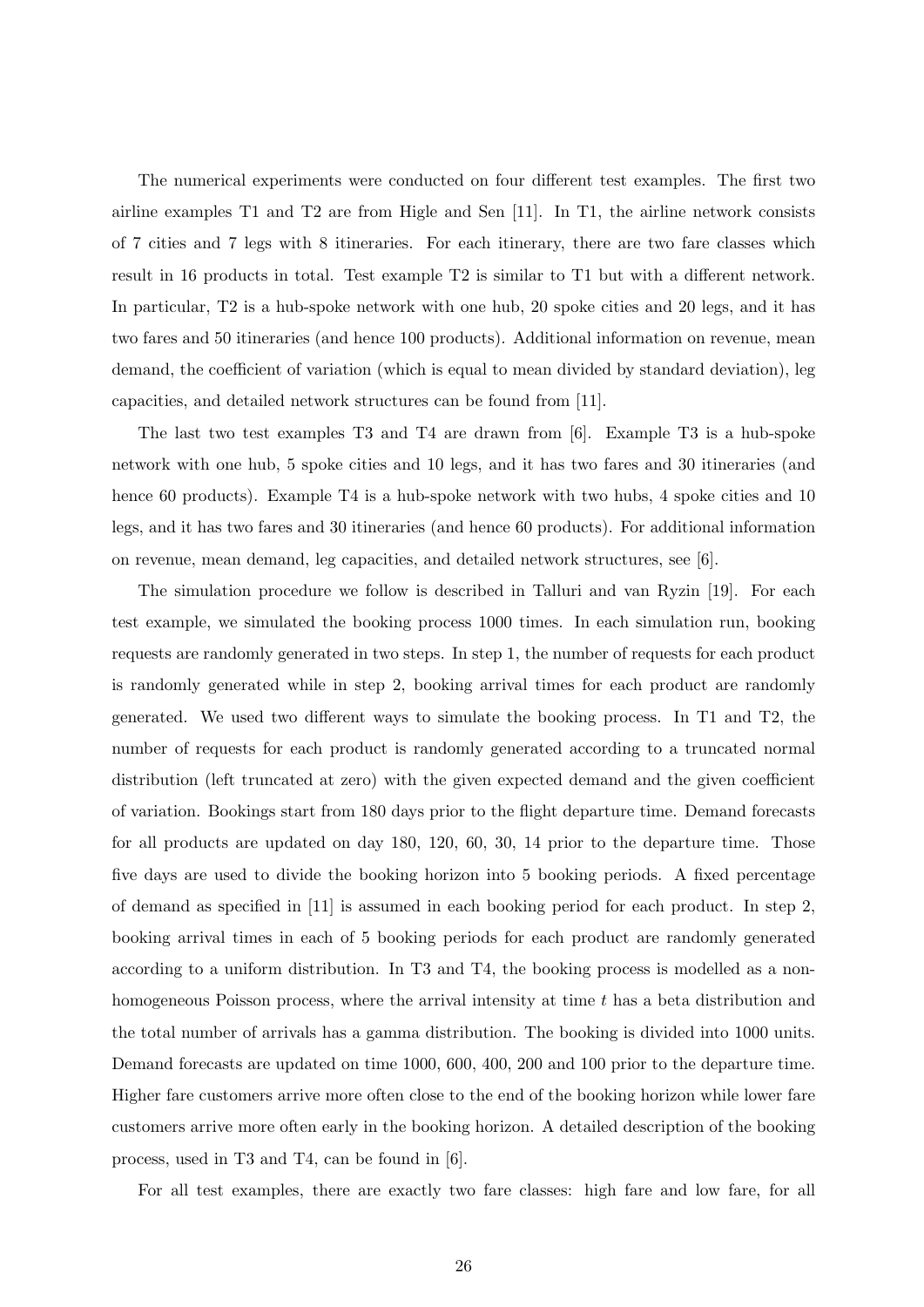itineraries. We assume that customers requesting a low-fare product only buy up for the corresponding high-fare product in the same itinerary, and customers requesting a high-fare product have a zero buy-up probability. Also we assume that the buy-up probability remains constant throughout the whole booking period in our main numerical experiments.

In each of 1000 simulation runs, all booking requests for each test example as generated above are processed (acceptance or rejection) based on a booking scheme. We have implemented the following five booking schemes:

- BLDLP: Partitioned booking limit policy based on the DLP; see Section 3.
- BPDLP: Bid-price policy based on the DLP; see Section 3.
- ABLDLP: Aggregated partitioned booking limit policy based on the DLP. In detail, a partitioned booking limit  $u_j$  for product j is obtained by aggregating  $y_j$  and  $\sum_{\ell=1}^n z_j^{\ell}$ . When a booking request for product  $j$  arrives, it is accepted if and only if the number of existing bookings of product  $j$  (including both initial and buy-up requests) is not more than  $u_j - 1$ . A buy-up request from product  $\ell$  to product j is accepted if and only if the number of existing bookings of product  $j$  (including both initial and buy-up requests) is not more than  $u_j - 1$ .
- BPRLP: Bid-price policy based on the RLP. Similar to [19], the bid price is equal to the average of 30 samples of the dual prices of the RLP.
- OCDLP: Opportunity cost policy based on the DLP.

Neither the partitioned booking limit policy nor the bid-price policy based on the PNLP is implemented because computationally it is expensive to solve nonlinear programs and its revenue performance is not much better than BLDLP in the traditional network revenue management without buy-ups.

It is known [21] that revenue performance can often be enhanced through so-called reoptimization: resolve approximate problems with updated capacities and future demand, and then update either the partitioned booking limits or the bid prices. Following a similar line of thought, we reran approximation models five times, once at the beginning of each of five booking periods. Note that the RLP is re-optimized much more often than five times in [19] and one would expect that higher revenue values could be obtained with more frequent re-optimization. This is also generally true for the policy OCDLP; see [4].

In order to evaluate effects of buy-ups, we ran each booking scheme with different buy-up probabilities: 0, 0.1, 0.3, 0.5 and 0.8. When the buy-up probability is zero, the buy-up model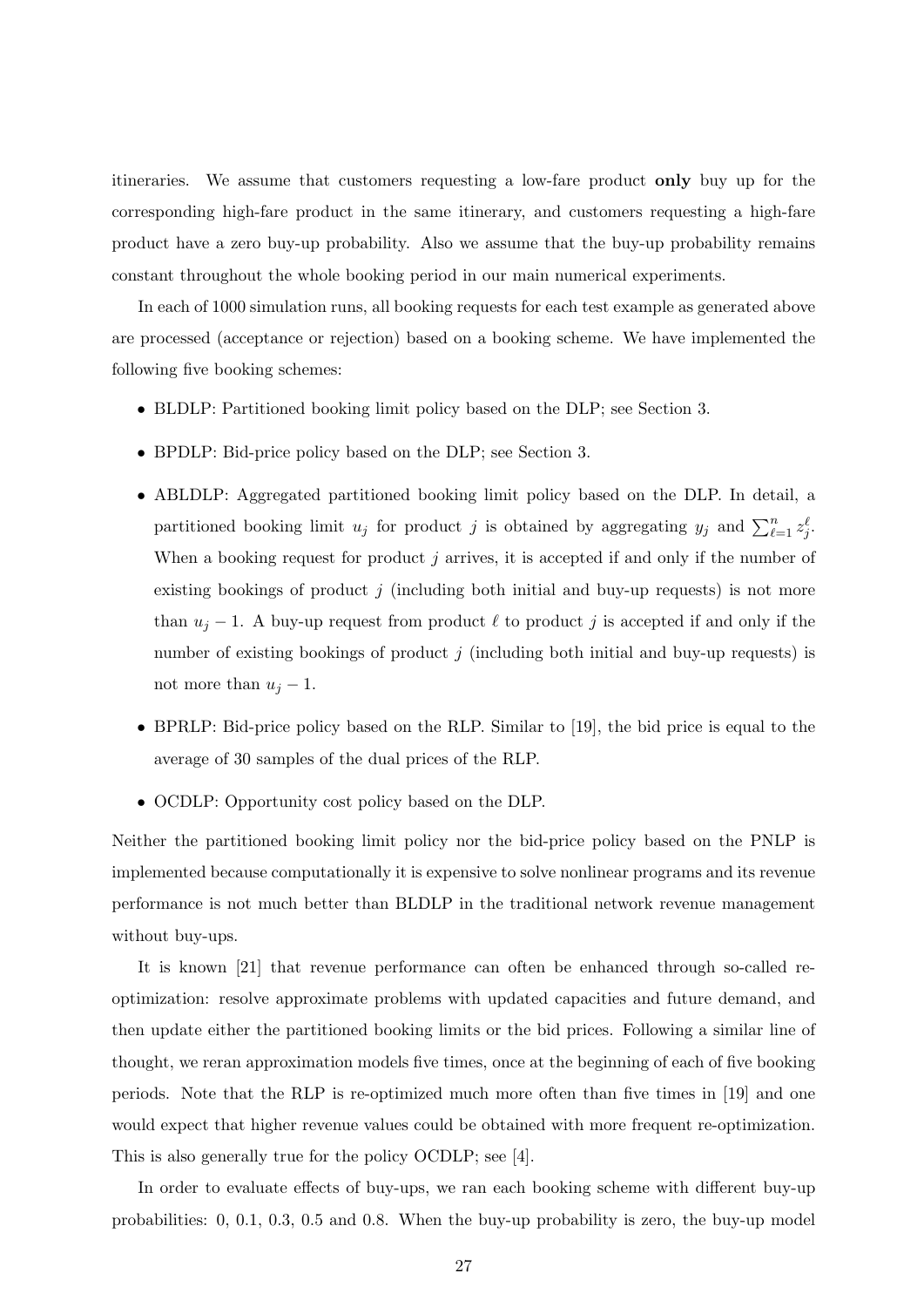reduces to the traditional network RM model without buy-ups. We should expect that as the buy-up probability increases, the revenue performance of the buy-up model should improve. The average total revenue over 1000 simulation runs for each booking scheme is used as the chief performance indicator in our experiments.

Tables 2, 3, 4 and 5 summarize average revenue and its 95% confidence interval with different buy-up probabilities for test examples T1, T2, T3 and T4 under five booking schemes. By comparing those tables, we make the following observations. No scheme completely outperforms other schemes across all buy-up probabilities and test examples, though BPRLP appears to be the best on average. This partially confirms the conclusion in [19]. ABLDLP consistently outperforms BLDLP (combinations of different buy-up probabilities and test examples). BPRLP consistently outperforms BPDLP except for  $p=0$  in T2. BPRLP consistently outperforms ABLDLP except for  $p = 0$ , 0.1 in T1 and  $p = 0$  in T2. OCDLP is sometimes as competitive as BPRLP (for example in T3), but it frequently produces much lower average revenues than other schemes. We conjecture that performance of OCDLP can improve drastically when re-optimization is done much more frequently.

The aim of our experiments is not to seek the best booking scheme, but to show that the buy-up model should improve the revenue performance of the traditional model without buy-up when buy-up does happen. This intuition is confirmed by our numerical results. Tables 2, 3, 4 and 5 demonstrate that for all five booking schemes and for test examples T1, T2, T3 and T4, the average revenue increases as the buy-up probability increases. This trend can be seen more easily from Figures 1, 2, 3, 4 and 5 where increase of average revenue in percentage of each buy-up booking scheme over the same scheme with zero buy-up probability is presented. The increment speed may vary depending on booking schemes and test examples. However, the overall trend of revenue increment is very similar and the revenue increment is significant which should not be ignored in practice. We note in passing feature that the revenue increment for T3 is quite often larger than T1, T2 and T4.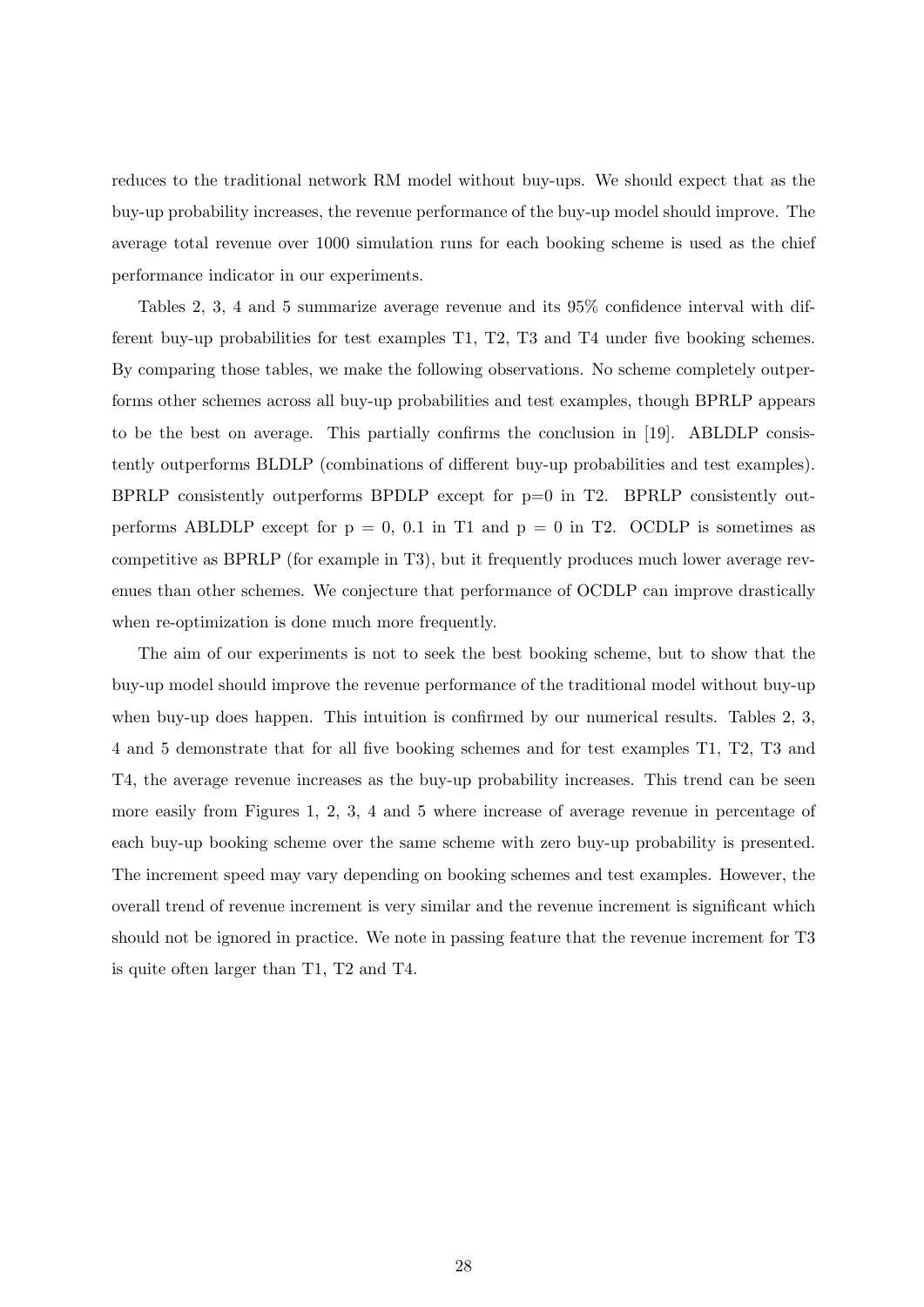| p        | <b>BLDLP</b>     | <b>ABLDLP</b>    | <b>BPDLP</b>     | <b>BPRLP</b>     | OCDLP            |
|----------|------------------|------------------|------------------|------------------|------------------|
| $\Omega$ | 292502           | 292503           | 270686           | 275315           | 255878           |
|          | [291215, 293789] | [291216, 293790] | [268864, 272508] | [273664, 276966] | [254021, 257734] |
| 0.1      | 302029           | 308895           | 279895           | 291303           | 279237           |
|          | [300698, 303360] | [307539, 310251] | [278073, 281717] | [289574, 293032] | [277358, 281116] |
| 0.3      | 335299           | 348506           | 334580           | 355100           | 327146           |
|          | [333734, 336864] | [346837, 350175] | [332634, 336526] | [352893, 357307] | [325113, 329179] |
| 0.5      | 401487           | 422321           | 439028           | 442893           | 417019           |
|          | [399488, 403486] | [420121, 424521] | [436667, 441389] | [440550, 445236] | [414757, 419281] |
| 0.8      | 501079           | 512162           | 505621           | 513267           | 474962           |
|          | [499155, 503003] | [510260, 514054] | [503694, 507548] | [511440, 515094] | [472269, 477655] |

Table 2: Revenue and 95% confidence interval for T1.

| p        | <b>BLDLP</b>       | <b>ABLDLP</b>      | <b>BPDLP</b>       | <b>BPRLP</b>       | <b>OCDLP</b>       |
|----------|--------------------|--------------------|--------------------|--------------------|--------------------|
| $\Omega$ | 1379612            | 1379617            | 1387494            | 1361241            | 1316397            |
|          | [1376747, 1382474] | [1376752, 1382481] | [1383797, 1391191] | [1357156, 1365326] | [1311475, 1321319] |
| 0.1      | 1428403            | 1467428            | 1421038            | 1476620            | 1404506            |
|          | [1425436, 1431370] | [1464510, 1470346] | [1417050, 1425025] | [1472728, 1480512] | [1399279, 1409732] |
| 0.3      | 1604918            | 1685913            | 1705952            | 1788660            | 1714125            |
|          | [1601685, 1608151] | [1682496, 1689330] | [1702252, 1709652] | [1784541, 1792780] | [1709924, 1718325] |
| 0.5      | 1917496            | 2029622            | 2112544            | 2121054            | 2093707            |
|          | [1913758, 1921234] | [2025338, 2033905] | [2108228, 2116861] | [2116706, 2125401] | [2089275, 2098140] |
| 0.8      | 2259302            | 2343747            | 2363097            | 2377306            | 2285507            |
|          | [2255596, 2263008] | [2339958, 2347536] | [2359358, 2366837] | [237378, 2380827]  | [2280876, 2290139] |

Table 3: Average revenue and 95% confidence interval for T2.

| p        | <b>BLDLP</b>     | <b>ABLDLP</b>    | <b>BPDLP</b>     | <b>BPRLP</b>     | <b>OCDLP</b>     |
|----------|------------------|------------------|------------------|------------------|------------------|
| $\Omega$ | 414551           | 414551           | 416487           | 418288           | 334513           |
|          | [414110, 414992] | [414110, 414992] | [416028, 416946] | [417798, 418779] | [333791, 335235] |
| 0.1      | 418980           | 424411           | 420427           | 425069           | 404880           |
|          | [418494, 419465] | [423943, 424879] | [419973, 420881] | [424538, 425601] | [403984, 405775] |
| 0.3      | 498912           | 522782           | 540191           | 540191           | 540191           |
|          | [498093, 499732] | [521819, 523746] | [539174, 541207] | [539174, 541207] | [539174, 541207] |
| 0.5      | 663263           | 691873           | 709359           | 709359           | 709359           |
|          | [662314, 664212] | [690761, 692984] | [708205, 710513] | [708205, 710513] | [708205, 710513] |
| 0.8      | 920471           | 943096           | 958068           | 958295           | 954829           |
|          | [919318, 921624] | [941906, 944287] | [956928, 959207] | [957147, 959443] | [933731, 955927] |

Table 4: Average revenue and 95% confidence interval for T3.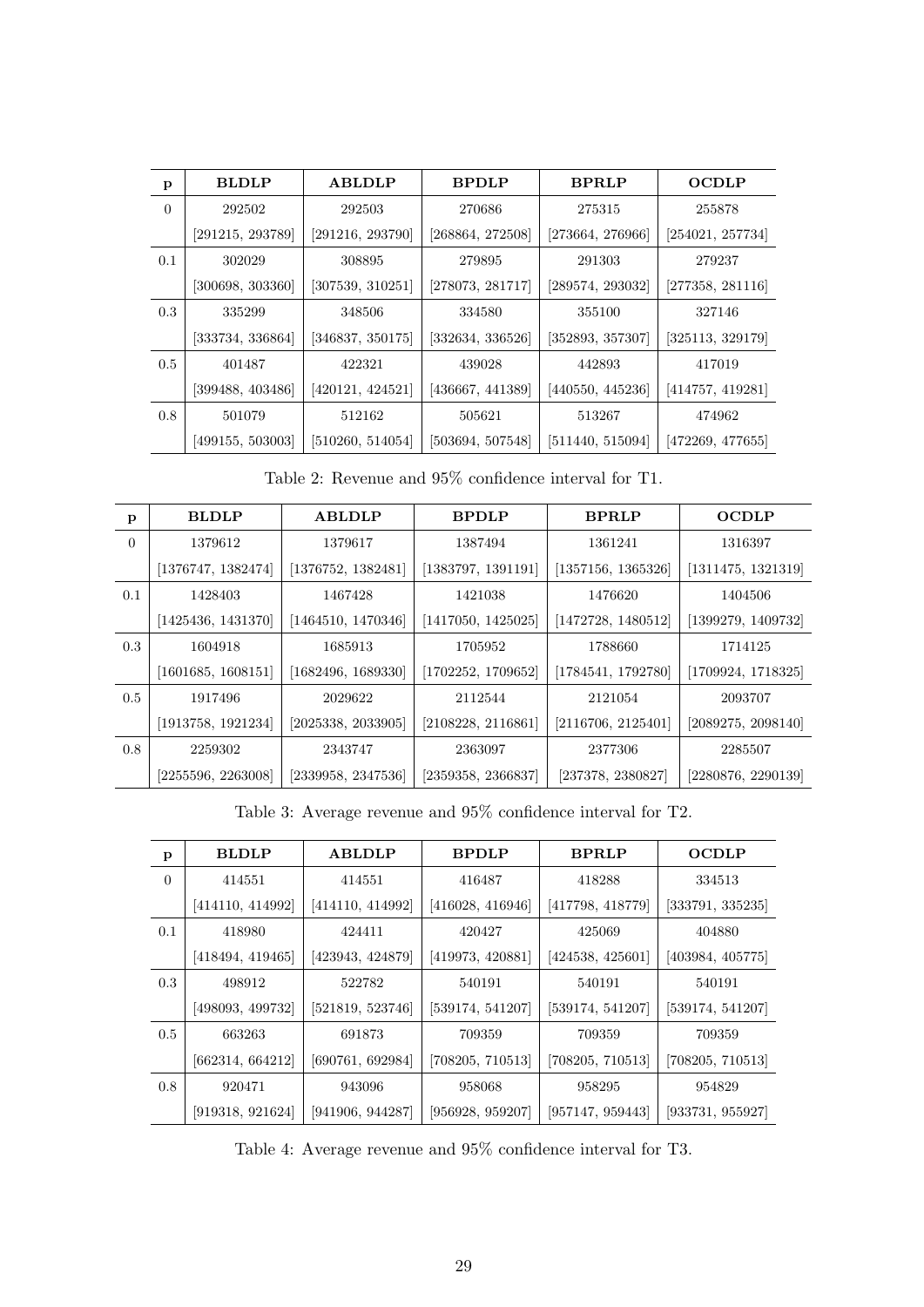| p        | <b>BLDLP</b>     | <b>ABLDLP</b>    | <b>BPDLP</b>     | <b>BPRLP</b>     | OCDLP            |
|----------|------------------|------------------|------------------|------------------|------------------|
| $\Omega$ | 516689           | 516689           | 518207           | 518723           | 515085           |
|          | [516027, 517352] | [516027 517352]  | [517448 518966]  | [517959 519496]  | [514279 519496]  |
| 0.1      | 557208           | 568906           | 577815           | 585095           | 565541           |
|          | [556455, 557961] | [568178, 569634] | [576744, 578886] | [584134, 586057] | [564335, 566746] |
| 0.3      | 665556           | 676613           | 684717           | 684769           | 658555           |
|          | [664985, 666126] | [675977, 677248] | [684038, 68536]  | [684067, 685471] | [657466, 659644] |
| 0.5      | 755373           | 766760           | 775056           | 775465           | 761422           |
|          | [754721, 756024] | [766055, 767465] | [774264, 775847] | [774671, 776259] | [760324, 762520] |
| 0.8      | 891358           | 902664           | 843900           | 912504           | 902963           |
|          | [890598, 892117] | [901848, 903480] | [843071, 844729] | [911625, 913383] | [902934, 903893] |

Table 5: Average revenue and 95% confidence interval for T4.



Figure 1: Revenue increment for BLDLP.

To generate more insights into the buy-up model, we analyze the results for T1 using the following metrics:

- How do load factors change when the buy-up probability increases?
- How do partitioned booking limits in the first period of the booking horizon change when the buy-up probability increases?
- How do buy-up acceptance ratios change when the buy-up probability increases? Here the buy-up acceptance ratio for a product is equal to the percentage of the booking requests which are initially rejected, then elect to buy up and are consequently accepted.
- How does the non-uniform buy-up probability affect performance of the buy-up model?

Regarding load factors, we did not observe any significant shifts when buy-up probabilities change. Therefore we do not present any table of results to illustrate this.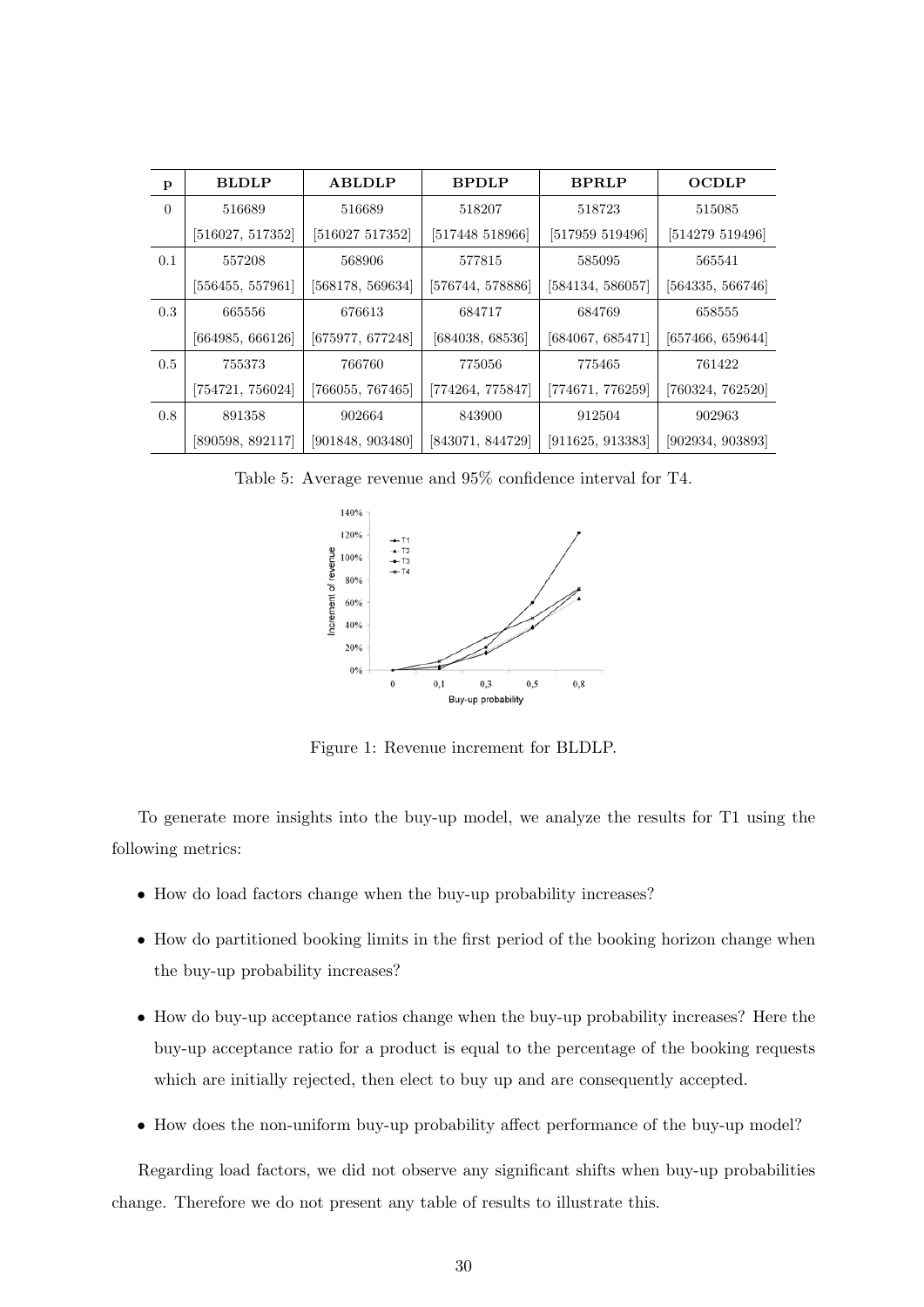

Figure 2: Revenue increment for ABLDLP.



Figure 3: Revenue increment for BPDLP.



Figure 4: Revenue increment for BPRLP.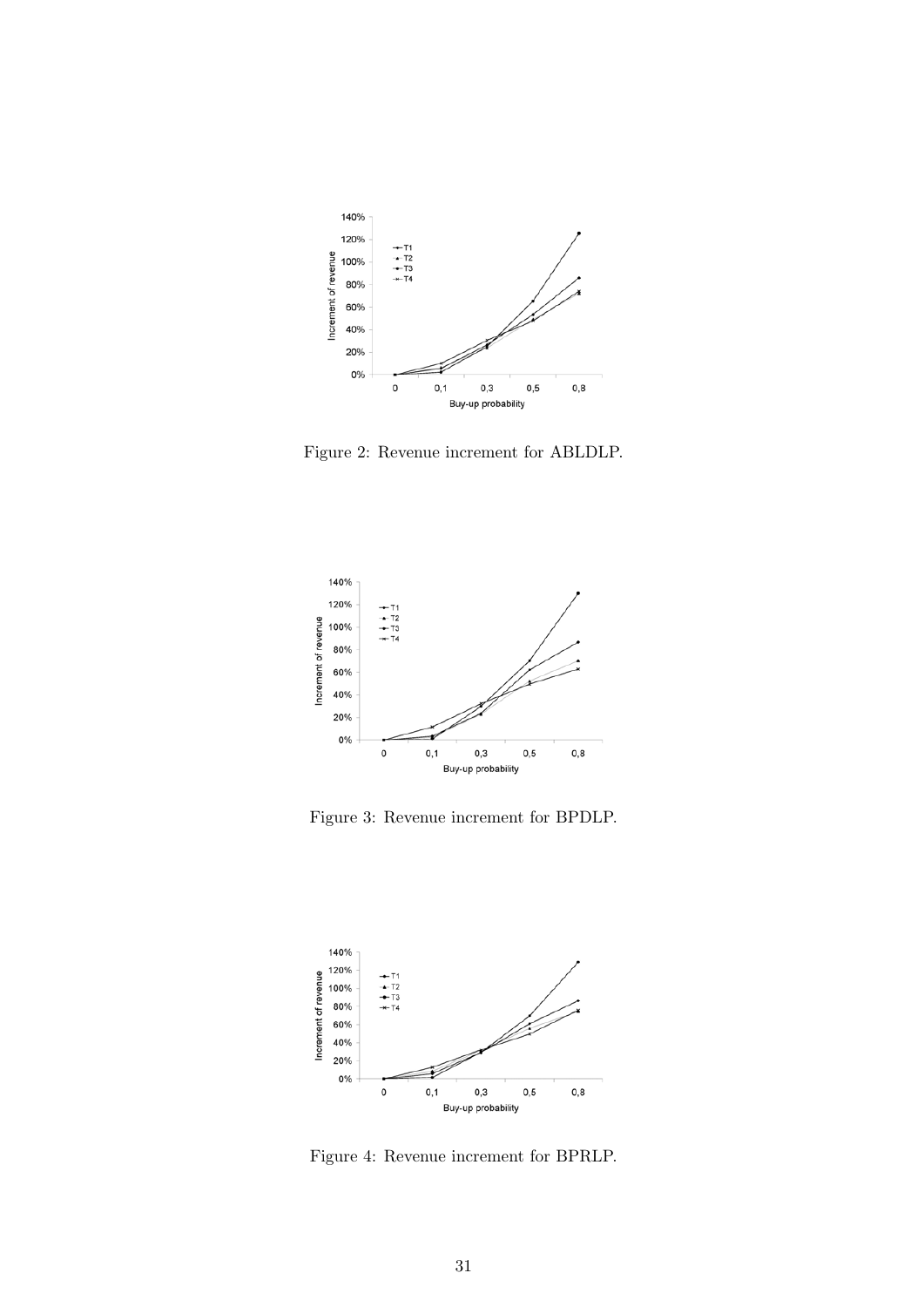

Figure 5: Revenue increment for OCDLP.

| Product                 | <b>Buy-up Probability</b> |                |                |                |                |  |
|-------------------------|---------------------------|----------------|----------------|----------------|----------------|--|
|                         | 0.0                       | 0.1            | 0.3            | 0.5            | 0.8            |  |
| $\mathbf{1}$            | 50                        | 57.22          | 77.86          | 119.84         | 205            |  |
| $\overline{2}$          | 100                       | 114.44         | 160            | 200            | 155            |  |
| 3                       | 10                        | 10             | 10             | 28.05          | 50             |  |
| $\overline{\mathbf{4}}$ | 20                        | 20             | 20             | 70             | 100            |  |
| 5                       | $\overline{5}$            | 5              | 5              | 23.36          | 45             |  |
| 6                       | 20                        | 22.22          | 28.57          | 59.21          | 100            |  |
| 7                       | 20                        | 23.33          | 37.14          | 70             | 55             |  |
| 8                       | $\overline{5}$            | 10             | 20             | 30             | 45             |  |
| 9                       | 135                       | 127.78         | 107.14         | 60.32          | $\overline{0}$ |  |
| 10                      | 75                        | 55.56          | $\overline{0}$ | $\overline{0}$ | $\overline{0}$ |  |
| 11                      | 50                        | 50             | 50             | 13.89          | $\overline{0}$ |  |
| 12                      | 100                       | 100            | 100            | $\overline{0}$ | $\overline{0}$ |  |
| 13                      | $50\,$                    | $50\,$         | $50\,$         | 13.29          | $\overline{0}$ |  |
| 14                      | 80                        | 77.78          | 71.43          | 21.58          | $\overline{0}$ |  |
| 15                      | 75                        | 66.67          | 42.86          | $\overline{0}$ | $\overline{0}$ |  |
| 16                      | $\boldsymbol{0}$          | $\overline{0}$ | $\overline{0}$ | $\overline{0}$ | $\overline{0}$ |  |

Table 6: Aggregated partitioned booking limits for the first period of T1.

Aggregated partitioned booking limits for the first period of test example T1 are shown in Table 6. It is not surprising to observe that the aggregated partitioned booking limit increases for all higher-fare products as the buy-up probability increases except for products 2 and 7 when the buy-up probability increases from 0.5 to 0.8. Intuitively, as the buy-up probability increases, more seats should be reserved for higher-value customers and lower-value customers who elect to buy up. In contrast and also as a complementary consequence, the aggregated partitioned booking limit decreases for all lower-fare products as the buy-up probability increases.

The buy-up acceptance ratio of ABDLP for test example T1 is displayed in Table 7. It shows that this ratio increases for most products as the buy-up probability increases. Note that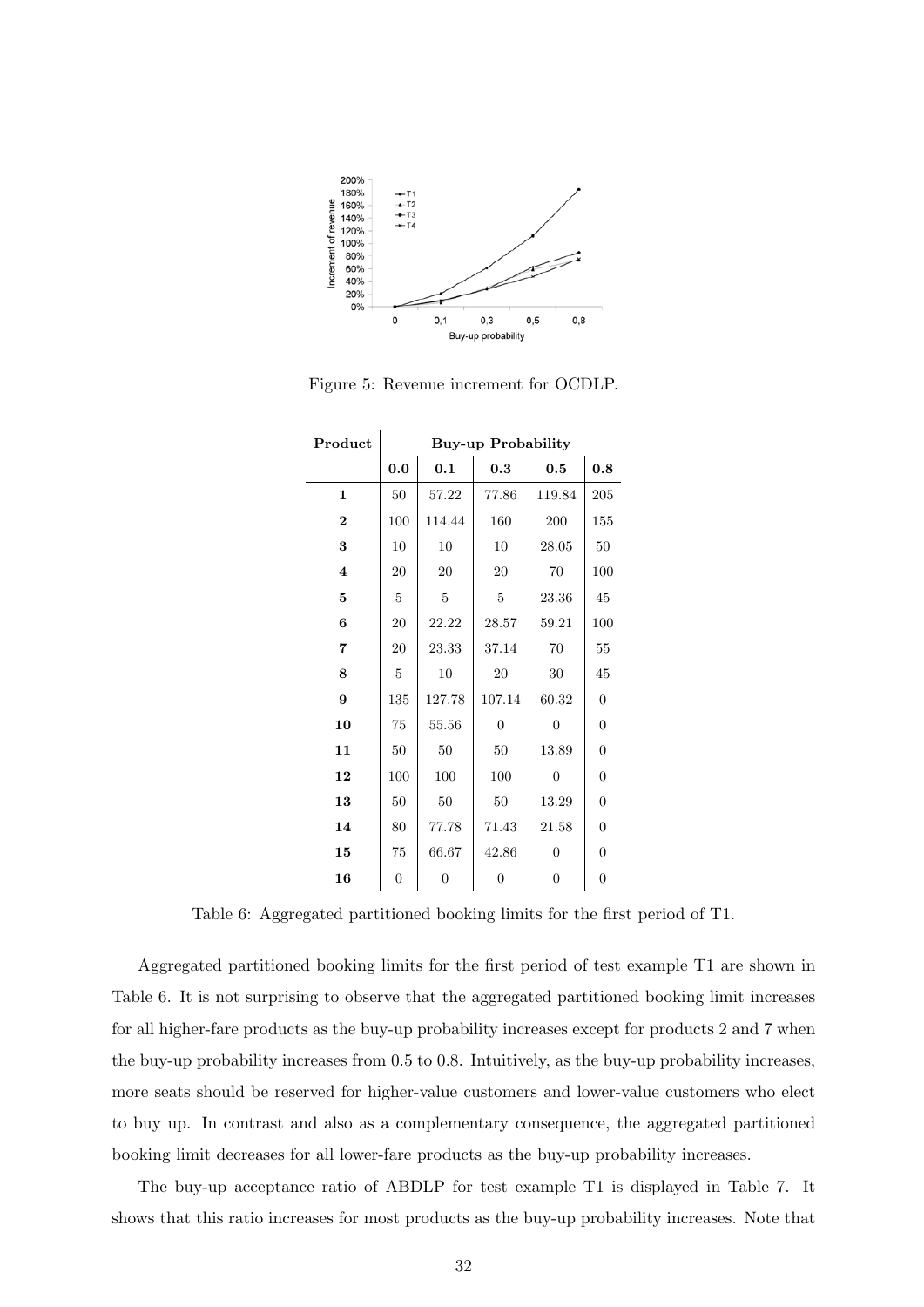booking requests for products  $1, 2, \dots, 8$  are lost forever when they are initially rejected since they are the most expensive products in their corresponding itineraries. Similar observations are obtained for other booking schemes for T1.

| Product | <b>Buy-up Probability</b> |      |      |      |      |
|---------|---------------------------|------|------|------|------|
|         | 0.0                       | 0.1  | 0.3  | 0.5  | 0.8  |
| 9       |                           | 0.4  | 0.5  | 0.61 | 0.94 |
| 10      |                           | 0.72 | 0.96 | 1    | 0.83 |
| 11      |                           | 0.14 | 0.14 | 0.58 | 0.95 |
| 12      |                           | 0.15 | 0.19 | 0.98 | 0.96 |
| 13      |                           | 0.13 | 0.1  | 0.55 | 0.91 |
| 14      |                           | 0.32 | 0.36 | 0.66 | 0.93 |
| 15      |                           | 0.37 | 0.57 | 0.93 | 0.66 |
| 16      |                           | 0.98 | 0.95 | 0.93 | 0.88 |

Table 7: The buy-up acceptance ratio of ABDLP for T1.

Finally we consider variable buy-up probabilities over time. But we still assume that the buy-up probability remains a constant in the same booking period for all lower-fare customers. In various approximation models (e.g. the DLP), we have to use a uniform buy-up probability  $Q_j^{\ell}$ . Suppose there are N booking periods and the buy-up probability for lower-fare customers is  $q_t$   $(t = 1, \dots, N$  where N is the index for the last booking period prior to the departure time). Then we approximate the average buy-up probability  $\bar{q}_t$  from booking period t to booking period N using the following formula:

$$
\bar{q}_t = \frac{\sum_{\tau=t}^N q_\tau \bar{d}_\tau}{\sum_{\tau=t}^N \bar{d}_\tau}, \qquad t = 1, \cdots, N
$$
\n(22)

where  $\bar{d}_t \in \mathbb{R}^n$  is the mean demand from booking period t onwards for the products in question. We make two remarks. Firstly when  $\sum_{\tau=t}^{N} \bar{d}_{\tau} = 0$ , we may assume that  $\bar{q}_t = 1$  or any other probability as it does not matter when no booking request of such a product arrives. Secondly it turns out that buy-up probabilities for all lower-fare customers are the same for test example T1 as all lower-fare customers in T1 have the same mean demand distribution: 0.05, 0.25, 0.75, 0.0, 0.0.

In our experiments, we assume that the variable buy-up probabilities are  $(q_1, q_2, q_3, q_4, q_5)$  $= (0, 0.1, 0.3, 0.5, 0.8)$ . By formula (22), the new average approximate buy-up probabilities  $(\bar{q}_1, \bar{q}_2, \bar{q}_3, \bar{q}_4, \bar{q}_5) = (0.245, 0.25789, 0.3, 0.65, 0.8)$ . Therefore, the overall average approximate buy-up probability for the whole booking horizon is 0.245 for all lower-fare customers. Table 8 summarizes the difference of revenue performance with a constant buy-up probability 0.245 and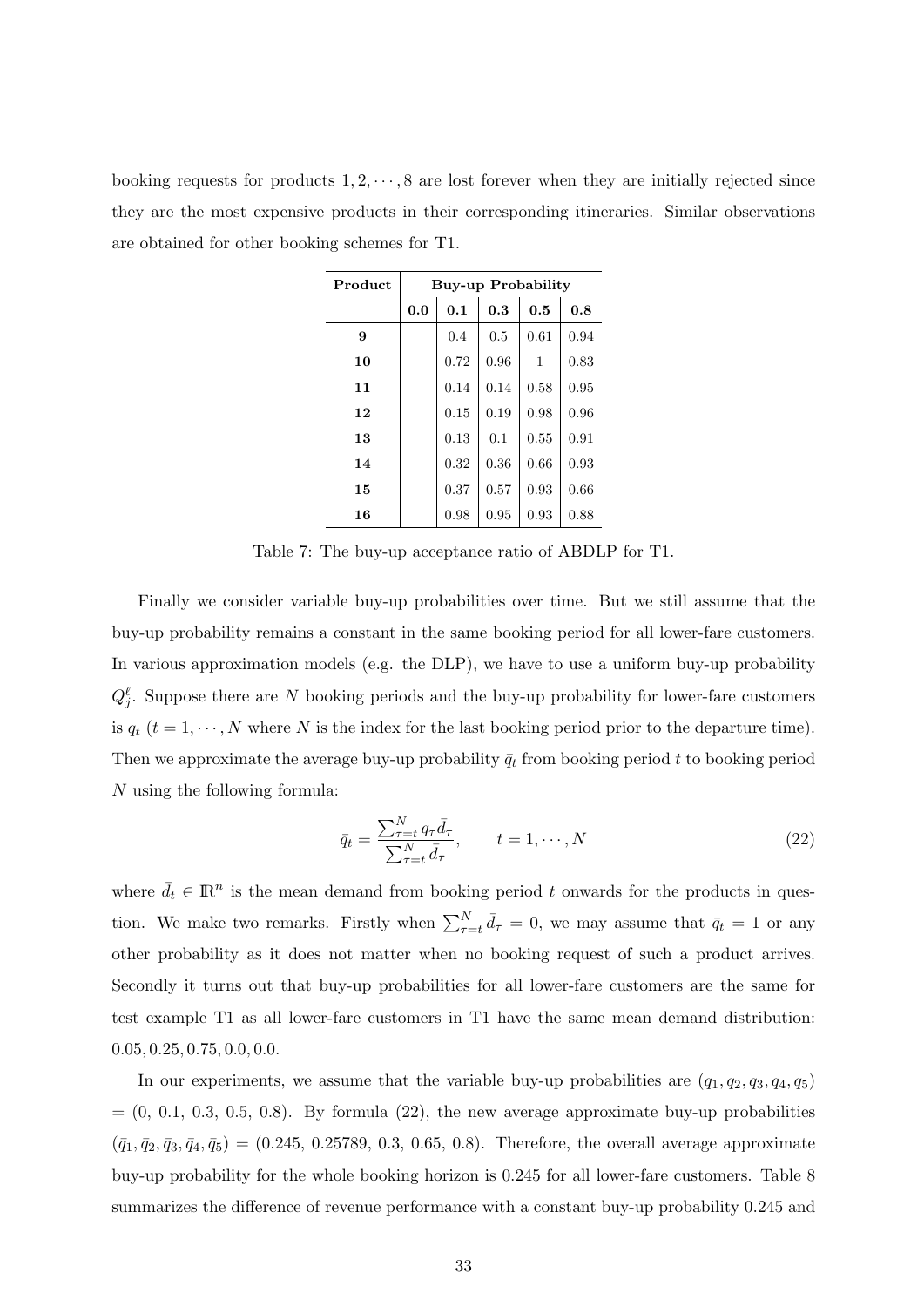variable buy-up probabilities (0, 0.1, 0.3, 0.5, 0.8) for T1. A moderate revenue gain can be observed by replacing the constant buy-up probability by variable buy-up probabilities. Therefore, we would recommend using variable buy-up probabilities if variations are relatively large.

|                 | <b>BLDLP</b>     | <b>ABLDLP</b>    | <b>BPDLP</b>     | <b>BPRLP</b>     | <b>OCDLP</b>     |
|-----------------|------------------|------------------|------------------|------------------|------------------|
| (I)             | 3245134          | 336229           | 320849           | 333779           | 310133           |
|                 | [323041, 325987] | [334676, 337783] | [318987, 322711] | [331858, 335699] | [308124, 312142] |
| $(\mathbf{II})$ | 327879           | 341397           | 321216           | 343959           | 310579           |
|                 | [326370, 329388] | [339792, 343003] | [319178, 323254] | [341805, 346113] | [308268, 312889] |

Table 8: Revenue performance and confidence interval under a constant buy-up probability (I) and variable buy-up probabilities (II) for T1.

# 9 Concluding remarks

In this paper, we have proposed a buy-up model which allows us to explore the impact of customers' buy-up behavior. The buy-up model is defined using the dynamic programming formulation and approximated by various mathematical programming formulations which are much easier to solve. We have shown asymptotical optimality of both the partitioned booking limit policy and the bid-price policy that are based on various approximations. We have also shown why the bid price based on the RLP makes a sensible booking policy. We have numerically demonstrated through simulation that the buy-up model and its various approximations can generate significantly higher revenue than the traditional network revenue management models.

In the future, we would like to enhance our study by considering other issues. Firstly, in some airlines, overbooking is always treated as part of the inventory control process. It should be straightforward to include overbooking in our buy-up model though analysis may be relatively tedious. Secondly, it is known that virtual nesting control [24, 23] is another popular booking policy in addition to the partitioned booking limit policy and the bid-price policy. Therefore extending virtual nesting control for the buy-up model would merit further examination.

Acknowledgements: The authors are grateful to Garret van Ryzin for insightful discussions on the buy-up model, the asymptotical property of the bid-price policy and the gradient estimation of the RLP. We are thankful to Hans Martin Gutmann and Stefan Scholtes for their constructive comments on the buy-up model.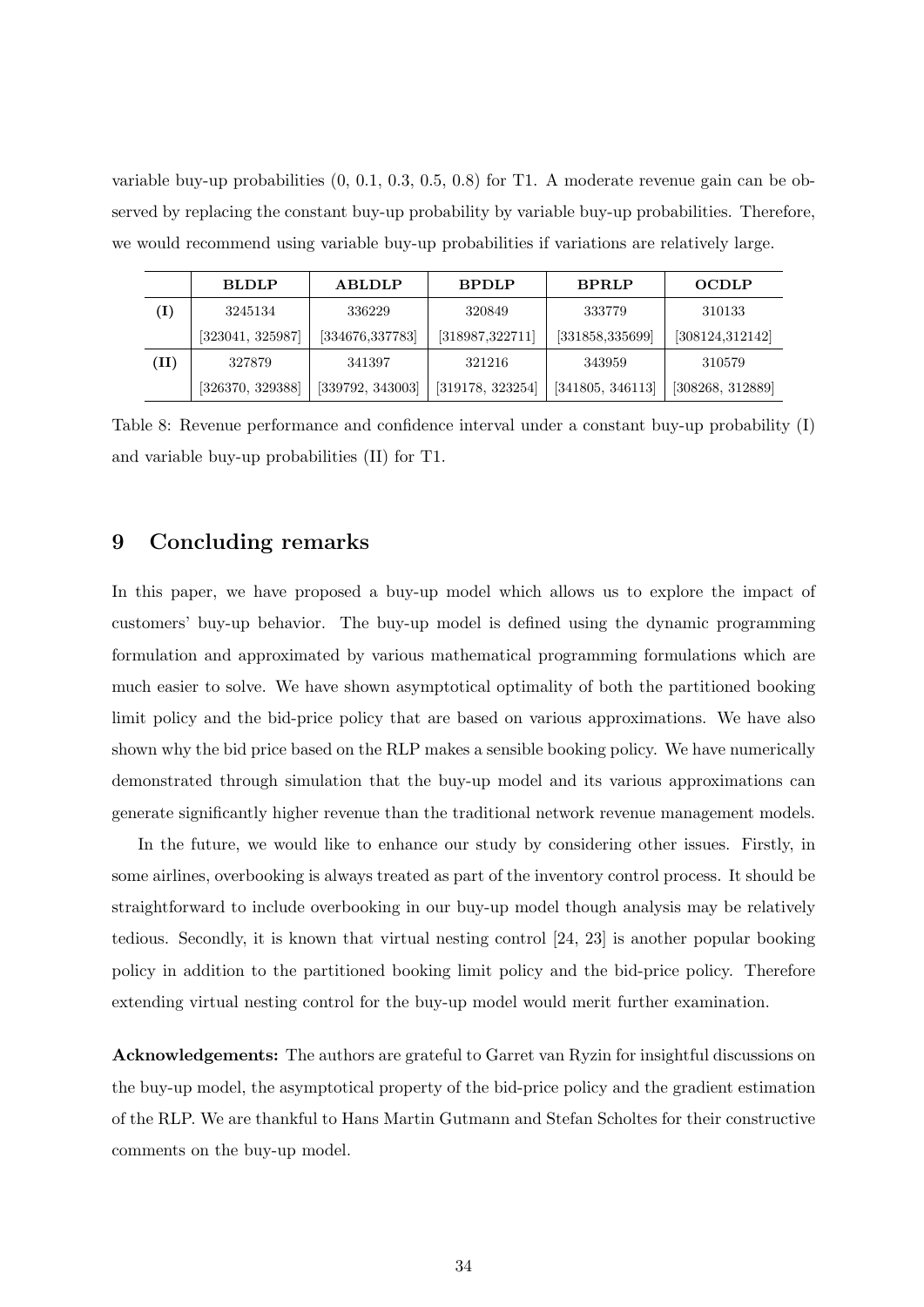# References

- [1] M. BAZARAA, H. SHERALI, AND C. SHETTY, Nonlinear Programming: Theory and Algorithms, John Wiley, New York, 1993.
- [2] P. Belobaba, Airline yield management: An overview of seat inventory control, Transportation Science, 21 (1987), pp. 63–73.
- [3]  $\_\_\_\_\$  Application of a probabilistic decision model to airline seat inventory control, Operations Research, 37 (1989), pp. 183–197.
- [4] D. Bertsimas and I. Popescu, Revenue management in a dynamic network environment, Transportation Science, 37 (2003), pp. 257–277.
- [5] S. BRUMELLE, J. MCGILL, T. OUM, K. SAWAKI, AND M. TRETHEWAY, Allocation of airline seat between stochastically dependent demands, Transportation Science, 24 (1990), pp. 183–192.
- [6] L. Chen and T. H. de Mello, Multi-stage stochastic programming models for airline revenue management, tech. report, Northwestern University, 2004.
- [7] W. Cooper, Asymptotic behavior of an allocation policy for revenue management, Operations Research, 50 (2002), pp. 720–727.
- [8] S. de Boer, R. Freling, and N. Piersma, Mathematical programming for network revenue management revisited, European Journal of Operational Research, 37 (2002), pp. 72– 92.
- [9] G. Gallego, G. Iyengar, R. Phillips, and A. Dubey, Managing flexible products on a network, tech. report, CORC Technical Report TR-2004-01, IEOR Department, Columbia University, 2004.
- [10] P. GLASSERMAN, *Perturbation analysis of production networks*, in Stochastic Modeling and Analysis of Manufacturing Systems, D. Yao, ed., Springer-Verlag, 1994, pp. 233–280.
- [11] J. HIGLE AND S. SEN, A stochastic programming model for network resource utilization in presence of multi-class demand uncertainty, in Applications of Stochastic Programming, W. Ziemba and S. Wallace, eds., SIAM Series on Optimization, 2004.
- [12] S. HORNICK, Fare play, Airline Business, 20 (2004), pp. 72–75.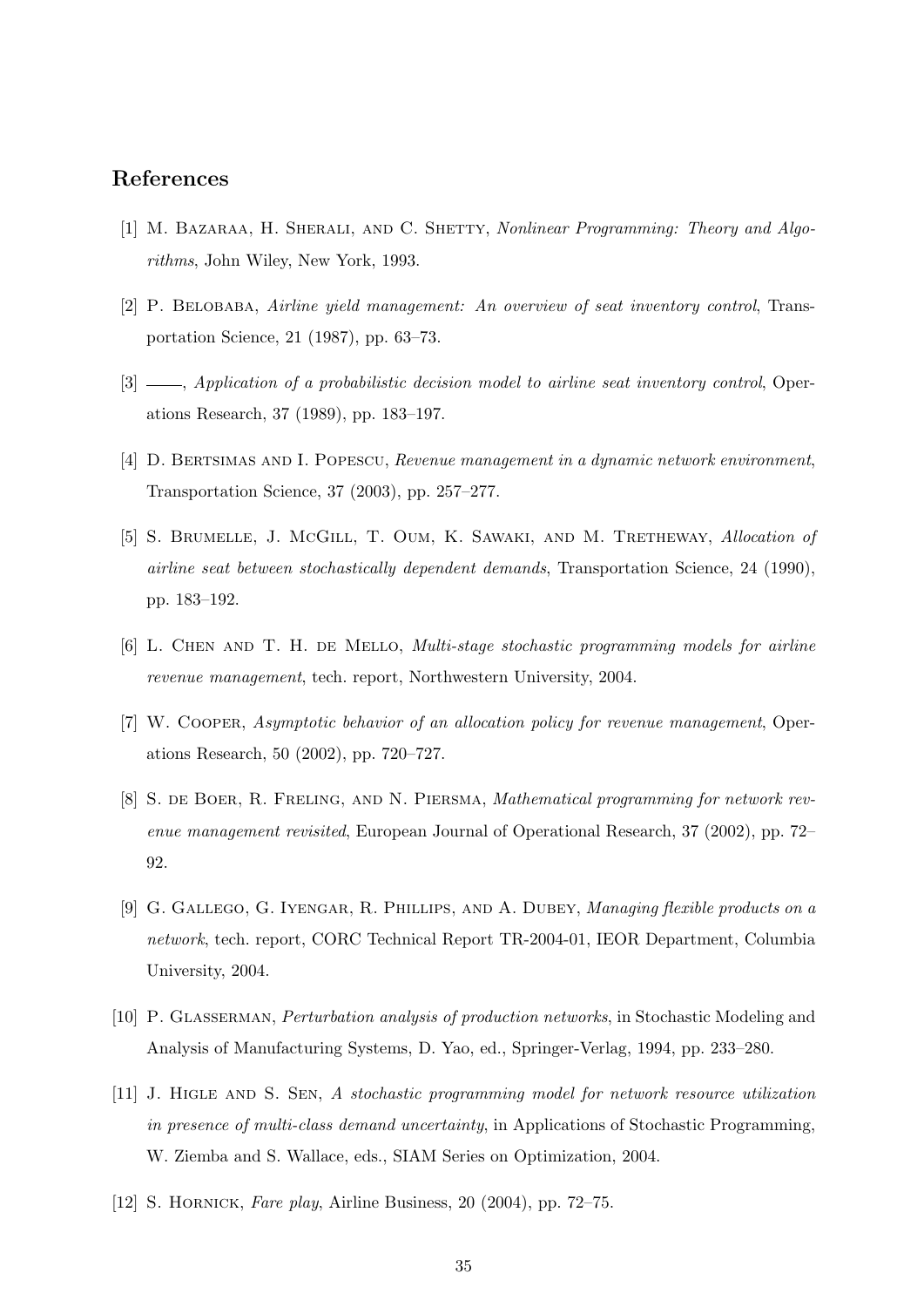- [13] H. Jiang, A lagrangian relaxation approach for solving the network inventory control problem, tech. report, Judge Business School, University of Cambridge, 2005.
- [14] MATLAB 6.5, The MathWorks, Inc, 24 Prime Park Way, Natick MA, 2002.
- [15] J. McGiLL AND G. VAN RYZIN, Revenue management: Research overview and prospects, Transportation Science, 33 (1999), pp. 233–256.
- [16] P. Pfeifer, The airline discount fare allocation problem, Decision Science, 20 (1989), pp. 149–157.
- [17] R. Shumsky and F. Zhang, Dynamic capacity management with substitution, tech. report, University of Rochester, 2003.
- [18] K. Talluri and G. van Ryzin, An analysis of bid-price controls for network revenue management, Management Science, 44 (1999), pp. 1577–1593.
- [19]  $\_\_\_\_\$  A randomized linear programming method for computing network bid prices, Transportation Science, 33 (1999), pp. 207–216.
- [20]  $\_\_\_\_\_\$  Revenue management under a general discrete choice model of customer behavior, Management Science, 50 (2004), pp. 15–33.
- [21]  $\_\_$ , The Theory and Practice of Revenue Management, Kluwer Academic Publishers, Boston, 2004.
- [22] G. van Ryzin and Q. Liu, On the choice-based linear programming model for network revenue management, tech. report, Columbia University, Graduate School of Business, 2004.
- [23] G. van Ryzin and G. Vulcano, Computing virtual nesting controls for network revenue management under customer choice behavior, tech. report, Columbia University, Graduate School of Business, 2004.
- [24]  $\_\_\_\_\$  Simulation-based optimization of virtual nesting controls for network revenue management, tech. report, Columbia University, Graduate School of Business, 2004.
- [25] L. Weatherford, S. Bodily, and P. Pfeifer, Modeling the customer arrival process and comparing decision rules in perishable asset revenue management situations, Transportation Science, 27 (1993), pp. 239–251.
- [26] E. Williamson, Airline Network Seat Inventory Control: Methodologies and Revenue Impacts, PhD thesis, Massachusetts Institute of Technology, 1992.